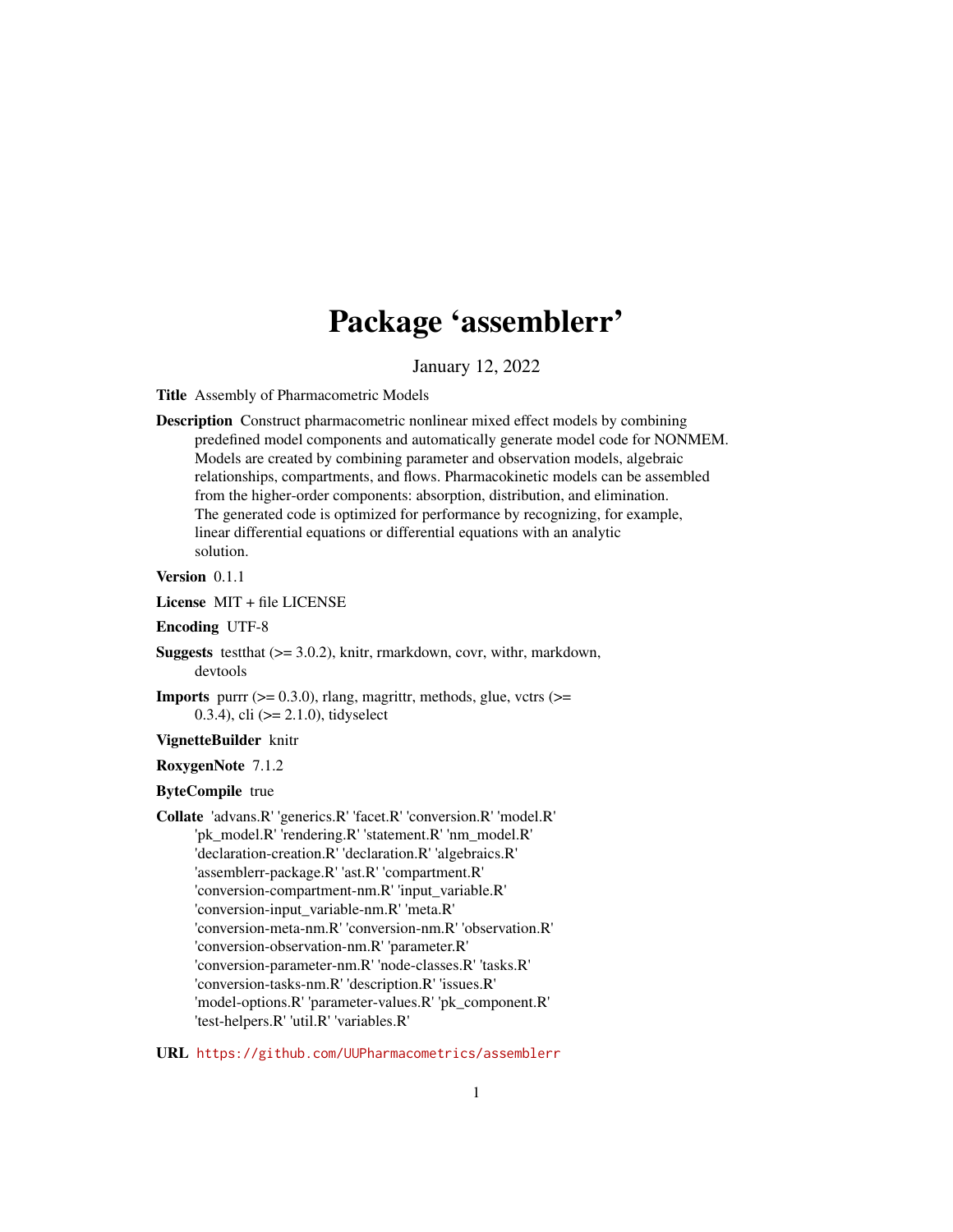BugReports <https://github.com/UUPharmacometrics/assemblerr/issues>

# NeedsCompilation no

Author Sebastian Ueckert [aut, cre, cph] (<<https://orcid.org/0000-0002-3712-0255>>), Mats O. Karlsson [sad], Andrew C. Hooker [sad], Rikard Nordgren [sad], Simon Carter [rev], Simon Buatois [rev],

João A. Abrantes [rev], F. Hoffmann-La Roche Ltd. [fnd]

Maintainer Sebastian Ueckert <sebastian.ueckert@gmail.com>

Repository CRAN

Date/Publication 2022-01-12 20:02:46 UTC

# R topics documented:

| 3              |
|----------------|
| $\overline{4}$ |
| 5              |
| 6              |
| $\overline{7}$ |
| 8              |
| 10             |
| 11             |
| 12             |
| 13             |
| 14             |
| 16             |
| 17             |
| 18             |
| 20             |
| 21             |
| 23             |
| 24             |
| 25             |
| 26             |
| 28             |
| 29             |
| 30             |
| 32             |
| 33             |
| 34             |
| 36             |
| 37             |
| 39             |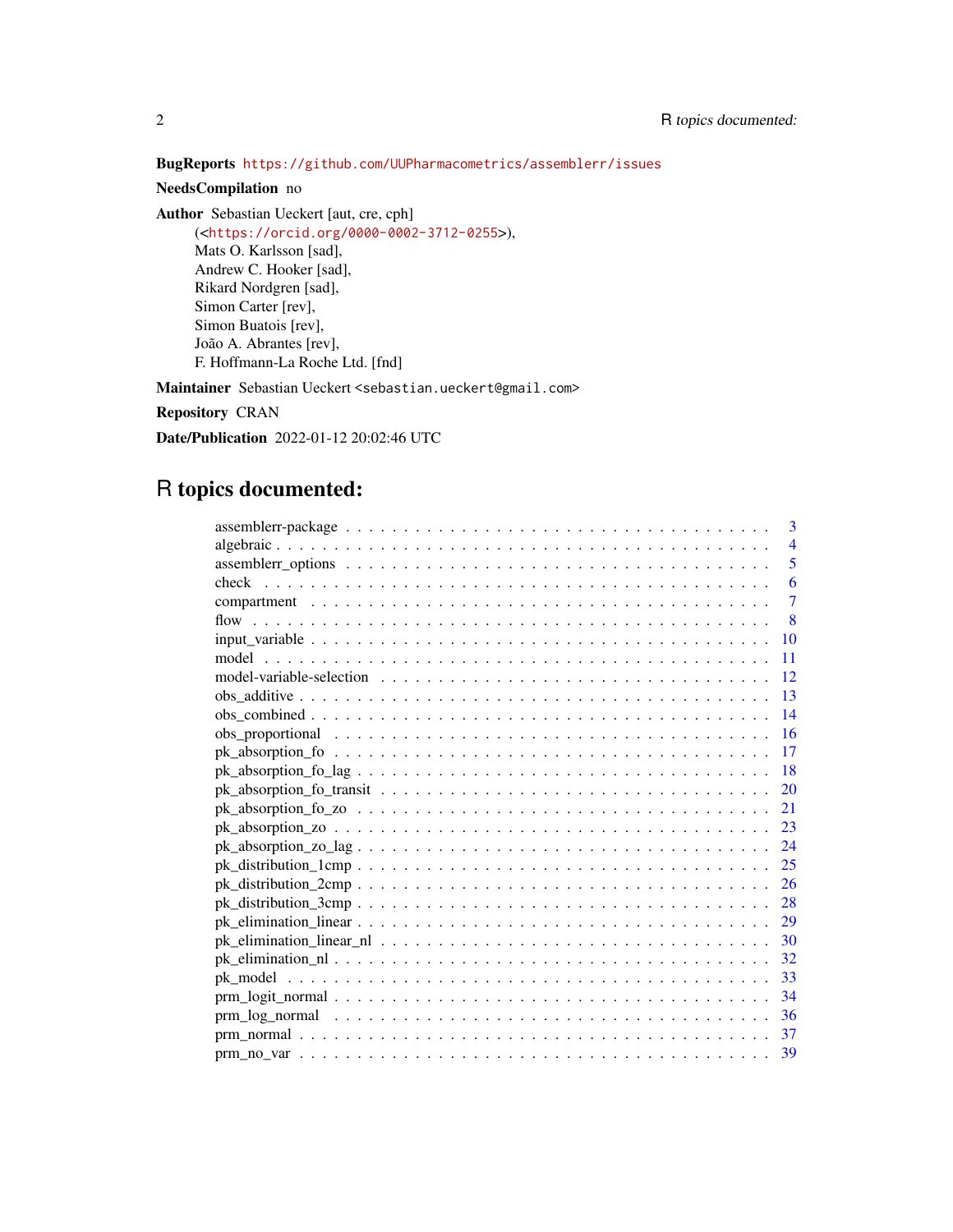# <span id="page-2-0"></span>assemblerr-package 3

assemblerr-package *assemblerr: Assembly of Pharmacometric Models*

#### Description

Construct pharmacometric nonlinear mixed effect models by combining predefined model components and automatically generate model code for NONMEM. Models are created by combining parameter and observation models, algebraic relationships, compartments, and flows. Pharmacokinetic models can be assembled from the higher-order components: absorption, distribution, and elimination. The generated code is optimized for performance by recognizing, for example, linear differential equations or differential equations with an analytic solution.

#### Author(s)

Maintainer: Sebastian Ueckert <sebastian.ueckert@gmail.com> [\(ORCID\)](https://orcid.org/0000-0002-3712-0255) [copyright holder]

Other contributors:

- Mats O. Karlsson [scientific advisor]
- Andrew C. Hooker [scientific advisor]
- Rikard Nordgren [scientific advisor]
- Simon Carter [reviewer]
- Simon Buatois [reviewer]
- João A. Abrantes [reviewer]
- F. Hoffmann-La Roche Ltd. [funder]

#### See Also

Useful links:

- <https://github.com/UUPharmacometrics/assemblerr>
- Report bugs at <https://github.com/UUPharmacometrics/assemblerr/issues>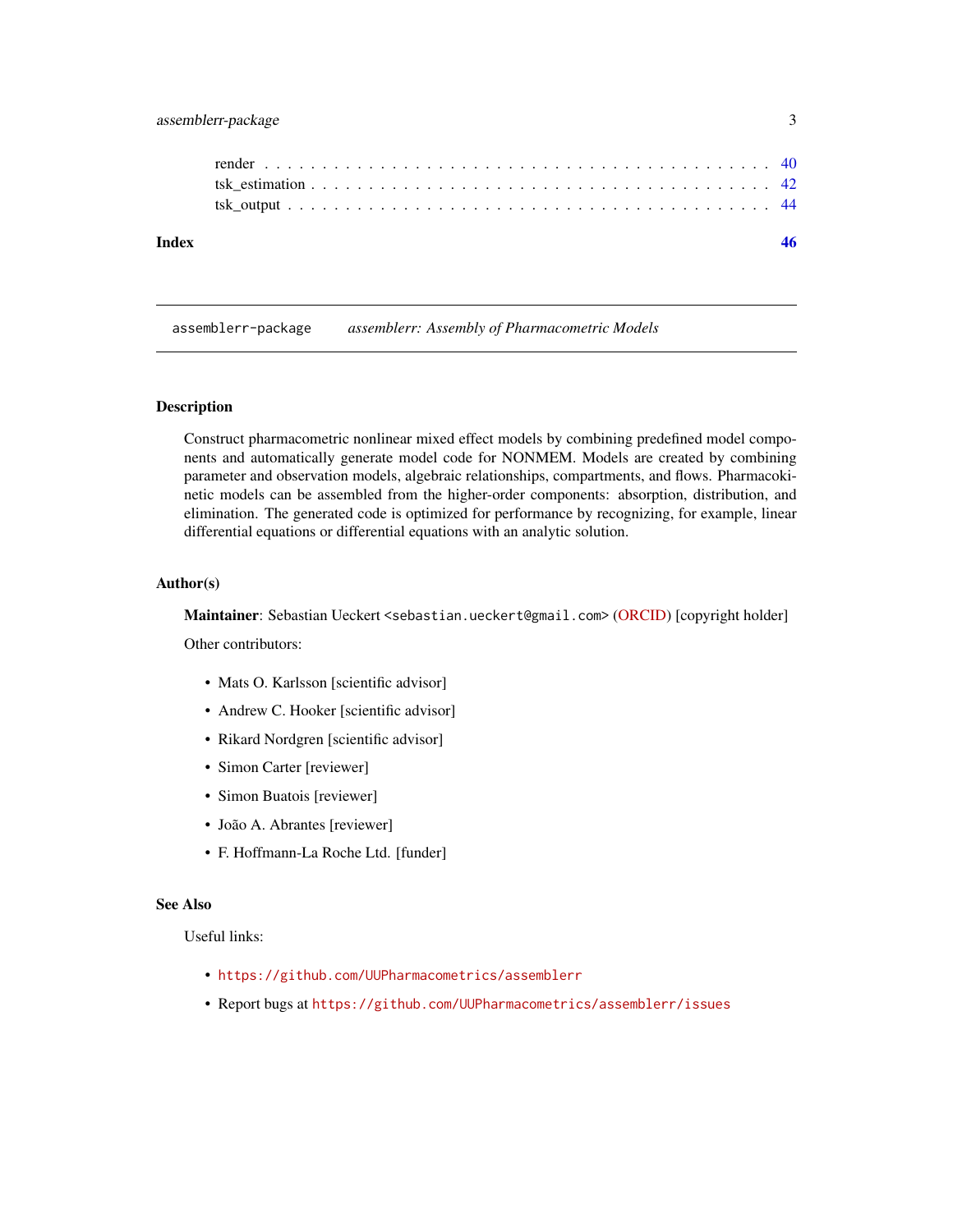<span id="page-3-1"></span><span id="page-3-0"></span>

#### Description

This building block defines a model variable as a function of other variables.

#### Usage

```
algebraic(definition)
```
# Arguments

definition A definition of the model variable

# Details

Algebraic relationships are equations where one variable is defined as a function of multiple other variables. assemblerr uses R formulas to implement these equations. For example, the Emax dose response model

 $effect = emax * dose/(ed50 + dose)$ 

could be declared as

algebraic(effect~emax\*dose/(ed50+dose))

where the tilde  $\sim$  replaced the equal sign = in the definition.

## Value

A building block of type 'algebraic'

# Examples

```
m \leftarrow model() +input_variable("dose") +
  prm_log_normal("emax", 10, 0.3) +
  prm_no_var("ed50", 5) +
  algebraic(effect~emax*dose/(ed50+dose)) +
  obs_additive(~effect)
```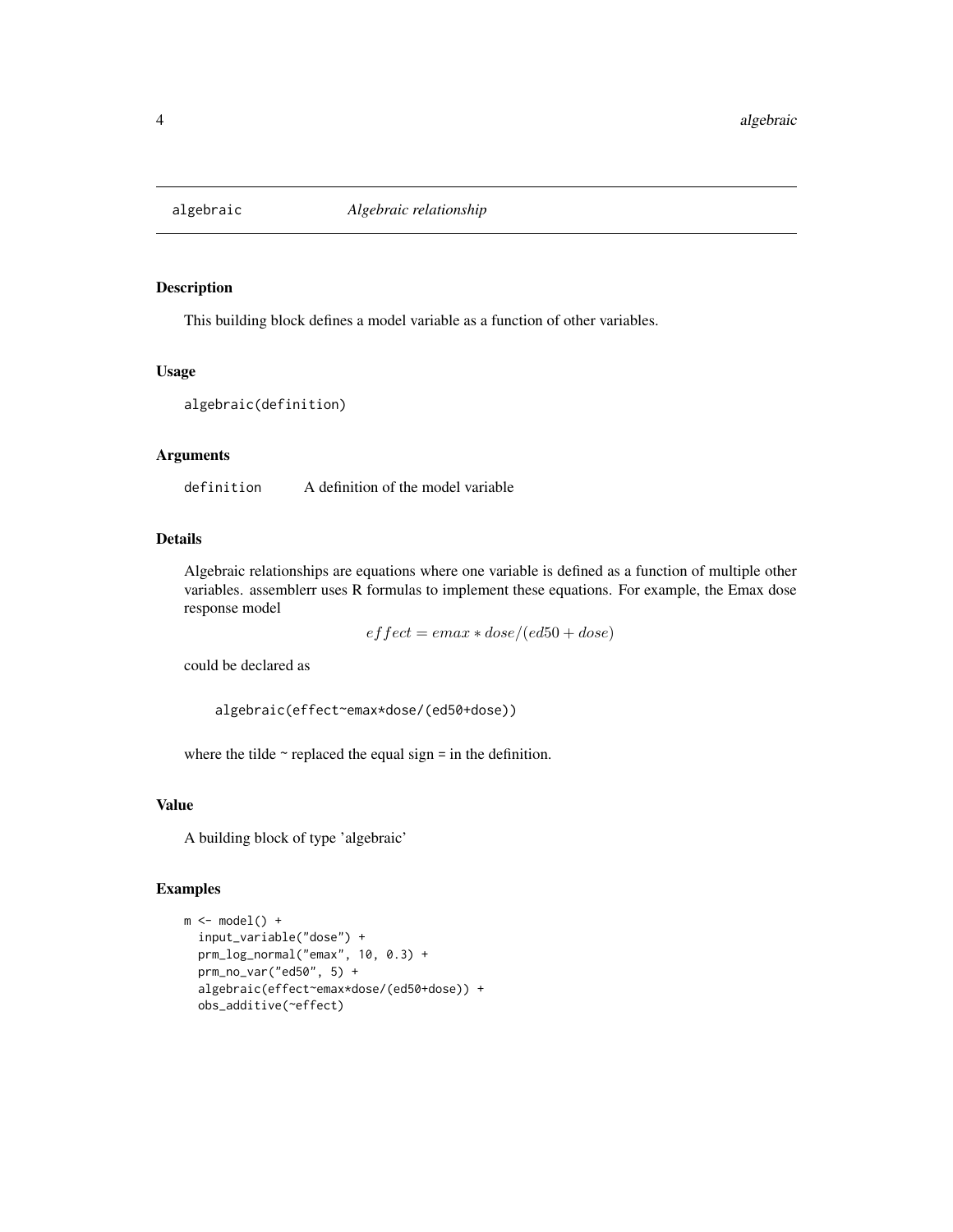<span id="page-4-0"></span>assemblerr\_options *Options*

# Description

This function creates a list of options for the use with the render function.

#### Usage

```
assemblerr_options(
  prm.use_mu_referencing = FALSE,
  ode.use_special_advans = TRUE,
  ode.use_general_linear_advans = TRUE,
  ode.general_nonlinear_advan = "advan13",
  ode.general_linear_advan = "advan5",
  ode.preferred_trans_routines = c("trans2", "trans4"),
  issues.missing_variables = c("fix-warn", "fix", "ignore", "fail")
\lambda
```
#### Arguments

```
prm.use_mu_referencing
                Use mu-referencing?
ode.use_special_advans
                Use analytic solution ADVANs?
ode.use_general_linear_advans
                Use ADVANs for linear ODEs?
ode.general_nonlinear_advan
                ADVAN to be used for non-linear ODEs
ode.general_linear_advan
                ADVAN to be used for linear ODEs
ode.preferred_trans_routines
                Order of TRANS routines to be tried
issues.missing_variables
                How to handle missing variables
```
# Details

The function helps to create properly formatted list that can serve as input to the options= argument of the render() function.

# Value

A list of options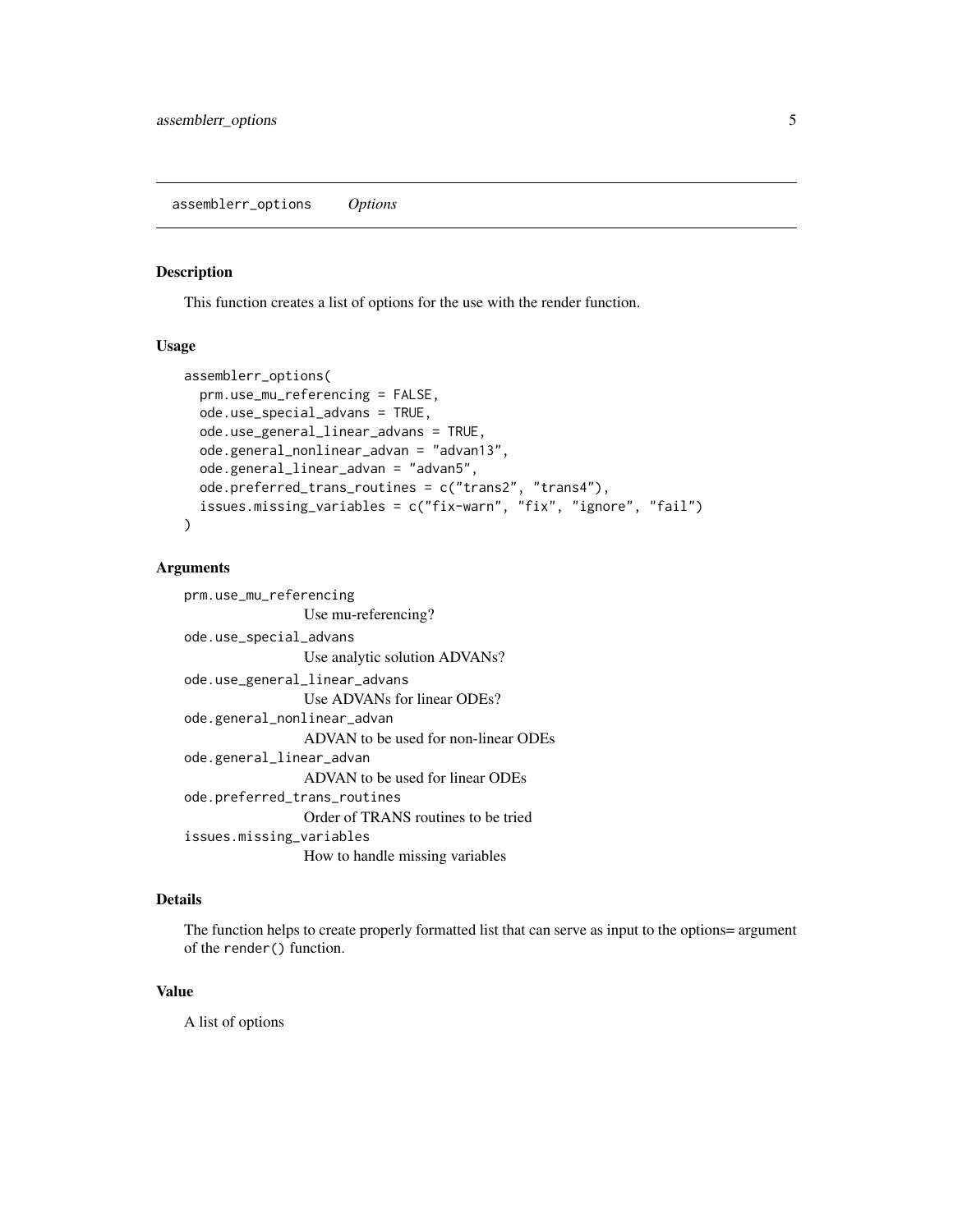<span id="page-5-0"></span>

# Description

This function checks a model for existing issues.

# Usage

check(model)

# Arguments

model Model to check

# Details

The function accepts a model object and returns a list of issues that can help to identify problems in a model. If no issues are found, a message and an empty list are produced. Issues can either be critical or non-critical, depending on whether a valid model could still be rendered.

The function currently detects the following issues:

- Undefined variables
- Lack of parameters
- Lack of observations
- Lack of distribution/elimination components (pk\_model)
- Inconsistent capitalization of variable names

# Value

An issue list (printed to the console by default)

# Examples

```
m \leftarrow model() +prm_log_normal("emax") +
    prm_log_normal("ed50") +
    obs_additive(eff~emax*dose/(ed50+dose))
check(m)
# fix issue
m <- m + input_variable("dose")
check(m)
```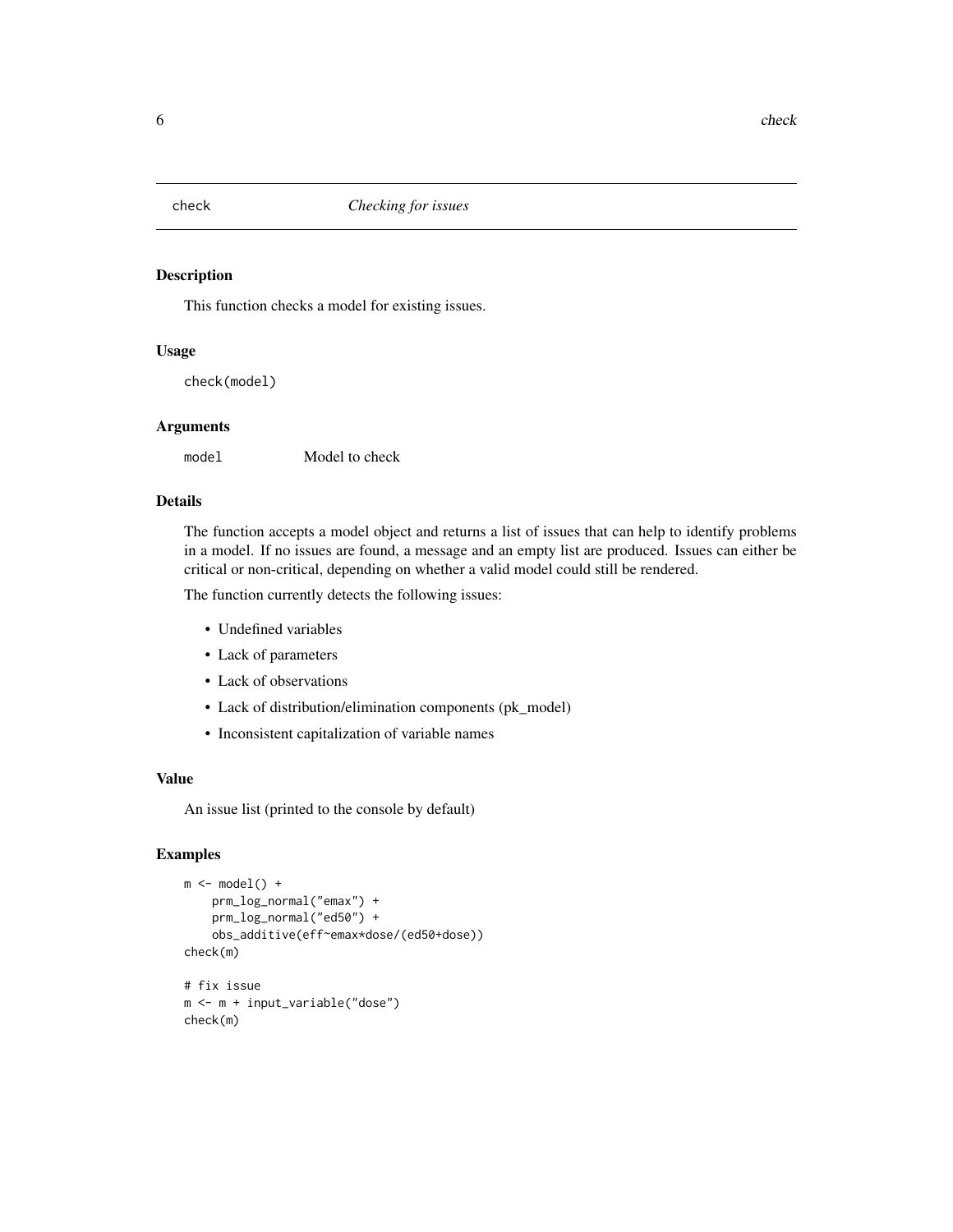<span id="page-6-1"></span><span id="page-6-0"></span>

### Description

Defines name and volume of a compartment.

#### Usage

```
compartment(name, volume = 1)
```
cmp(name, volume = 1)

#### Arguments

| name   | Name of the compartment                       |
|--------|-----------------------------------------------|
| volume | Volume as a number, formula or parameter name |

#### Details

In most applications, compartments contain kinetically homogeneous amount of drug (applications where the compartment content represents other quantities are also possible). In assemblerr, a compartment is defined by providing a a name and the compartment volume.

#### Compartment names:

Every compartment must have a valid name. A compartment name can contain letters, numbers as well as the underscore character, and needs to start with a letter. Adding a compartment with an already existing name will replace the definition of the compartment.

#### Compartment volumes:

The compartment volume can be provided as a number, R formula, or a parameter name. It will be used by assemblerr to replace references to the compartment concentration (e.g., ~C["central"]) with the corresponding amount divided by volume (e.g., ~A["central]/vc).

# Value

A building block of type 'compartment'

# See Also

[flow](#page-7-1) for how to describe compartment kinetics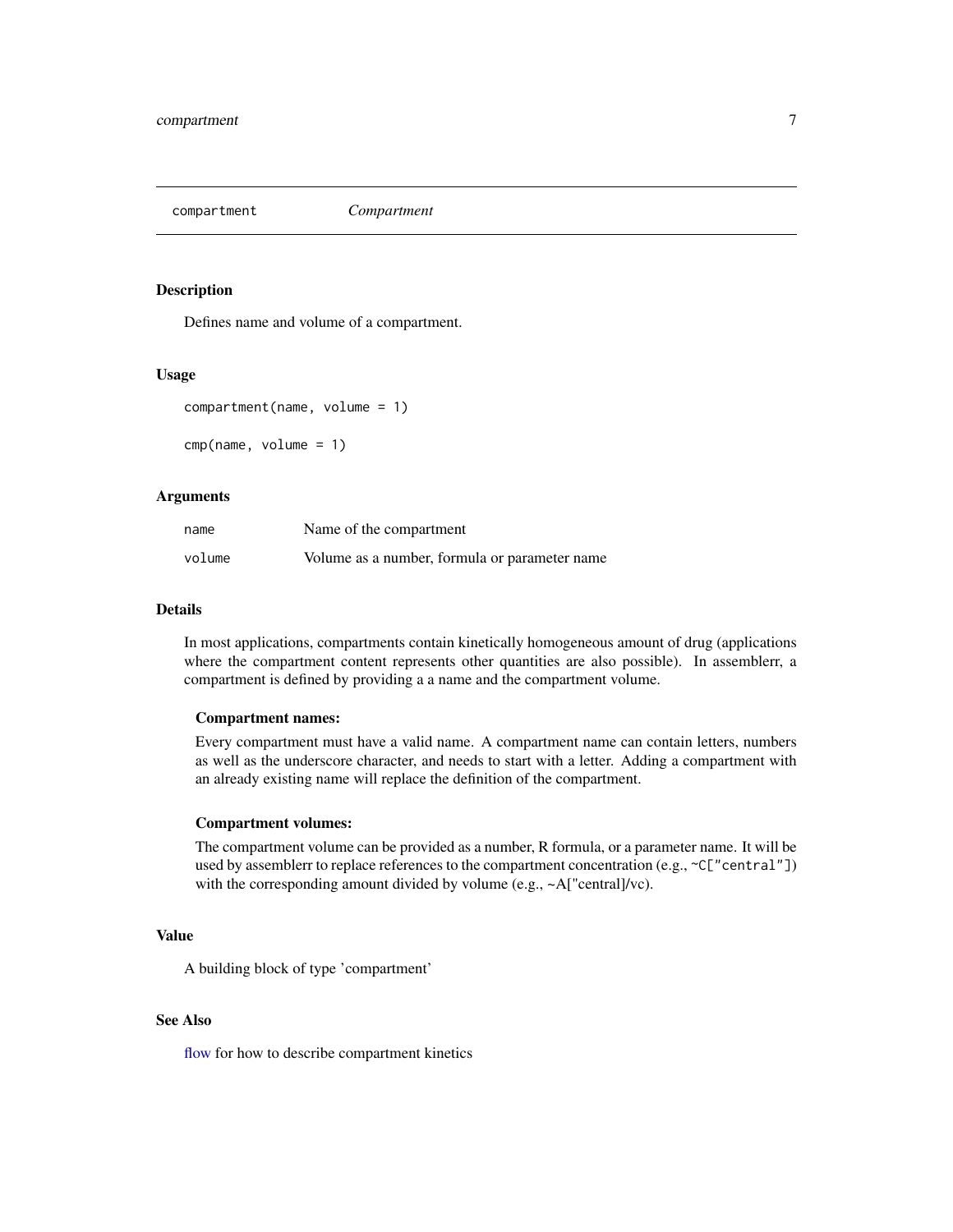# Examples

```
# model with depot and central compartment
m \leftarrow model() +compartment("depot", volume = 1) +
compartment("central", volume = "vc") +
 flow(\nuka*A, from = "depot", to = "central") +
flow(\neg c \, l \star C, from = "central") +
prm_log_normal("ka") +
prm_log_normal("cl") +
prm_log_normal("vc") +
obs_additive(conc~C["central"])
render(
 model = m,
 options = assemblerr_options(
   ode.use_special_advans = FALSE,
    ode.use_general_linear_advans = FALSE
   )
\lambda
```
flow *Flow between compartments*

#### Description

This building block describes a flow between compartments.

#### Usage

```
flow(definition, from = NA_character_, to = NA_character_)
```
# Arguments

| definition | Equation describing the flow                                     |
|------------|------------------------------------------------------------------|
| from       | Name of the source compartment (NA for an inflow without source) |
| to         | Name of the sink compartment (NA for an outflow without sink)    |

# **Details**

Flows define the connections between compartments and the equations according to which exchanges occur.

# Flow equations:

The first function argument is the flow equation. It is defined using R formulas that can start with the tilde  $\sim$  operator and do not need to have a left-hand side (i.e.,  $\sim k\theta$  is a valid flow definition). Flow equations can contains the special variables A and C which can be used to refer to the amount and concentration in the compartment specified via the from= argument. For example, the following code creates a flow building block describing the first-order transfer from the depot to the central compartment

<span id="page-7-0"></span>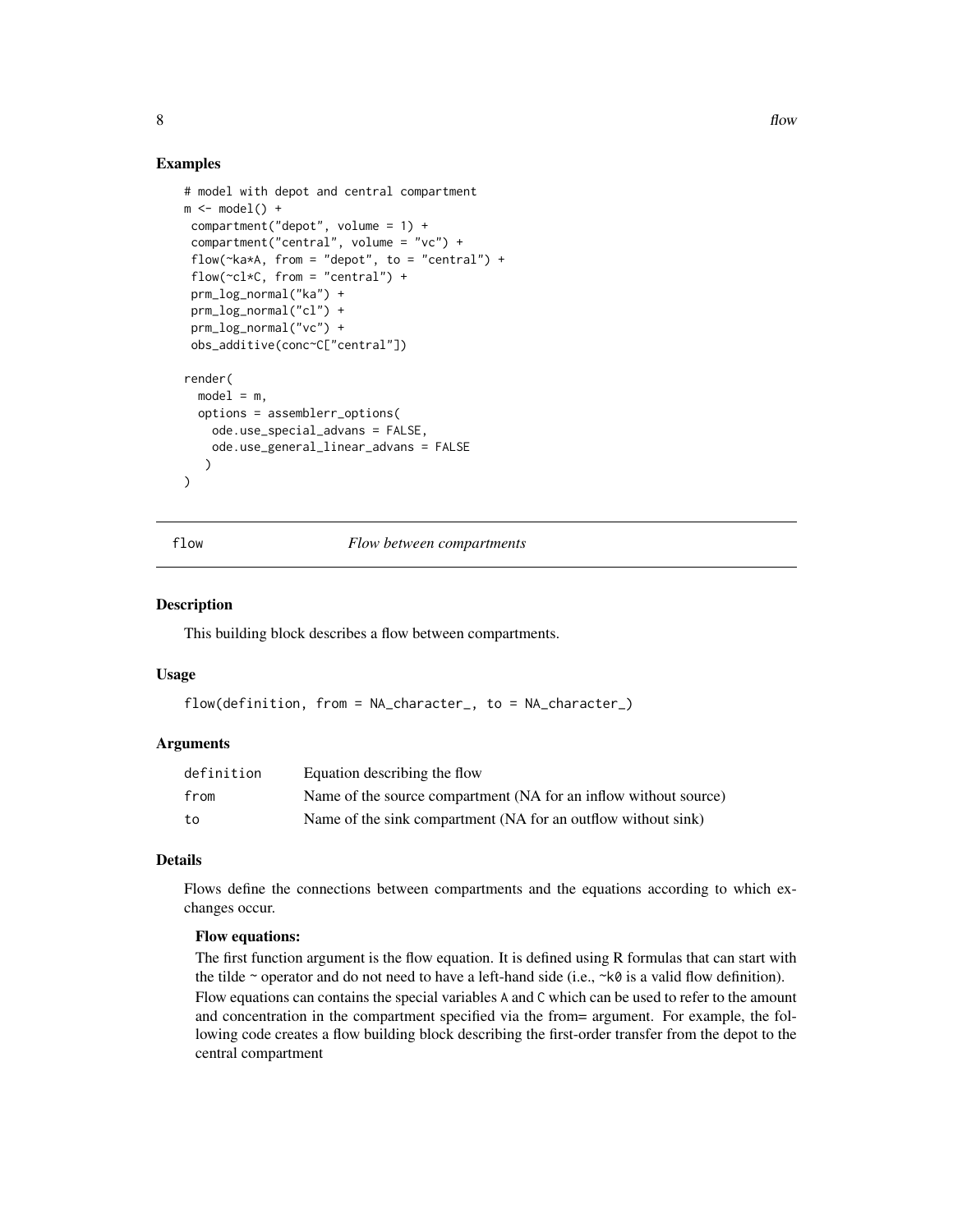```
flow(~ka*A, "depot", "central")
```
When the model is rendered, A and C will get replaced with the corresponding compartment reference. assemblerr will raise an error if A or C are used without specifying the from= compartment (such as in an inflow).

#### Compartment connections:

The connection between compartments can be specified using the from= and to= arguments of the function. Setting either from= or to= to NA allows the definition of in and outflows without a source or sink. Setting both arguments to NA results in error.

#### Conversion to differential equations:

When flows are rendered they are converted to ordinary differential equations (ODEs). The connection between compartments together with the flow equations allow assemblerr to determine whether an analytic solution can be generated. This automatic optimization of differential equations can be disabled via the rendering options.

#### Value

A building block of type 'flow'

#### Examples

```
# one-compartment model with first-order elimination
m \leftarrow model() +prm_log_normal("v") +
     prm_log_normal("cl") +
     compartment("central", volume = \simv) +
     flow(declaration(\texttt{cl}*\texttt{C}), from = "central") +obs_additive(~C["central"])
# an analytic solution is generated
render(m)
# one-compartment model with Michaelis-Menten elimination
m2 \le - model() +
     prm_log_normal("v") +
     prm_log_normal("vmax") +
     prm_no_var("km") +
     compartment("central", volume = \simv) +
     flow(declaration(~vmax*C/(km+C)), from = "central") +
     obs_additive(~C["central"])
# an ODE is generated
render(m2)
```
 $f$ low 9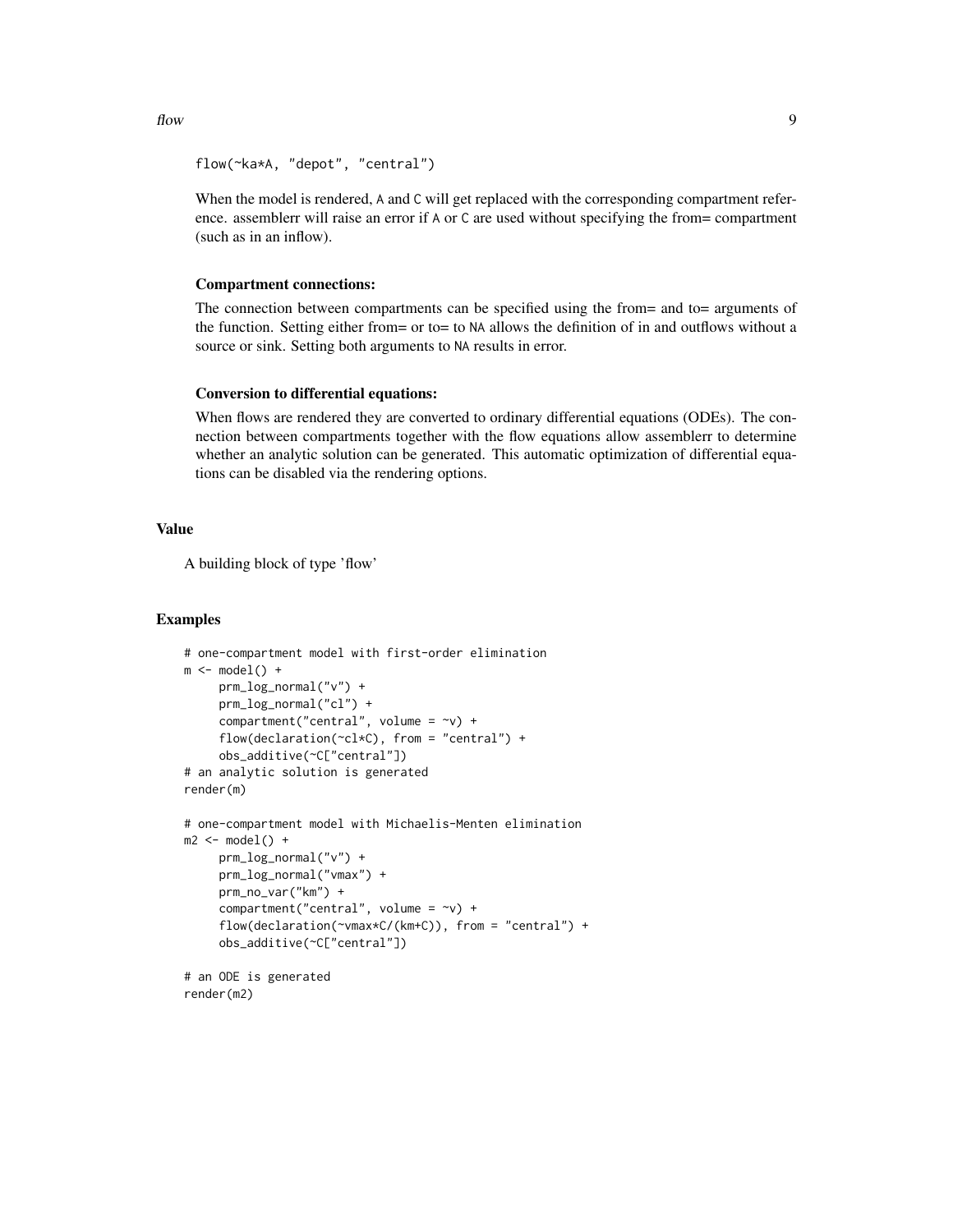<span id="page-9-1"></span><span id="page-9-0"></span>input\_variable *Input variables*

# <span id="page-9-2"></span>Description

These building block declare input variables, i.e., variables that are defined in the dataset.

#### Usage

input\_variable(name)

dataset(path, use\_only\_filename = FALSE)

# Arguments

| name              | Variable name                           |
|-------------------|-----------------------------------------|
| path              | Dataset path                            |
| use_only_filename |                                         |
|                   | Whether to include the path of the file |

# Details

An input variable is defined in the dataset and is declared so that it can be used in the rest of the model definition. The function input\_variable() declares a single variable whereas the dataset() function reads the header of the file provided and declares all variables found.

# Value

A building block of type 'input\_variable'

# Examples

```
m \leftarrow model() +input_variable("dose") +
    prm_log_normal("emax") +
    prm_log_normal("ed50") +
    obs_additive(eff~emax*dose/(ed50+dose))
render(m)
```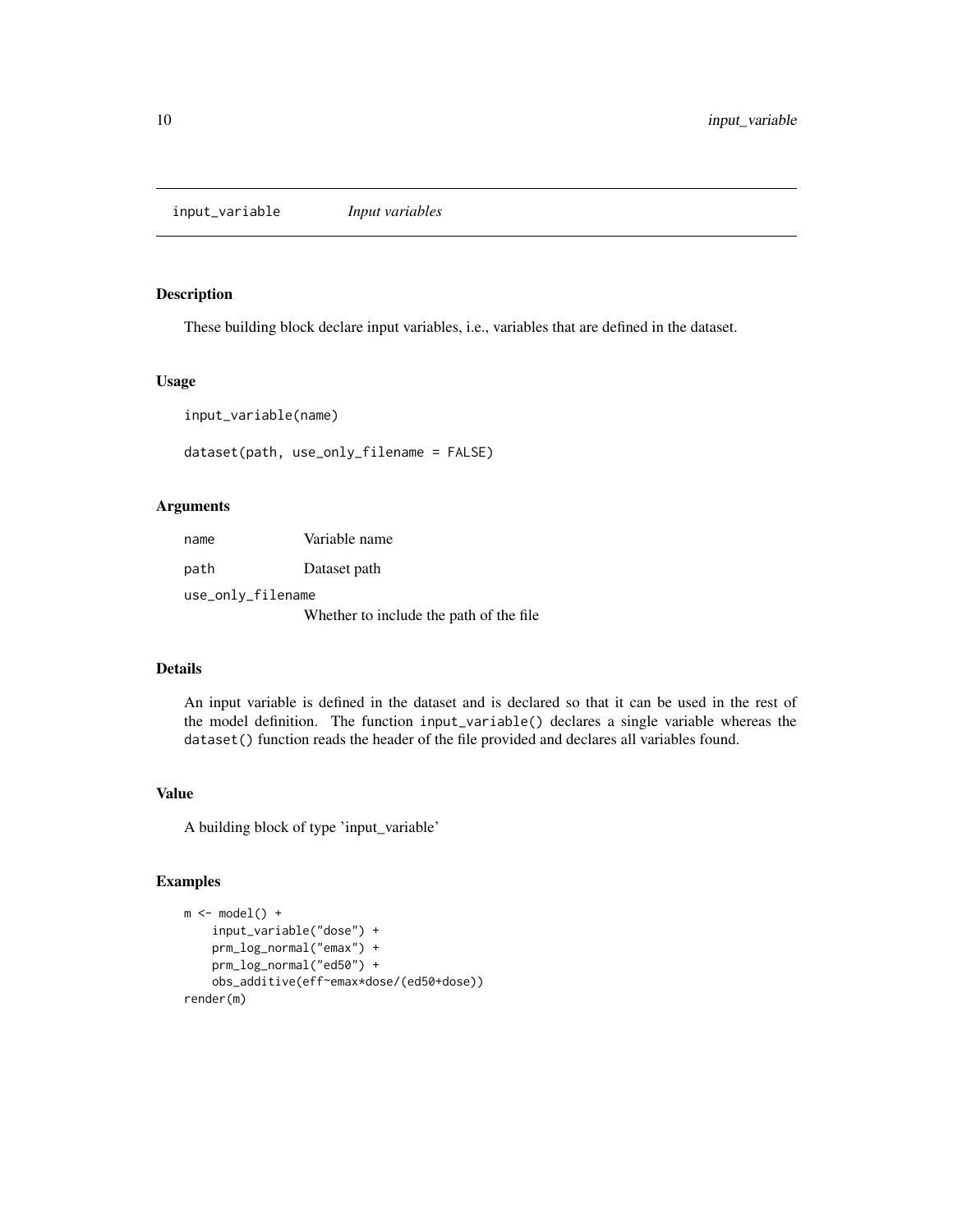<span id="page-10-0"></span>

#### Description

This function creates the basis for a general pharmacometric model, a flexible but verbose model type.

#### Usage

model()

# Details

The function creates the foundation for a general pharmacometric model to which different building blocks can be added. The following building blocks are relevant for this model type:

- Parameters: [prm\\_log\\_normal,](#page-35-1) [prm\\_logit\\_normal,](#page-33-1) [prm\\_no\\_var,](#page-38-1) [prm\\_normal](#page-36-1)
- Observations: [obs\\_additive,](#page-12-1) [obs\\_combined,](#page-13-1) [obs\\_proportional](#page-15-1)
- Algebraic relationships: [algebraic](#page-3-1)
- Compartments: [compartment](#page-6-1)
- Flows: [flow](#page-7-1)
- Input variables: [input\\_variable,](#page-9-1) [dataset](#page-9-2)

The more specialized  $pk\_model()$  is converted to a general model during the rendering process.

#### Value

A general pharmacometric model

#### Examples

```
m \leftarrow model() +input_variable("dose") +
    prm_log_normal("emax") +
   prm_log_normal("ed50") +
    obs_additive(eff~emax*dose/(ed50+dose))
render(m)
```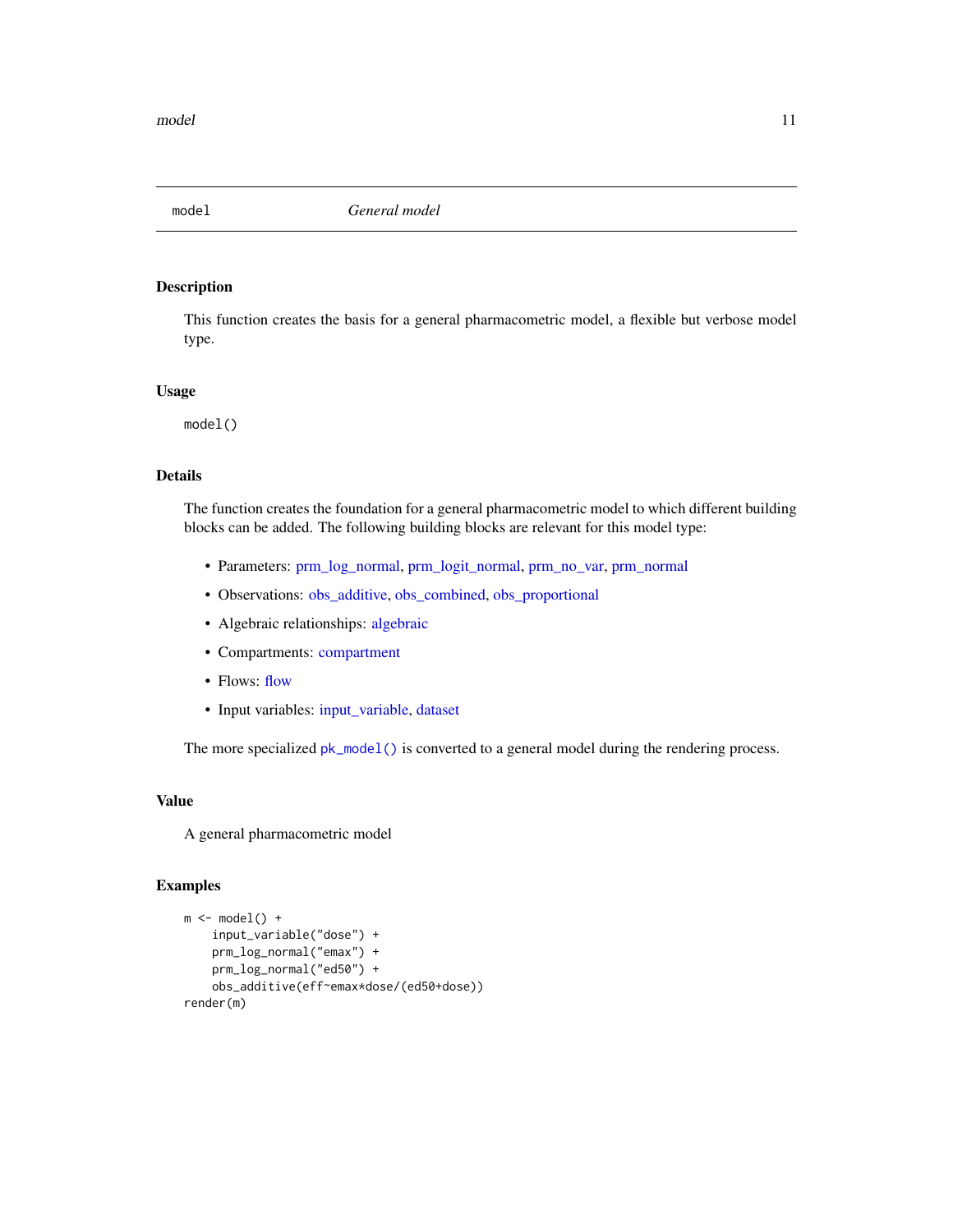<span id="page-11-1"></span><span id="page-11-0"></span>model-variable-selection

*Selecting model variables*

#### **Description**

The output task allows to select model variables using a concise mini language. You can select variables by name or using one of the helper functions described below.

# Overview of selection features:

The selection of variables builds on the tidyselect package which implements a powerful variable selection language (see [tidyselect::language\)](#page-0-0). The following features are most relevant for the selection of model variables:

- I for selecting the union of several variables
- c() for combining selections
- ! for taking the complement of a set of variables

In addition, you can select variables using a combination of the following helper functions:

- vars\_prms() selects all model parameters
- vars\_data() selects all data defined variables
- vars\_eta() selects all eta variables
- vars\_nm\_std() selects the standard NONMEM variables DV, PRED, RES, WRES, IPREDI, IWRESI
- vars\_starts\_with() selects variables that start with a prefix
- vars\_matches() selects variables that match a regular expression

# Usage

```
vars_prms(vars)
```
vars\_data(vars)

```
vars_eta(vars)
```
vars\_nm\_std(vars)

vars\_starts\_with(match, vars)

vars\_matches(match, vars)

#### Arguments

| vars  | A character vector of variable names (taken from the selection context) |
|-------|-------------------------------------------------------------------------|
| match | A character vector to match against                                     |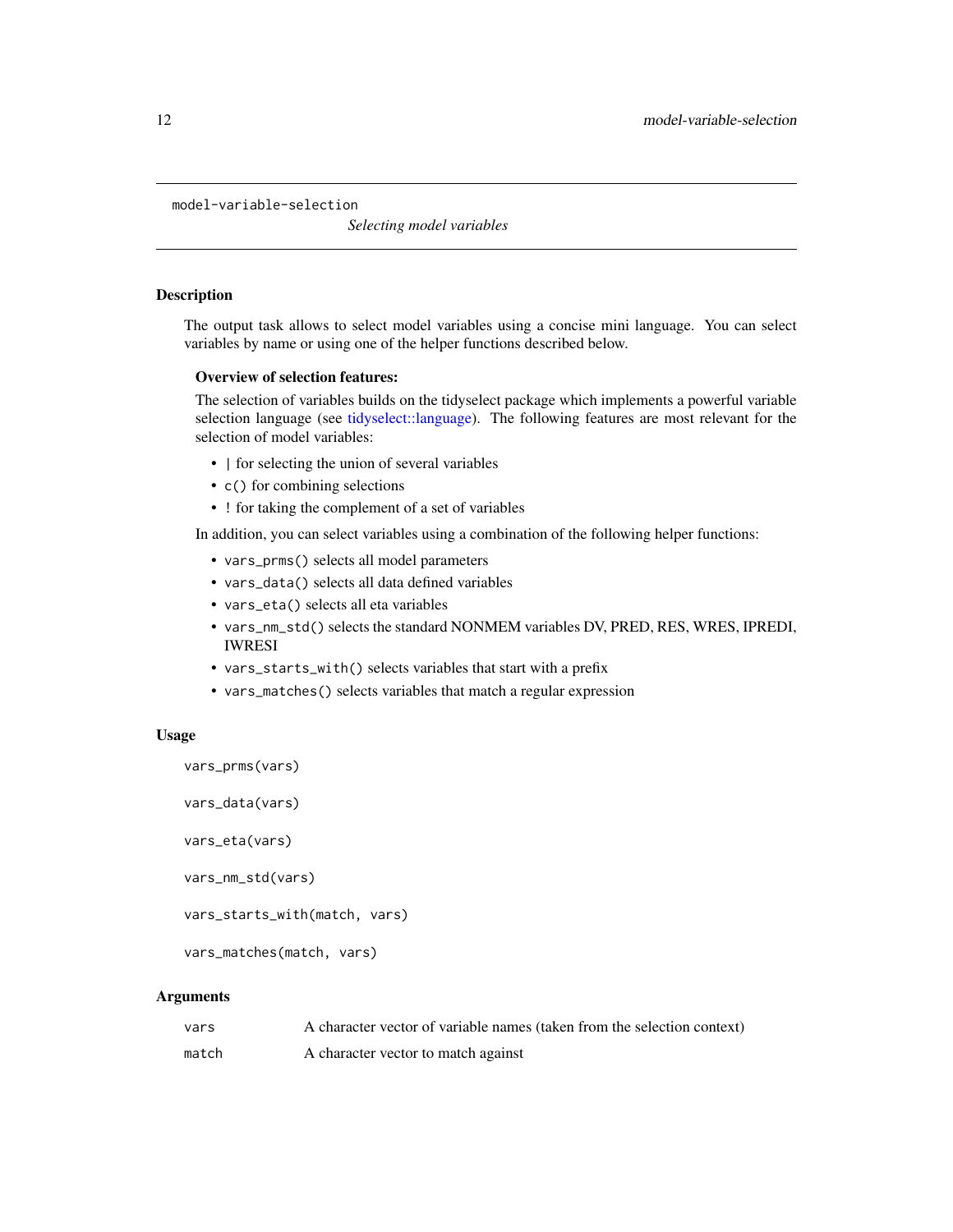# <span id="page-12-0"></span>obs\_additive 13

# Value

A selection context

#### Examples

```
m \leftarrow model() +input_variable("dose") +
  prm_log\_normal("emax", median = 10, var_log = 0.09) +prm_log\_normal("ed50", median = 50, var_log = 0.09) +algebraic(effect~emax*dose/(ed50 + dose)) +
  obs_proportional(~effect, var_prop = 1)
# output all model parameter and eta variables
render(m, tasks = tsk_output("prms", variables = vars_prms() | vars_eta()))
```
<span id="page-12-1"></span>obs\_additive *Observation with additive error*

#### **Description**

This building block declares an observation model with an additive residual error model ( $y =$  $f + \epsilon_1$ ).

# Usage

```
obs_additive(prediction, name, var_add = 1)
```
#### Arguments

| prediction | A definition of the model prediction                          |
|------------|---------------------------------------------------------------|
| name       | A name for the observation (automatically derived if missing) |
| var add    | Variance of the additive error                                |

#### Details

Observation models specify the observed variable, how an observation is expected to diverge from the model (i.e, the residual unexplained variability model), and parameter values. The observation model type is selected through the function name. The observed variable as well as the parameters are specified as function arguments.

# Specifying predictions:

The actual prediction from the model is the first argument of the function. It can be specified in a number of different ways:

- A name of a variable in the model: obs\_additive("effect")
- A compartment concentration: obs\_additive(~C["central"])
- An equation: obs\_additive(~base+slp\*time)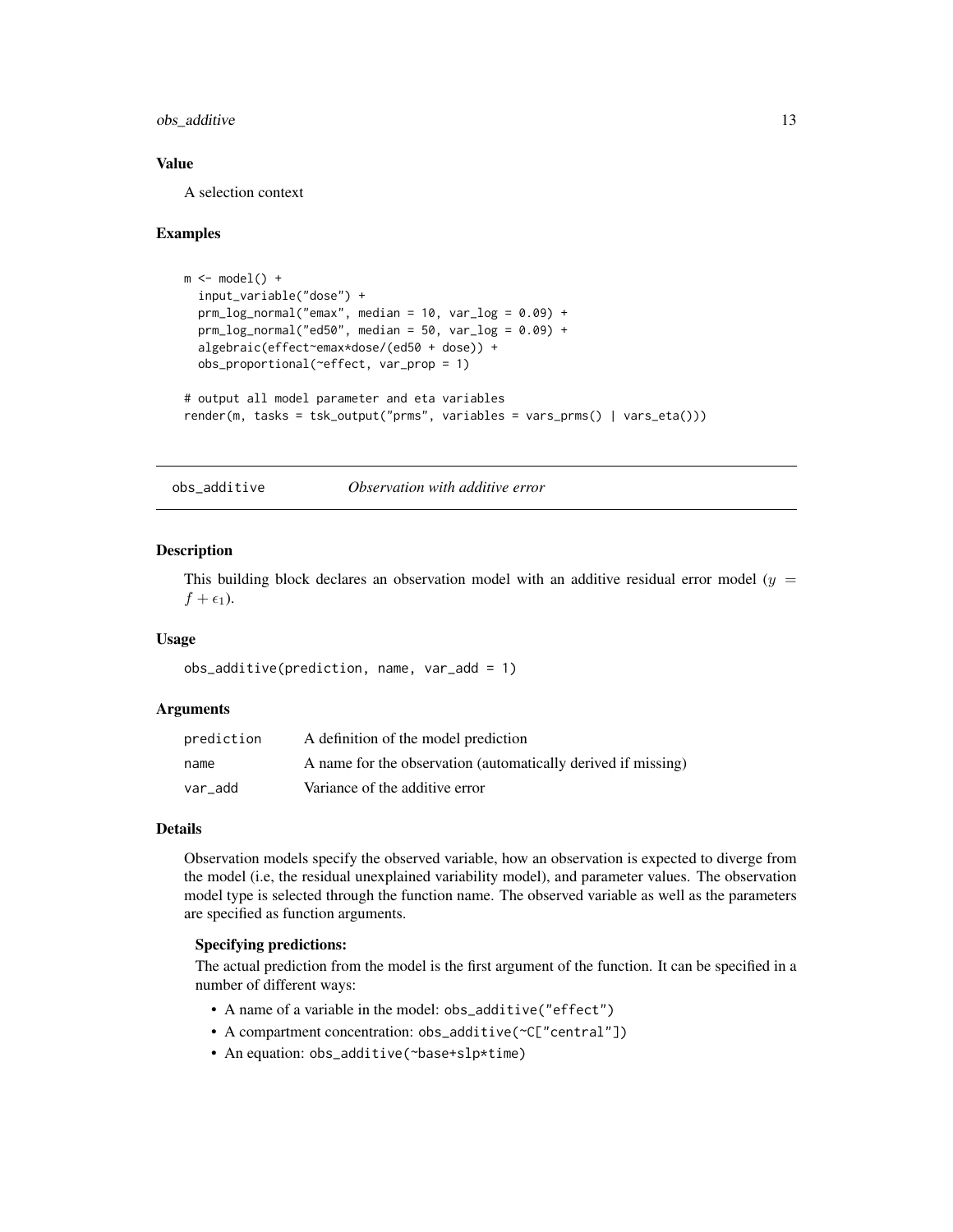<span id="page-13-0"></span>If the definition contains a variable name on the left-hand side (as in  $conc{}^c[$ "central"]), the variable will appear in the generated model code. This can be useful to make the model code more readable if the prediction is defined as a long equation.

# Observation names:

The observation name can be specified via the name= argument and is automatically derived if the argument is left empty. Adding an observation model with an already existing name will replace the previous definition.

#### Error variance:

The variance of the error components are specified via the var\_add= and var\_prop= arguments of the function.

#### Value

A building block of type 'observation'

# See Also

Other observation models: [obs\\_combined\(](#page-13-1)), [obs\\_proportional\(](#page-15-1))

#### Examples

```
# additve RUV model for observing the variable WT
m \leftarrow model() +prm_log_normal("wt") +
 obs_additive(~wt)
# EMAX dose-response model with proportional RUV
m2 \le model() +input_variable("dose") +
 prm_no_var("emax") +
 prm_no_var("ed50") +
 obs_proportional(effect~emax*dose/(ed50+dose))
```
<span id="page-13-1"></span>obs\_combined *Observation with combined error*

# Description

This building block declares an observation model with a combined residual error model ( $y =$  $f + f\epsilon_1 + \epsilon_2$ ).

# Usage

```
obs_{\text{combined}}(prediction, name, var_{\text{pro}} = 0.1, var_{\text{add}} = 1)
```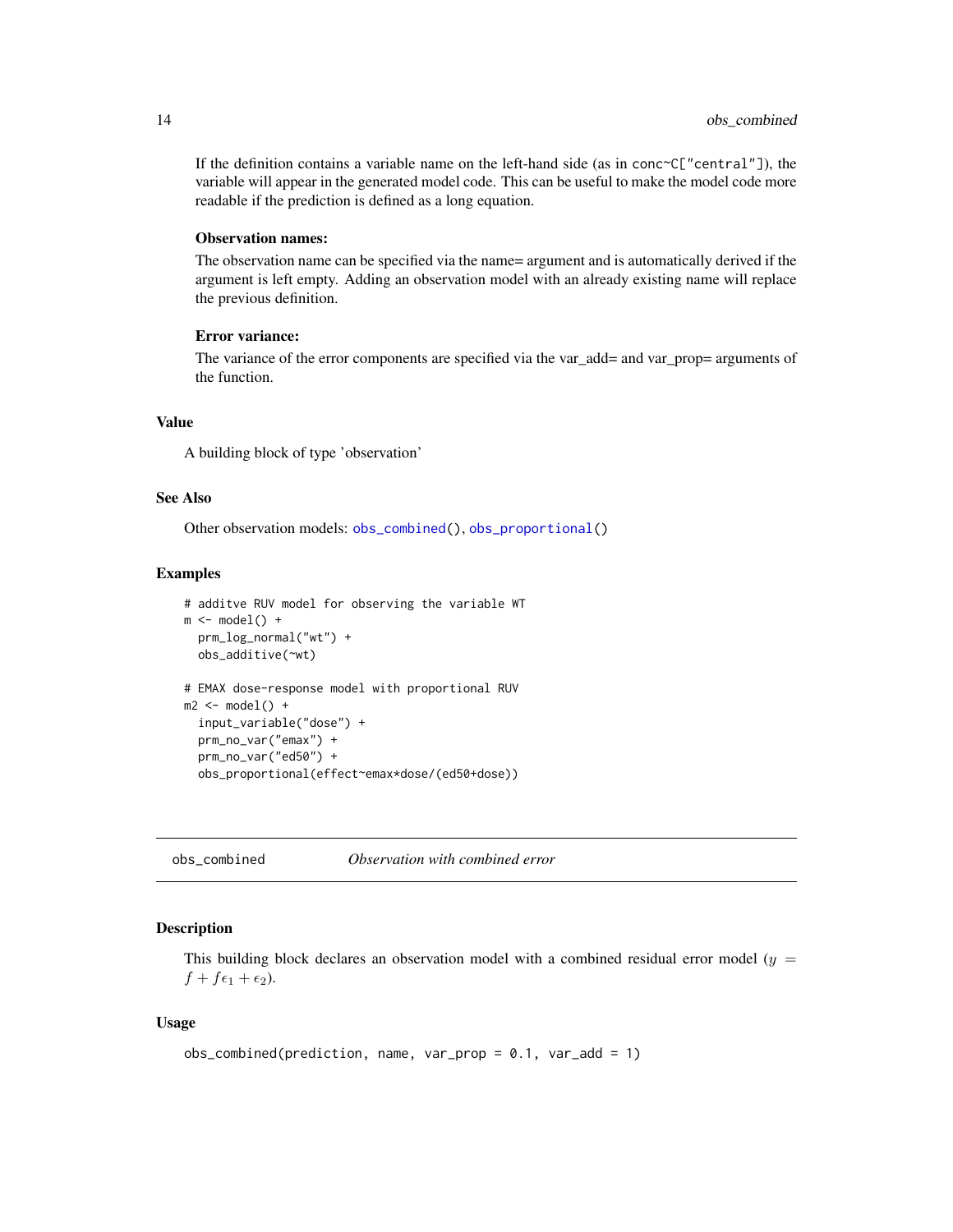# <span id="page-14-0"></span>obs\_combined 15

#### Arguments

| prediction | A definition of the model prediction                          |
|------------|---------------------------------------------------------------|
| name       | A name for the observation (automatically derived if missing) |
| var_prop   | Variance of the proportional error component                  |
| var_add    | Variance of the additive error component                      |

# Details

Observation models specify the observed variable, how an observation is expected to diverge from the model (i.e, the residual unexplained variability model), and parameter values. The observation model type is selected through the function name. The observed variable as well as the parameters are specified as function arguments.

# Specifying predictions:

The actual prediction from the model is the first argument of the function. It can be specified in a number of different ways:

- A name of a variable in the model: obs\_additive("effect")
- A compartment concentration: obs\_additive(~C["central"])
- An equation: obs\_additive(~base+slp\*time)

If the definition contains a variable name on the left-hand side (as in  $conc{}^c[$ "central"]), the variable will appear in the generated model code. This can be useful to make the model code more readable if the prediction is defined as a long equation.

# Observation names:

The observation name can be specified via the name= argument and is automatically derived if the argument is left empty. Adding an observation model with an already existing name will replace the previous definition.

#### Error variance:

The variance of the error components are specified via the var\_add= and var\_prop= arguments of the function.

#### Value

A building block of type 'observation'

#### See Also

Other observation models: [obs\\_additive\(](#page-12-1)), [obs\\_proportional\(](#page-15-1))

#### Examples

```
# additve RUV model for observing the variable WT
m \leftarrow model() +prm_log_normal("wt") +
  obs_additive(~wt)
```
# EMAX dose-response model with proportional RUV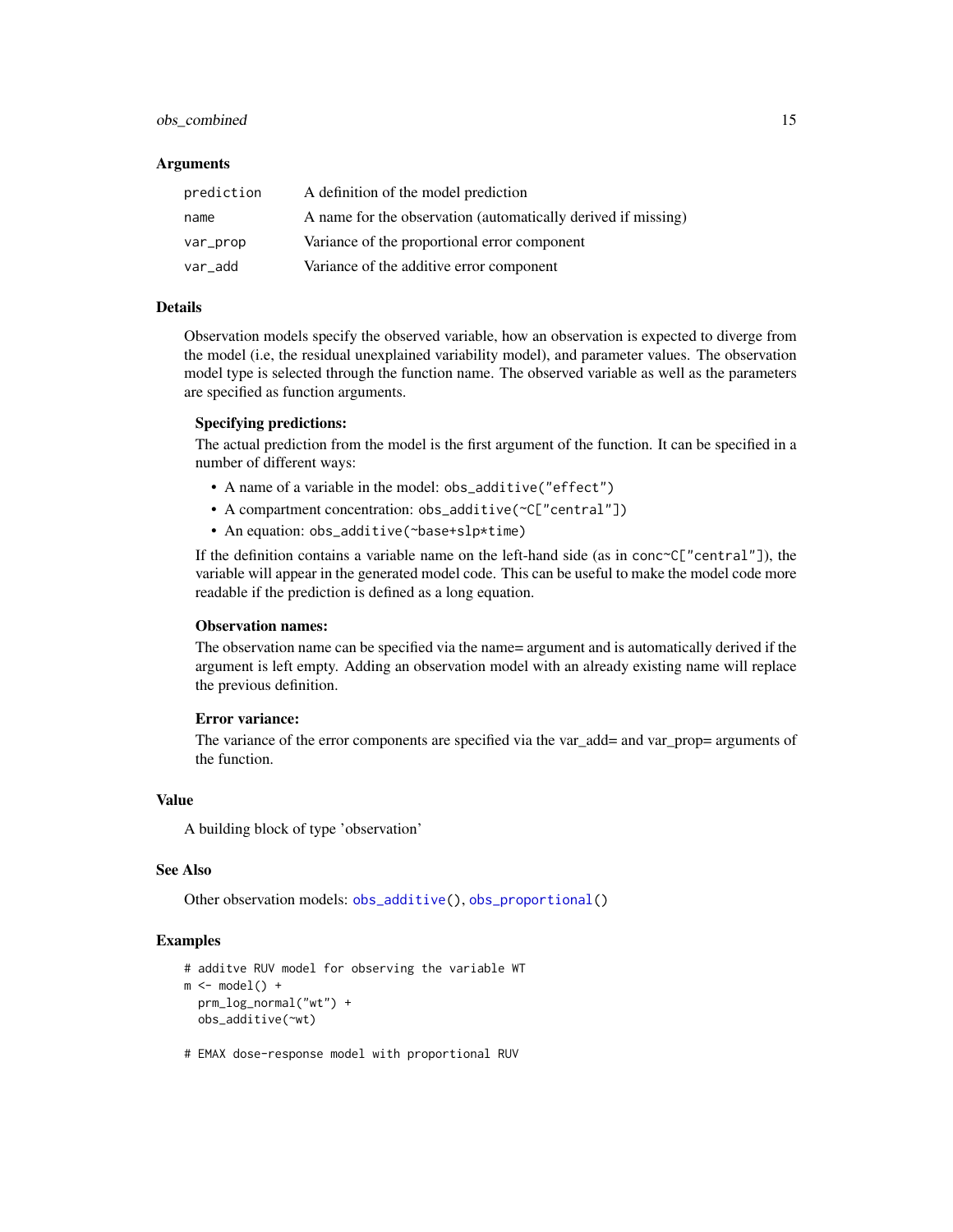```
m2 \le - model() +
 input_variable("dose") +
 prm_no_var("emax") +
 prm_no_var("ed50") +
 obs_proportional(effect~emax*dose/(ed50+dose))
```
<span id="page-15-1"></span>obs\_proportional *Observation with proportional error*

#### **Description**

This building block declares an observation model with a proportional residual error model ( $y =$  $f + f\epsilon_1$ ).

# Usage

obs\_proportional(prediction, name, var\_prop = 0.1)

### Arguments

| prediction | A definition of the model prediction                          |
|------------|---------------------------------------------------------------|
| name       | A name for the observation (automatically derived if missing) |
| var_prop   | Variance of the proportional error                            |

#### Details

Observation models specify the observed variable, how an observation is expected to diverge from the model (i.e, the residual unexplained variability model), and parameter values. The observation model type is selected through the function name. The observed variable as well as the parameters are specified as function arguments.

# Specifying predictions:

The actual prediction from the model is the first argument of the function. It can be specified in a number of different ways:

- A name of a variable in the model: obs\_additive("effect")
- A compartment concentration: obs\_additive(~C["central"])
- An equation: obs\_additive(~base+slp\*time)

If the definition contains a variable name on the left-hand side (as in conc $\sim$ C["central"]), the variable will appear in the generated model code. This can be useful to make the model code more readable if the prediction is defined as a long equation.

# Observation names:

The observation name can be specified via the name= argument and is automatically derived if the argument is left empty. Adding an observation model with an already existing name will replace the previous definition.

#### Error variance:

The variance of the error components are specified via the var\_add= and var\_prop= arguments of the function.

<span id="page-15-0"></span>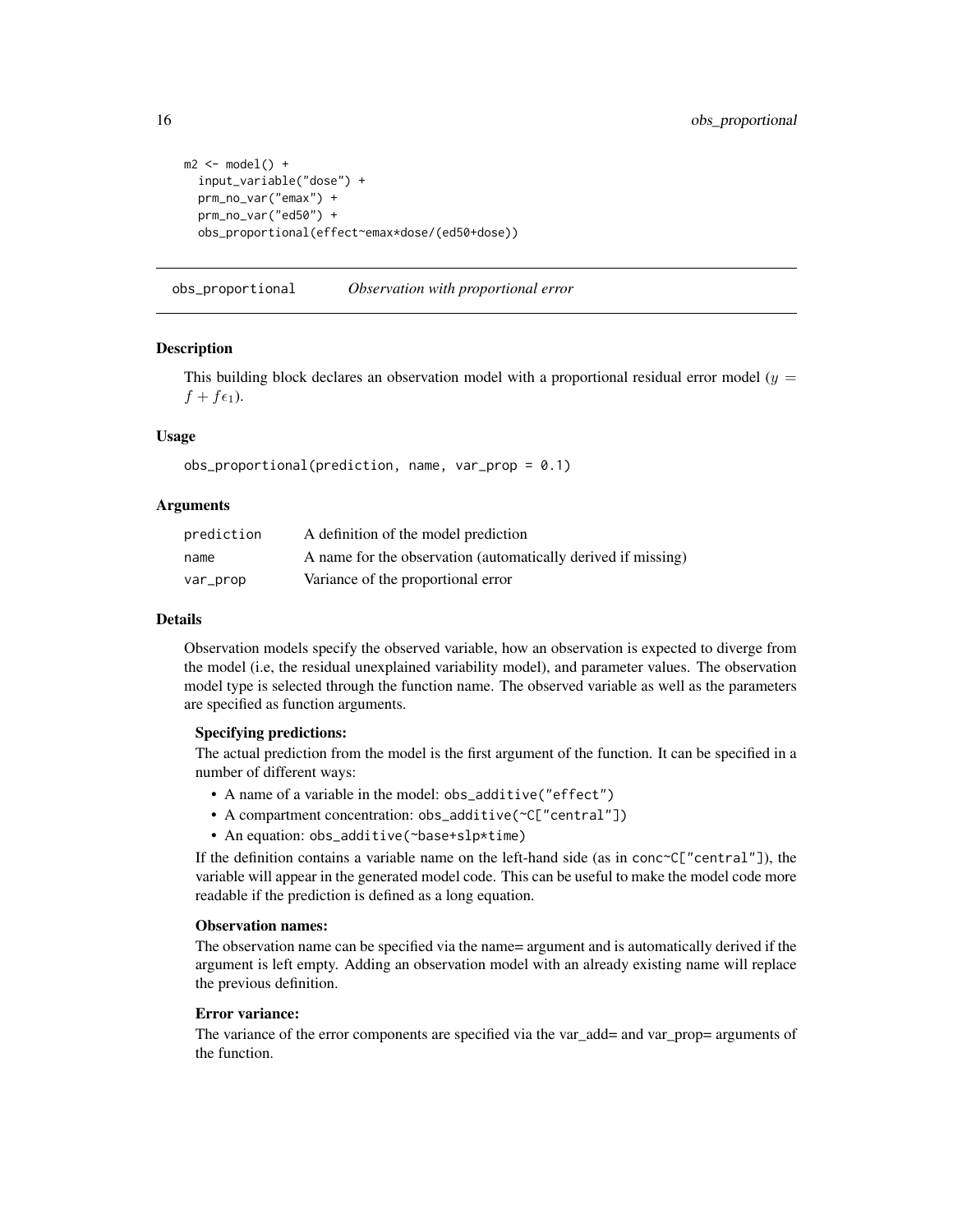# <span id="page-16-0"></span>pk\_absorption\_fo 17

# Value

A building block of type 'observation'

# See Also

Other observation models: [obs\\_additive\(](#page-12-1)), [obs\\_combined\(](#page-13-1))

# Examples

```
# additve RUV model for observing the variable WT
m \le m \mod 1 +
  prm_log_normal("wt") +
  obs_additive(~wt)
# EMAX dose-response model with proportional RUV
m2 \le - model() +
  input_variable("dose") +
  prm_no_var("emax") +
  prm_no_var("ed50") +
  obs_proportional(effect~emax*dose/(ed50+dose))
```
<span id="page-16-1"></span>pk\_absorption\_fo *PK absorption first-order*

# Description

This building block declares a first-order absorption component for a pharmacokinetic model.

# Usage

```
pk\_absorption_fo(prm\_mat = prm_log\_normal("mat", median = 0.5, var_log = 0.1))
```
# Arguments

prm\_mat Parameter model for the mean absorption time (MAT)

# Details

#### PK components:

PK components can be added to a [pk\\_model](#page-32-1) and exist in three different types: absorption, distribution, and elimination. The absorption component is optional, distribution and elimination are not and need to be added for the PK model to be valid.

A PK model can only have one component of each type and adding a component with an already existing type will replace the previous definition. For example, the distribution component will be a two compartment model in the following snippet: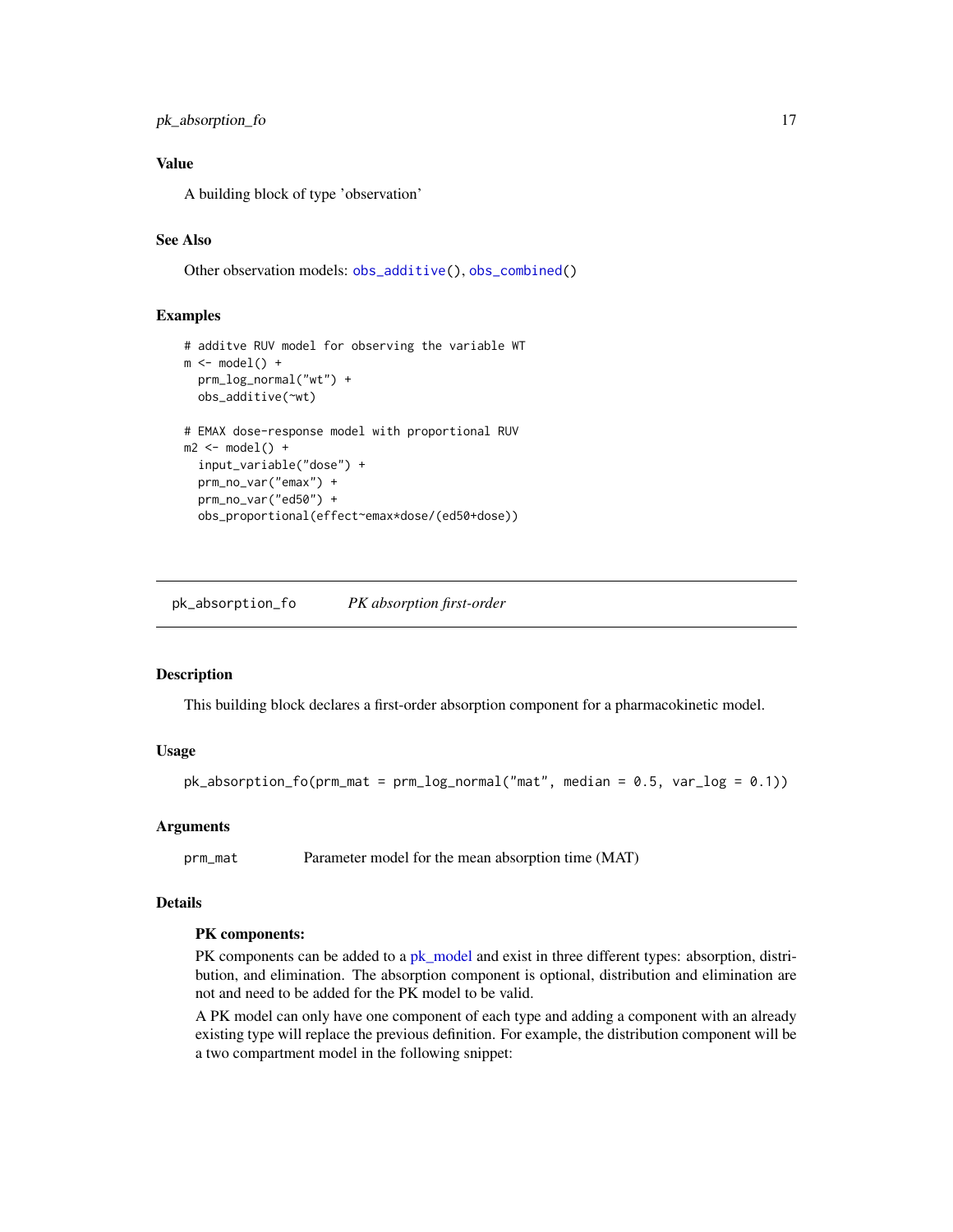```
pkm <- pk_model() +
  pk_absorption_fo() +
  pk_distribution_1cmp() +
  pk_distribution_2cmp() +
  pk_elimination_linear() +
  obs_additive(conc~C["central"])
pkm
```
# Parameter models:

All PK component functions allow the specification of the parameter model via their arguments. Arguments that refer to a parameter start with the prefix prm\_. The default parameter model can be deduced from the default arguments in the usage section of the help entry. The parameter name, specified via the name= argument of the parameter model building block allows the renaming of the model parameters.

For example, the parameter prm\_vc= refers to the central volume of distribution parameter in the one compartment distribution PK component and the default parameter model is a log-normal distribution. The following code block specifies a normal distribution parameter model and names the parameter v:

```
pk_distribution_1cmp(
   prm_vc = prm_normal("v", mean = 50, var = 25))
```
#### Value

A building block of type 'pk\_component'

#### See Also

[pk\\_model\(\)](#page-32-1) for the creation of PK models

Other absorption components: [pk\\_absorption\\_fo\\_lag\(](#page-17-1)), [pk\\_absorption\\_fo\\_transit\(](#page-19-1)), [pk\\_absorption\\_fo\\_zo\(](#page-20-1)), [pk\\_absorption\\_zo\\_lag\(](#page-23-1)), [pk\\_absorption\\_zo\(](#page-22-1))

<span id="page-17-1"></span>pk\_absorption\_fo\_lag *PK absorption first-order, lag-time*

# **Description**

This building block declares a first-order absorption with lag-time component for a pharmacokinetic model.

#### Usage

```
pk_absorption_fo_lag(
  prm\_mat = prm\_log\_normal("mat", median = 0.5, var\_log = 0.1),perm\_mdt = prm\_log\_normal("mdt", median = 0.5, var\_log = 0.1)\mathcal{E}
```
<span id="page-17-0"></span>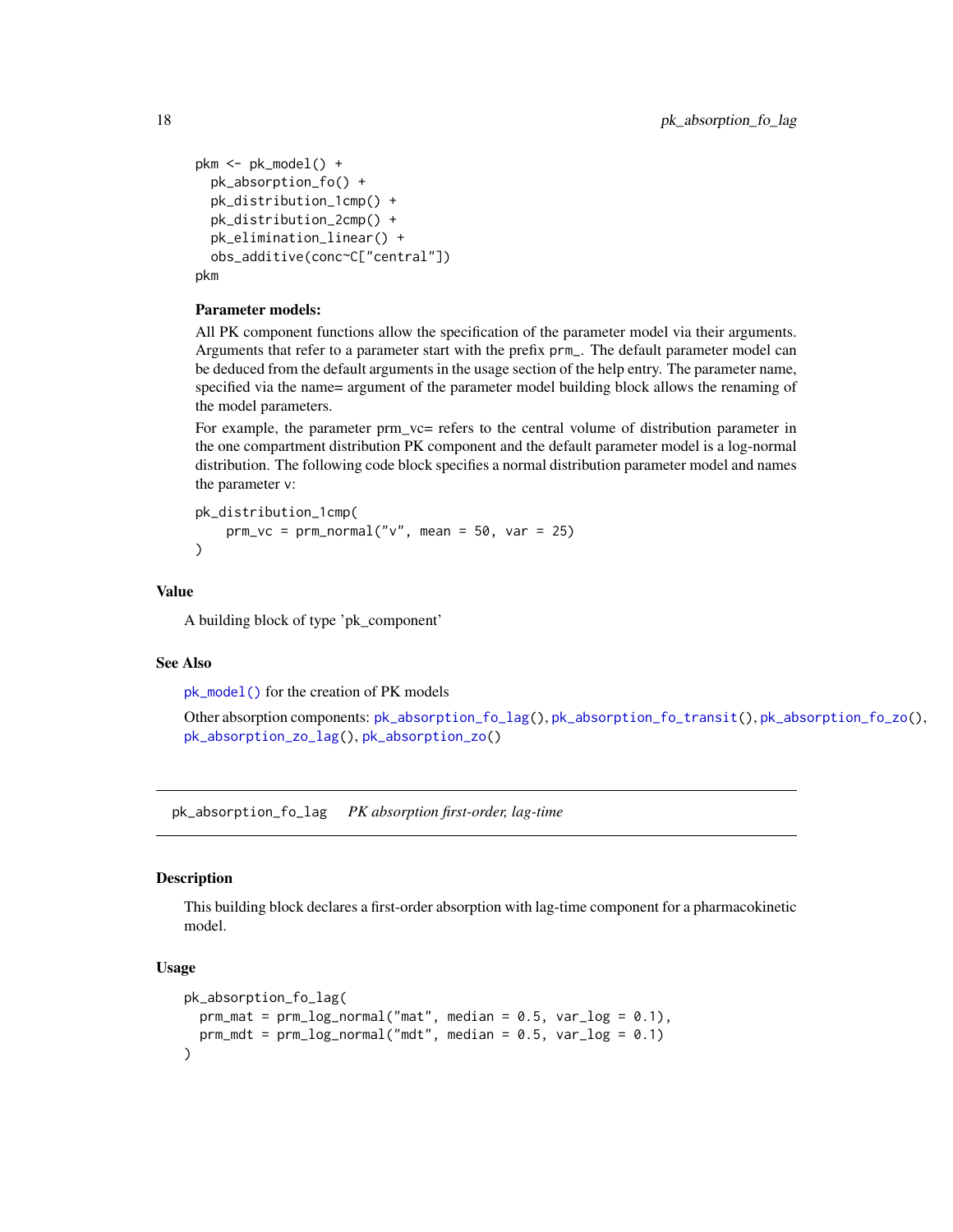#### <span id="page-18-0"></span>**Arguments**

| prm_mat | Parameter model for the mean absorption time (MAT) |
|---------|----------------------------------------------------|
| prm_mdt | Parameter model for the mean delay time (MDT)      |

#### Details

# PK components:

PK components can be added to a [pk\\_model](#page-32-1) and exist in three different types: absorption, distribution, and elimination. The absorption component is optional, distribution and elimination are not and need to be added for the PK model to be valid.

A PK model can only have one component of each type and adding a component with an already existing type will replace the previous definition. For example, the distribution component will be a two compartment model in the following snippet:

```
pkm <- pk_model() +
  pk_absorption_fo() +
  pk_distribution_1cmp() +
  pk_distribution_2cmp() +
  pk_elimination_linear() +
  obs_additive(conc~C["central"])
pkm
```
#### Parameter models:

All PK component functions allow the specification of the parameter model via their arguments. Arguments that refer to a parameter start with the prefix prm\_. The default parameter model can be deduced from the default arguments in the usage section of the help entry. The parameter name, specified via the name= argument of the parameter model building block allows the renaming of the model parameters.

For example, the parameter prm\_vc= refers to the central volume of distribution parameter in the one compartment distribution PK component and the default parameter model is a log-normal distribution. The following code block specifies a normal distribution parameter model and names the parameter v:

```
pk_distribution_1cmp(
    prm_vc = prm_normal("v", mean = 50, var = 25))
```
#### Value

A building block of type 'pk\_component'

#### See Also

[pk\\_model\(\)](#page-32-1) for the creation of PK models

Other absorption components: [pk\\_absorption\\_fo\\_transit\(](#page-19-1)), [pk\\_absorption\\_fo\\_zo\(](#page-20-1)), [pk\\_absorption\\_fo\(](#page-16-1)), [pk\\_absorption\\_zo\\_lag\(](#page-23-1)), [pk\\_absorption\\_zo\(](#page-22-1))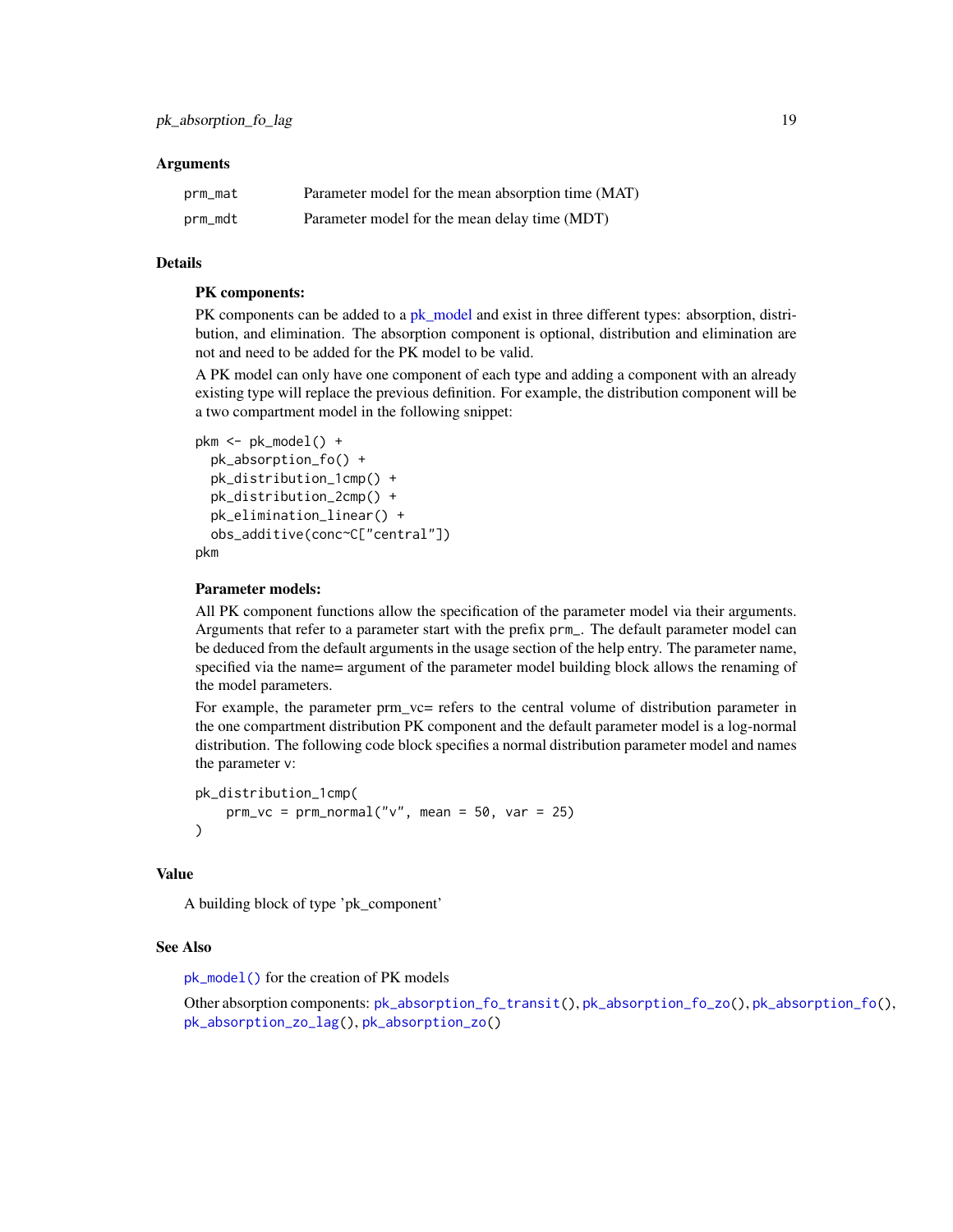<span id="page-19-1"></span><span id="page-19-0"></span>pk\_absorption\_fo\_transit

*PK absorption first-order, transit compartment*

#### Description

This building block declares a first-order absorption with transit compartments component for a pharmacokinetic model.

#### Usage

```
pk_absorption_fo_transit(
  \text{prm\_mat} = \text{prm\_log\_normal("mat", median = 0.5, var\_log = 0.1)},transit_compartments = 1L,
  prm_mdt = prm_logbmrmal("mdt", median = 0.5, var_log = 0.1))
```
#### Arguments

| prm_mat              | Parameter model for the mean absorption time (MAT) |
|----------------------|----------------------------------------------------|
| transit_compartments |                                                    |
|                      | Number of transit compartments                     |
| prm_mdt              | Parameter model for the mean delay time (MDT)      |

# Details

#### PK components:

PK components can be added to a [pk\\_model](#page-32-1) and exist in three different types: absorption, distribution, and elimination. The absorption component is optional, distribution and elimination are not and need to be added for the PK model to be valid.

A PK model can only have one component of each type and adding a component with an already existing type will replace the previous definition. For example, the distribution component will be a two compartment model in the following snippet:

```
pkm <- pk_model() +
 pk_absorption_fo() +
 pk_distribution_1cmp() +
 pk_distribution_2cmp() +
 pk_elimination_linear() +
 obs_additive(conc~C["central"])
```
pkm

#### Parameter models:

All PK component functions allow the specification of the parameter model via their arguments. Arguments that refer to a parameter start with the prefix prm\_. The default parameter model can be deduced from the default arguments in the usage section of the help entry. The parameter name,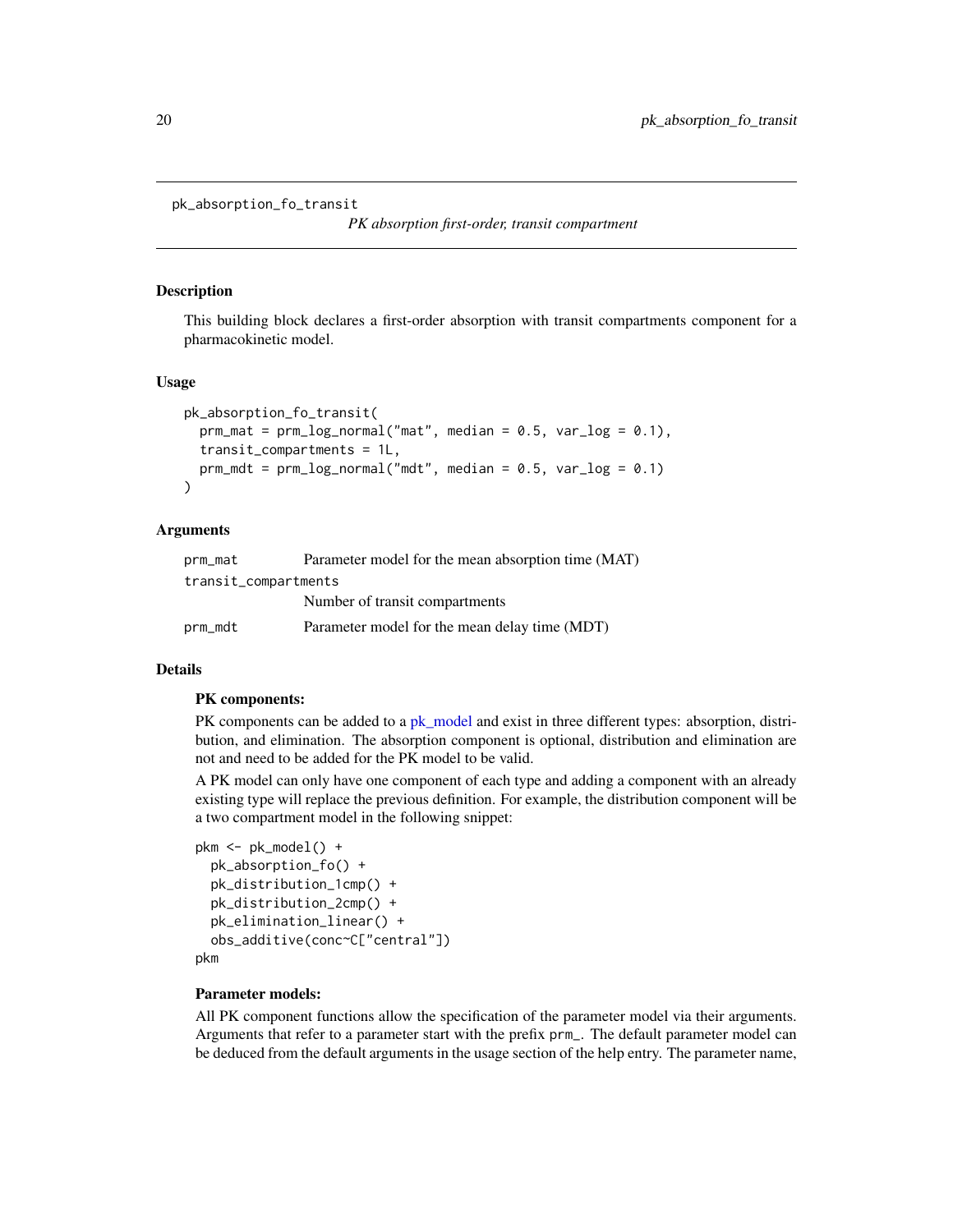# <span id="page-20-0"></span>pk\_absorption\_fo\_zo 21

specified via the name= argument of the parameter model building block allows the renaming of the model parameters.

For example, the parameter prm\_vc= refers to the central volume of distribution parameter in the one compartment distribution PK component and the default parameter model is a log-normal distribution. The following code block specifies a normal distribution parameter model and names the parameter v:

```
pk_distribution_1cmp(
   prm_vc = prm_normal("v", mean = 50, var = 25))
```
#### Value

A building block of type 'pk\_component'

#### See Also

[pk\\_model\(\)](#page-32-1) for the creation of PK models

Other absorption components: [pk\\_absorption\\_fo\\_lag\(](#page-17-1)), [pk\\_absorption\\_fo\\_zo\(](#page-20-1)), [pk\\_absorption\\_fo\(](#page-16-1)), [pk\\_absorption\\_zo\\_lag\(](#page-23-1)), [pk\\_absorption\\_zo\(](#page-22-1))

<span id="page-20-1"></span>pk\_absorption\_fo\_zo *PK absorption first-order, zero-order delay*

# Description

This building block declares a first-order absorption with zero-order delay component for a pharmacokinetic model.

# Usage

```
pk_absorption_fo_zo(
  prm_matrix = prm_log-normal("mat", median = 0.5, var_log = 0.1),perm\_mdt = prm\_log\_normal("mdt", median = 0.5, var\_log = 0.1))
```
# Arguments

| prm_mat | Parameter model for the mean absorption time (MAT) |
|---------|----------------------------------------------------|
| prm_mdt | Parameter model for the mean delay time (MDT)      |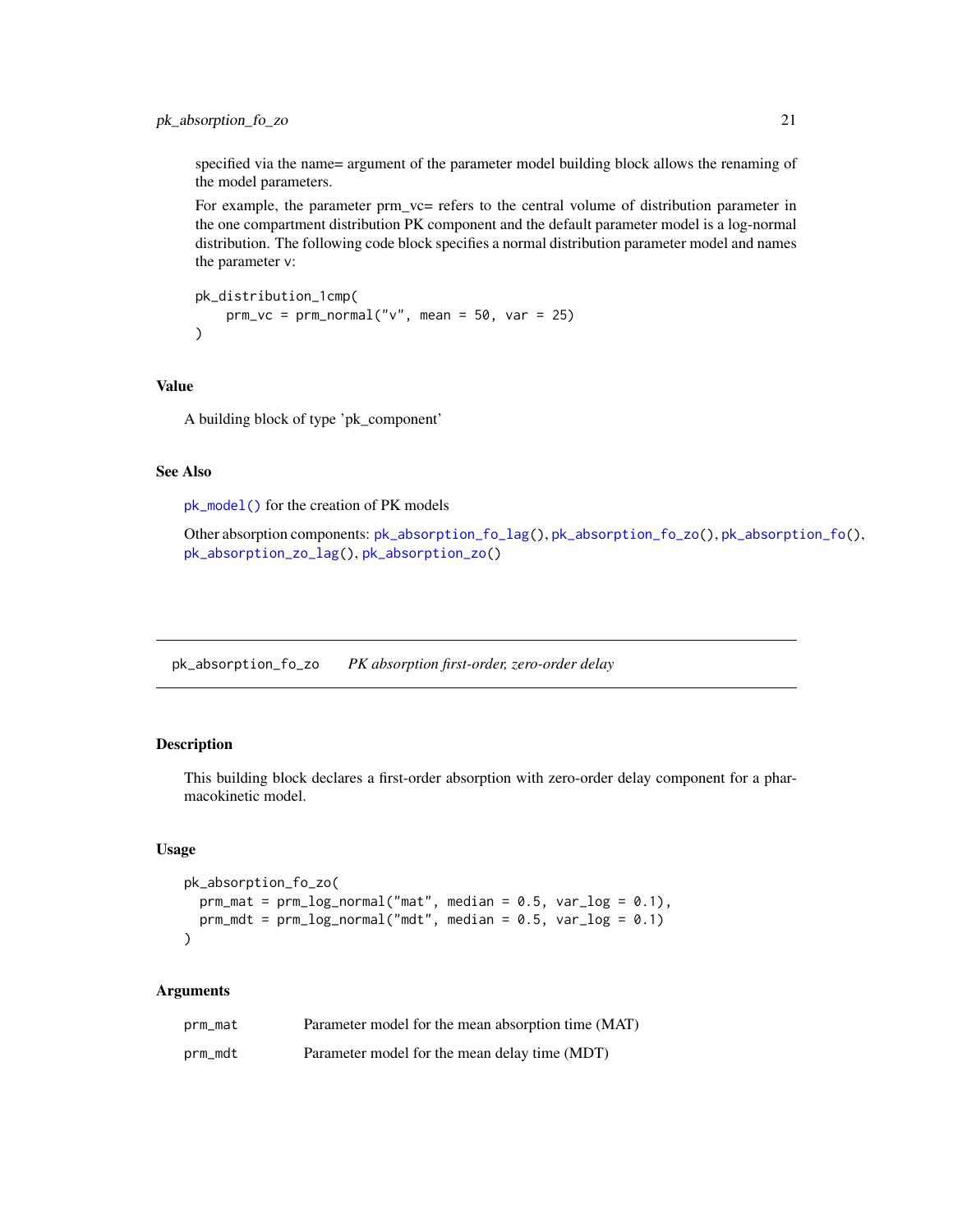# <span id="page-21-0"></span>Details

# PK components:

PK components can be added to a [pk\\_model](#page-32-1) and exist in three different types: absorption, distribution, and elimination. The absorption component is optional, distribution and elimination are not and need to be added for the PK model to be valid.

A PK model can only have one component of each type and adding a component with an already existing type will replace the previous definition. For example, the distribution component will be a two compartment model in the following snippet:

```
pkm <- pk_model() +
  pk_absorption_fo() +
  pk_distribution_1cmp() +
  pk_distribution_2cmp() +
  pk_elimination_linear() +
  obs_additive(conc~C["central"])
pkm
```
# Parameter models:

All PK component functions allow the specification of the parameter model via their arguments. Arguments that refer to a parameter start with the prefix prm\_. The default parameter model can be deduced from the default arguments in the usage section of the help entry. The parameter name, specified via the name= argument of the parameter model building block allows the renaming of the model parameters.

For example, the parameter prm\_vc= refers to the central volume of distribution parameter in the one compartment distribution PK component and the default parameter model is a log-normal distribution. The following code block specifies a normal distribution parameter model and names the parameter v:

```
pk_distribution_1cmp(
    prm_vc = prm_normal("v", mean = 50, var = 25))
```
# Value

A building block of type 'pk\_component'

#### See Also

[pk\\_model\(\)](#page-32-1) for the creation of PK models

Other absorption components: [pk\\_absorption\\_fo\\_lag\(](#page-17-1)), [pk\\_absorption\\_fo\\_transit\(](#page-19-1)), [pk\\_absorption\\_fo\(](#page-16-1)), [pk\\_absorption\\_zo\\_lag\(](#page-23-1)), [pk\\_absorption\\_zo\(](#page-22-1))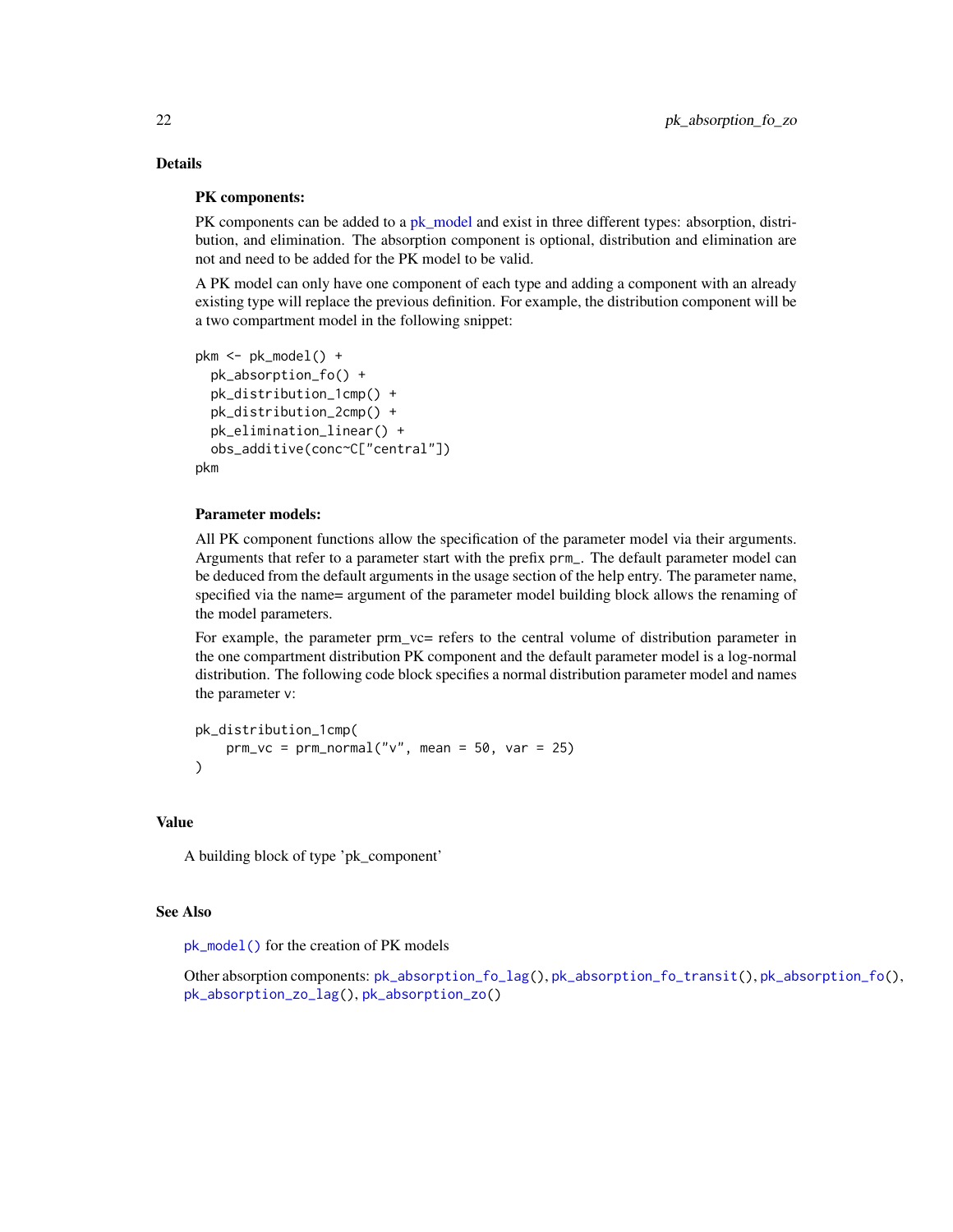#### <span id="page-22-1"></span><span id="page-22-0"></span>Description

This building block declares a zero-order absorption component for a pharmacokinetic model.

# Usage

```
pk\_absorption\_zo(prm\_mat = prm_log\_normal("mat", median = 0.5, var_log = 0.1))
```
#### Arguments

prm\_mat Parameter model for the mean absorption time (MAT)

# Details

#### PK components:

PK components can be added to a [pk\\_model](#page-32-1) and exist in three different types: absorption, distribution, and elimination. The absorption component is optional, distribution and elimination are not and need to be added for the PK model to be valid.

A PK model can only have one component of each type and adding a component with an already existing type will replace the previous definition. For example, the distribution component will be a two compartment model in the following snippet:

```
pkm <- pk_model() +
  pk_absorption_fo() +
  pk_distribution_1cmp() +
  pk_distribution_2cmp() +
  pk_elimination_linear() +
  obs_additive(conc~C["central"])
pkm
```
#### Parameter models:

All PK component functions allow the specification of the parameter model via their arguments. Arguments that refer to a parameter start with the prefix prm\_. The default parameter model can be deduced from the default arguments in the usage section of the help entry. The parameter name, specified via the name= argument of the parameter model building block allows the renaming of the model parameters.

For example, the parameter prm\_vc= refers to the central volume of distribution parameter in the one compartment distribution PK component and the default parameter model is a log-normal distribution. The following code block specifies a normal distribution parameter model and names the parameter v:

```
pk_distribution_1cmp(
   prm_vc = prm_normal("v", mean = 50, var = 25))
```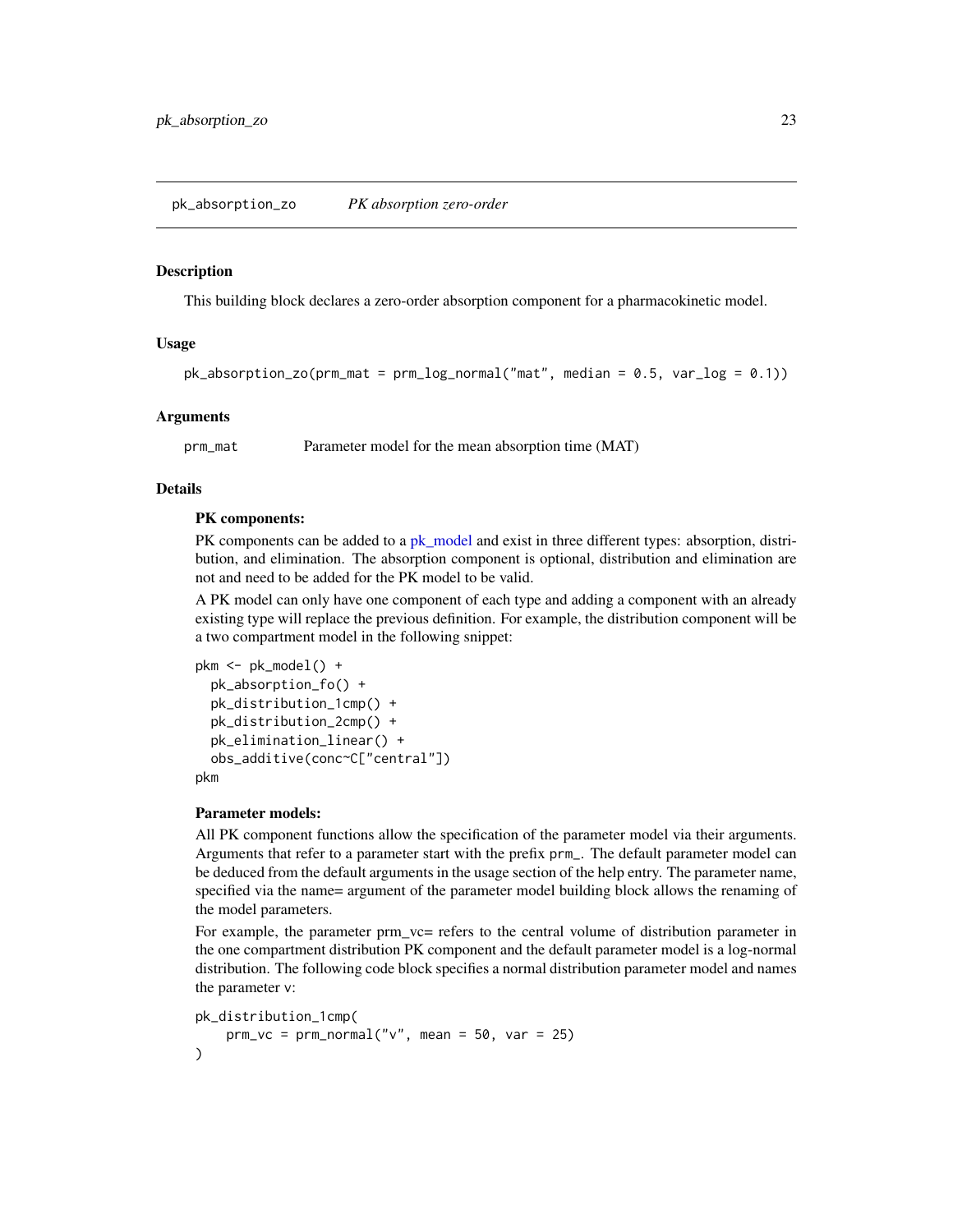<span id="page-23-0"></span>Value

A building block of type 'pk\_component'

#### See Also

[pk\\_model\(\)](#page-32-1) for the creation of PK models

Other absorption components: [pk\\_absorption\\_fo\\_lag\(](#page-17-1)), [pk\\_absorption\\_fo\\_transit\(](#page-19-1)), [pk\\_absorption\\_fo\\_zo\(](#page-20-1)), [pk\\_absorption\\_fo\(](#page-16-1)), [pk\\_absorption\\_zo\\_lag\(](#page-23-1))

<span id="page-23-1"></span>pk\_absorption\_zo\_lag *PK absorption zero-order, lag-time*

# Description

This building block declares a zero-order absorption with lag-time component for a pharmacokinetic model.

# Usage

```
pk_absorption_zo_lag(
  prm\_mat = prm\_log\_normal("mat", median = 0.5, var\_log = 0.1),prm_mdt = prm_llog_normal("mdt", median = 0.5, var_log = 0.1)\lambda
```
# Arguments

| prm_mat | Parameter model for the mean absorption time (MAT) |
|---------|----------------------------------------------------|
| prm mdt | Parameter model for the mean delay time (MDT)      |

# Details

# PK components:

PK components can be added to a [pk\\_model](#page-32-1) and exist in three different types: absorption, distribution, and elimination. The absorption component is optional, distribution and elimination are not and need to be added for the PK model to be valid.

A PK model can only have one component of each type and adding a component with an already existing type will replace the previous definition. For example, the distribution component will be a two compartment model in the following snippet:

```
pkm <- pk_model() +
 pk_absorption_fo() +
 pk_distribution_1cmp() +
 pk_distribution_2cmp() +
 pk_elimination_linear() +
 obs_additive(conc~C["central"])
pkm
```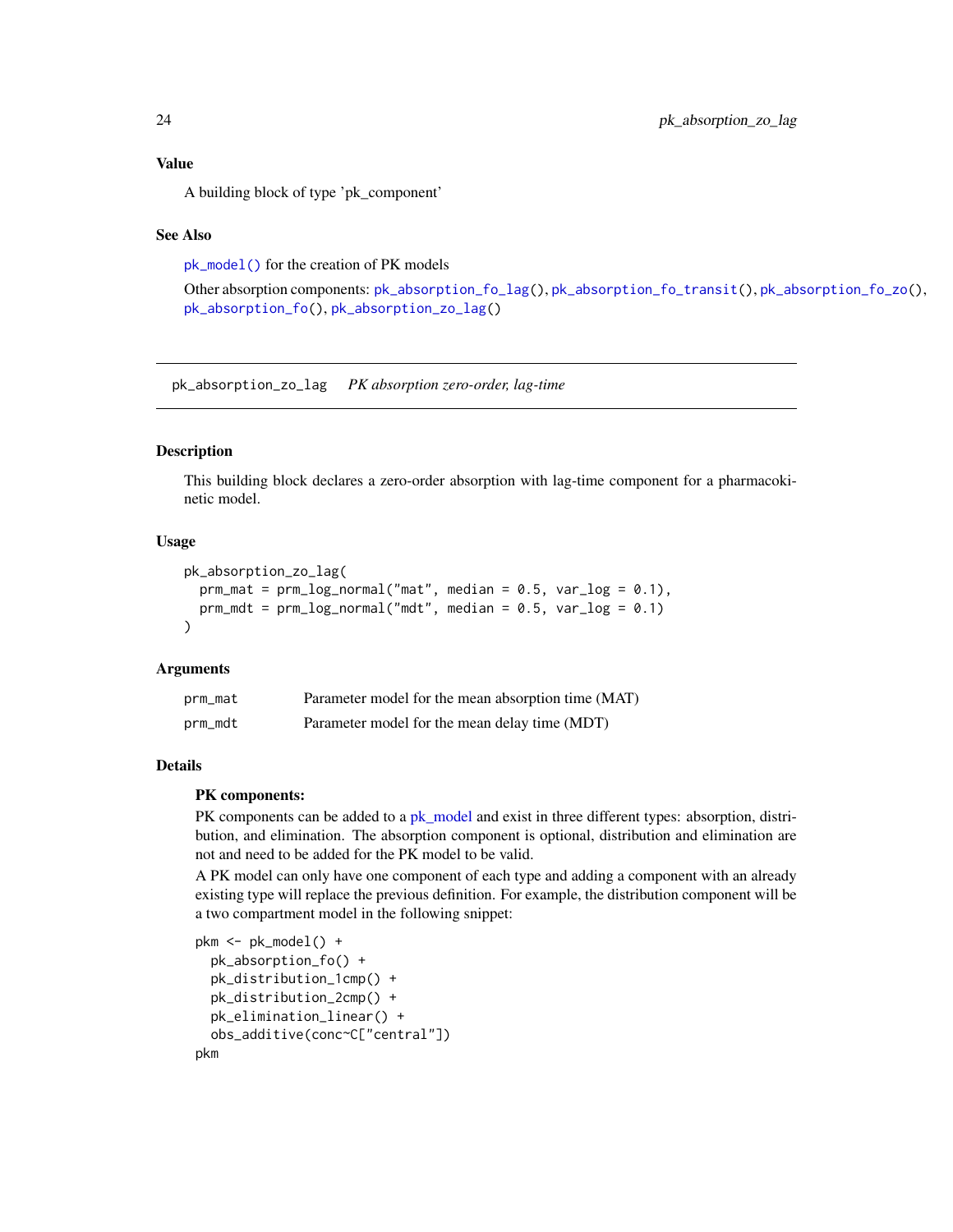#### <span id="page-24-0"></span>Parameter models:

All PK component functions allow the specification of the parameter model via their arguments. Arguments that refer to a parameter start with the prefix prm\_. The default parameter model can be deduced from the default arguments in the usage section of the help entry. The parameter name, specified via the name= argument of the parameter model building block allows the renaming of the model parameters.

For example, the parameter prm\_vc= refers to the central volume of distribution parameter in the one compartment distribution PK component and the default parameter model is a log-normal distribution. The following code block specifies a normal distribution parameter model and names the parameter v:

```
pk_distribution_1cmp(
    prm_vc = prm_normal("v", mean = 50, var = 25)
)
```
# Value

A building block of type 'pk\_component'

#### See Also

[pk\\_model\(\)](#page-32-1) for the creation of PK models

Other absorption components: [pk\\_absorption\\_fo\\_lag\(](#page-17-1)), [pk\\_absorption\\_fo\\_transit\(](#page-19-1)), [pk\\_absorption\\_fo\\_zo\(](#page-20-1)), [pk\\_absorption\\_fo\(](#page-16-1)), [pk\\_absorption\\_zo\(](#page-22-1))

<span id="page-24-1"></span>pk\_distribution\_1cmp *PK distribution 1 compartment*

#### Description

This building block declares a one compartment distribution component for a pharmacokinetic model.

#### Usage

```
pk_distribution_1cmp(
  \text{prm\_vc} = \text{prm\_log\_normal("vc", median = 100, var\_log = 0.1)})
```
#### Arguments

prm\_vc Parameter model for the central volume of distribution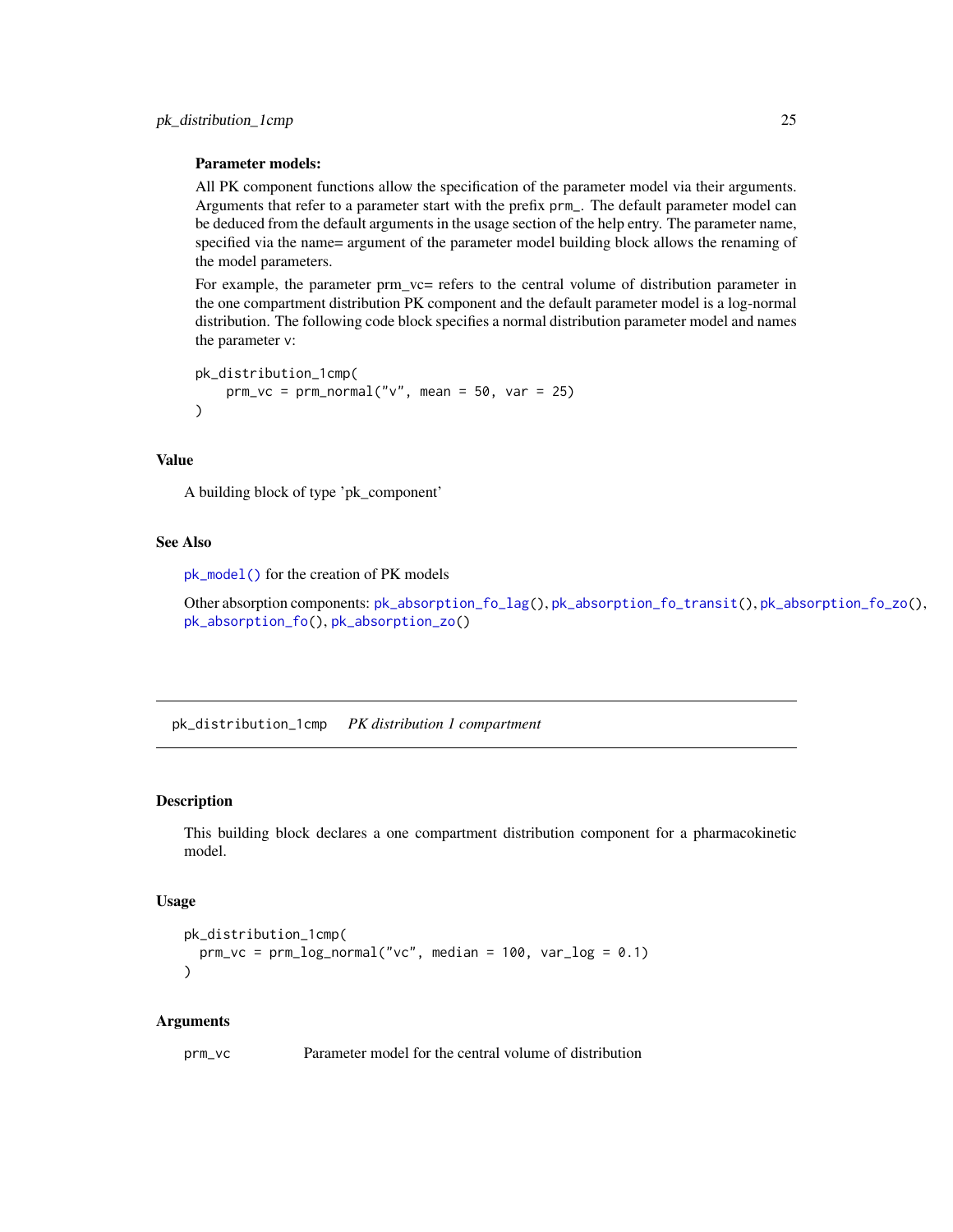# Details

# PK components:

PK components can be added to a [pk\\_model](#page-32-1) and exist in three different types: absorption, distribution, and elimination. The absorption component is optional, distribution and elimination are not and need to be added for the PK model to be valid.

A PK model can only have one component of each type and adding a component with an already existing type will replace the previous definition. For example, the distribution component will be a two compartment model in the following snippet:

```
pkm <- pk_model() +
  pk_absorption_fo() +
  pk_distribution_1cmp() +
  pk_distribution_2cmp() +
  pk_elimination_linear() +
  obs_additive(conc~C["central"])
```
pkm

# Parameter models:

All PK component functions allow the specification of the parameter model via their arguments. Arguments that refer to a parameter start with the prefix prm\_. The default parameter model can be deduced from the default arguments in the usage section of the help entry. The parameter name, specified via the name= argument of the parameter model building block allows the renaming of the model parameters.

For example, the parameter prm\_vc= refers to the central volume of distribution parameter in the one compartment distribution PK component and the default parameter model is a log-normal distribution. The following code block specifies a normal distribution parameter model and names the parameter v:

```
pk_distribution_1cmp(
    prm_vc = prm_normal("v", mean = 50, var = 25))
```
#### Value

A building block of type 'pk\_component'

#### See Also

[pk\\_model\(\)](#page-32-1) for the creation of PK models

Other distribution components: [pk\\_distribution\\_2cmp\(](#page-25-1)), [pk\\_distribution\\_3cmp\(](#page-27-1))

<span id="page-25-1"></span>pk\_distribution\_2cmp *PK distribution 2 compartments*

#### **Description**

This building block declares a two compartment distribution component for a pharmacokinetic model.

<span id="page-25-0"></span>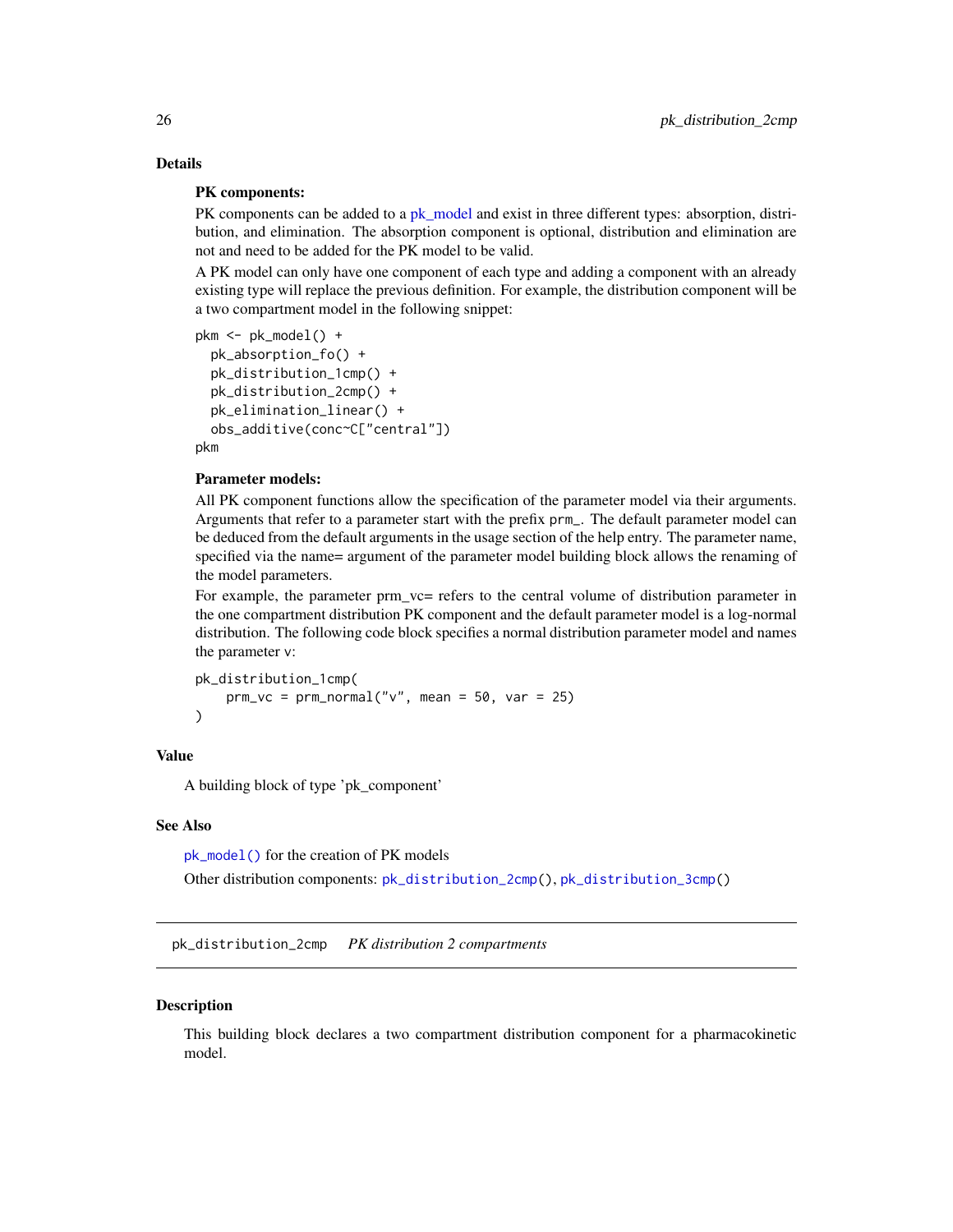#### Usage

```
pk_distribution_2cmp(
 prm_vc = prm_log_normal("vc", median = 100, var_log = 0.1),prm_vp = prm_log\_normal("vp", median = 5, var_log = 0.1),prm_q = prm_log_normal("q", median = 50, var_log = 0.1))
```
# Arguments

| prm_vc | Parameter model for the central volume of distribution    |
|--------|-----------------------------------------------------------|
| prm_vp | Parameter model for the peripheral volume of distribution |
| prm_q  | Parameter model for the inter-compartmental clearance     |

#### Details

#### PK components:

PK components can be added to a [pk\\_model](#page-32-1) and exist in three different types: absorption, distribution, and elimination. The absorption component is optional, distribution and elimination are not and need to be added for the PK model to be valid.

A PK model can only have one component of each type and adding a component with an already existing type will replace the previous definition. For example, the distribution component will be a two compartment model in the following snippet:

```
pkm <- pk_model() +
  pk_absorption_fo() +
  pk_distribution_1cmp() +
  pk_distribution_2cmp() +
  pk_elimination_linear() +
  obs_additive(conc~C["central"])
pkm
```
### Parameter models:

All PK component functions allow the specification of the parameter model via their arguments. Arguments that refer to a parameter start with the prefix prm\_. The default parameter model can be deduced from the default arguments in the usage section of the help entry. The parameter name, specified via the name= argument of the parameter model building block allows the renaming of the model parameters.

For example, the parameter prm\_vc= refers to the central volume of distribution parameter in the one compartment distribution PK component and the default parameter model is a log-normal distribution. The following code block specifies a normal distribution parameter model and names the parameter v:

```
pk_distribution_1cmp(
    prm_vc = prm_normal("v", mean = 50, var = 25))
```
# Value

A building block of type 'pk\_component'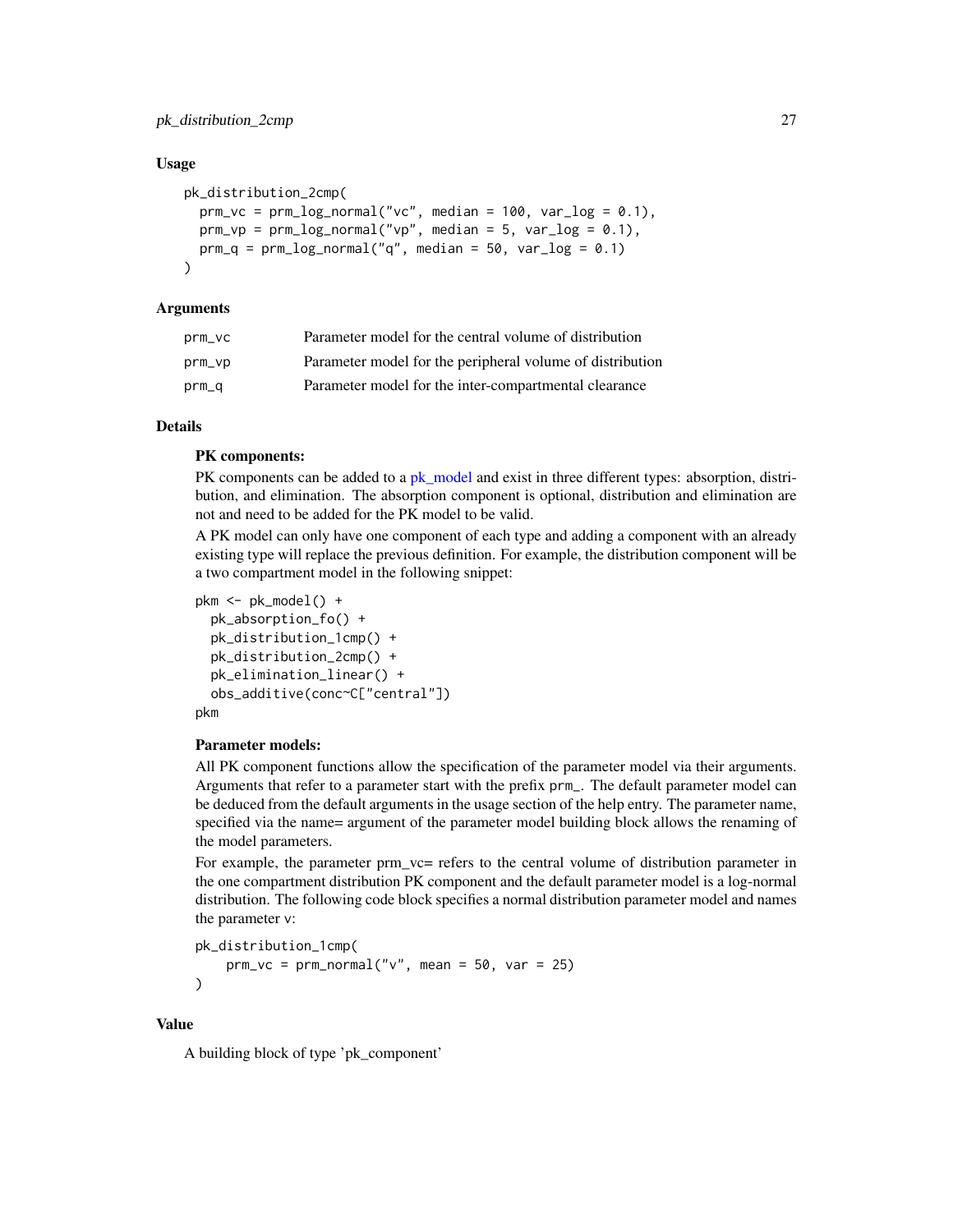# <span id="page-27-0"></span>See Also

[pk\\_model\(\)](#page-32-1) for the creation of PK models

Other distribution components: [pk\\_distribution\\_1cmp\(](#page-24-1)), [pk\\_distribution\\_3cmp\(](#page-27-1))

<span id="page-27-1"></span>pk\_distribution\_3cmp *PK distribution 3 compartments*

### Description

This building block declares a three compartment distribution component for a pharmacokinetic model.

#### Usage

```
pk_distribution_3cmp(
  prm_vc = prm_llog_normal("vc", median = 100, var_log = 0.1),prm_vp1 = prm_log_normal("vp1", median = 5, var_log = 0.1),prm_vp2 = prm_llog_normal("vp2", median = 5, var_log = 0.1),prm_q1 = prm_llog_normal("q1", median = 25, var_log = 0.1),prm_q^2 = prm_llog_normal("q2", median = 25, var_l^2 = 0.1))
```
#### Arguments

| $prm_vc$ | Parameter model for the central volume of distribution                                                       |
|----------|--------------------------------------------------------------------------------------------------------------|
| prm_vp1  | Parameter model for the volume of the first peripheral compartment                                           |
| prm_vp2  | Parameter model for the volume of the second peripheral compartment                                          |
| $prm_q1$ | Parameter model for the inter-compartmental clearance between central and first<br>peripheral compartment    |
| $prm_q2$ | Parameter model for the inter-compartmental clearance between central and sec-<br>ond peripheral compartment |

# Details

# PK components:

PK components can be added to a [pk\\_model](#page-32-1) and exist in three different types: absorption, distribution, and elimination. The absorption component is optional, distribution and elimination are not and need to be added for the PK model to be valid.

A PK model can only have one component of each type and adding a component with an already existing type will replace the previous definition. For example, the distribution component will be a two compartment model in the following snippet: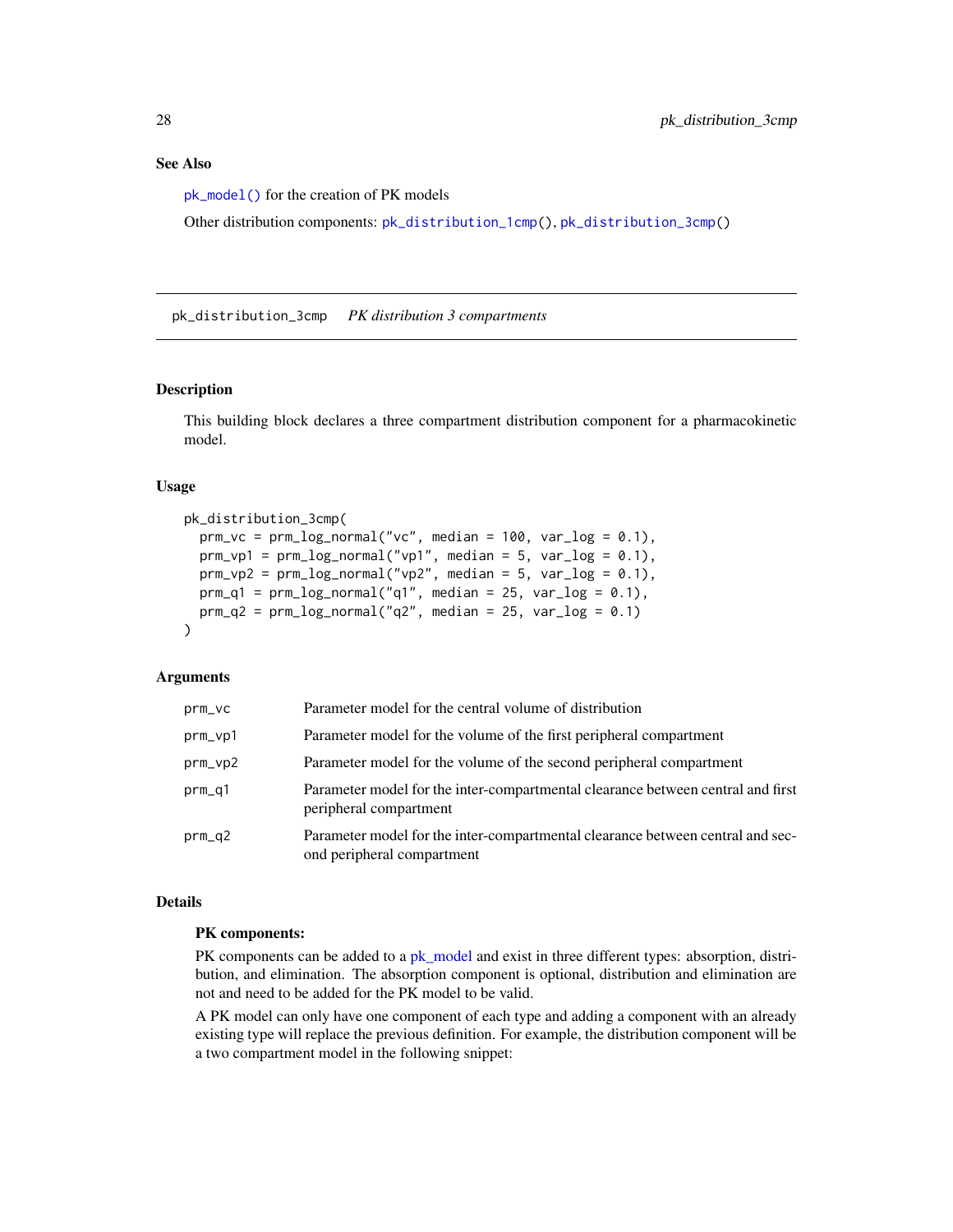```
pkm <- pk_model() +
  pk_absorption_fo() +
  pk_distribution_1cmp() +
  pk_distribution_2cmp() +
  pk_elimination_linear() +
  obs_additive(conc~C["central"])
pkm
```
# Parameter models:

All PK component functions allow the specification of the parameter model via their arguments. Arguments that refer to a parameter start with the prefix prm\_. The default parameter model can be deduced from the default arguments in the usage section of the help entry. The parameter name, specified via the name= argument of the parameter model building block allows the renaming of the model parameters.

For example, the parameter prm\_vc= refers to the central volume of distribution parameter in the one compartment distribution PK component and the default parameter model is a log-normal distribution. The following code block specifies a normal distribution parameter model and names the parameter v:

```
pk_distribution_1cmp(
   prm_vc = prm_normal("v", mean = 50, var = 25))
```
#### Value

A building block of type 'pk\_component'

# See Also

[pk\\_model\(\)](#page-32-1) for the creation of PK models Other distribution components: [pk\\_distribution\\_1cmp\(](#page-24-1)), [pk\\_distribution\\_2cmp\(](#page-25-1))

<span id="page-28-1"></span>pk\_elimination\_linear *PK elimination linear*

# **Description**

This building block declares a linear elimination component for a pharmacokinetic model.

#### Usage

```
pk_elimination_linear(
 prm_cl = prm_log-normal("cl", median = 50, var_log = 0.1)\lambda
```
#### Arguments

prm\_cl Parameter model for the clearance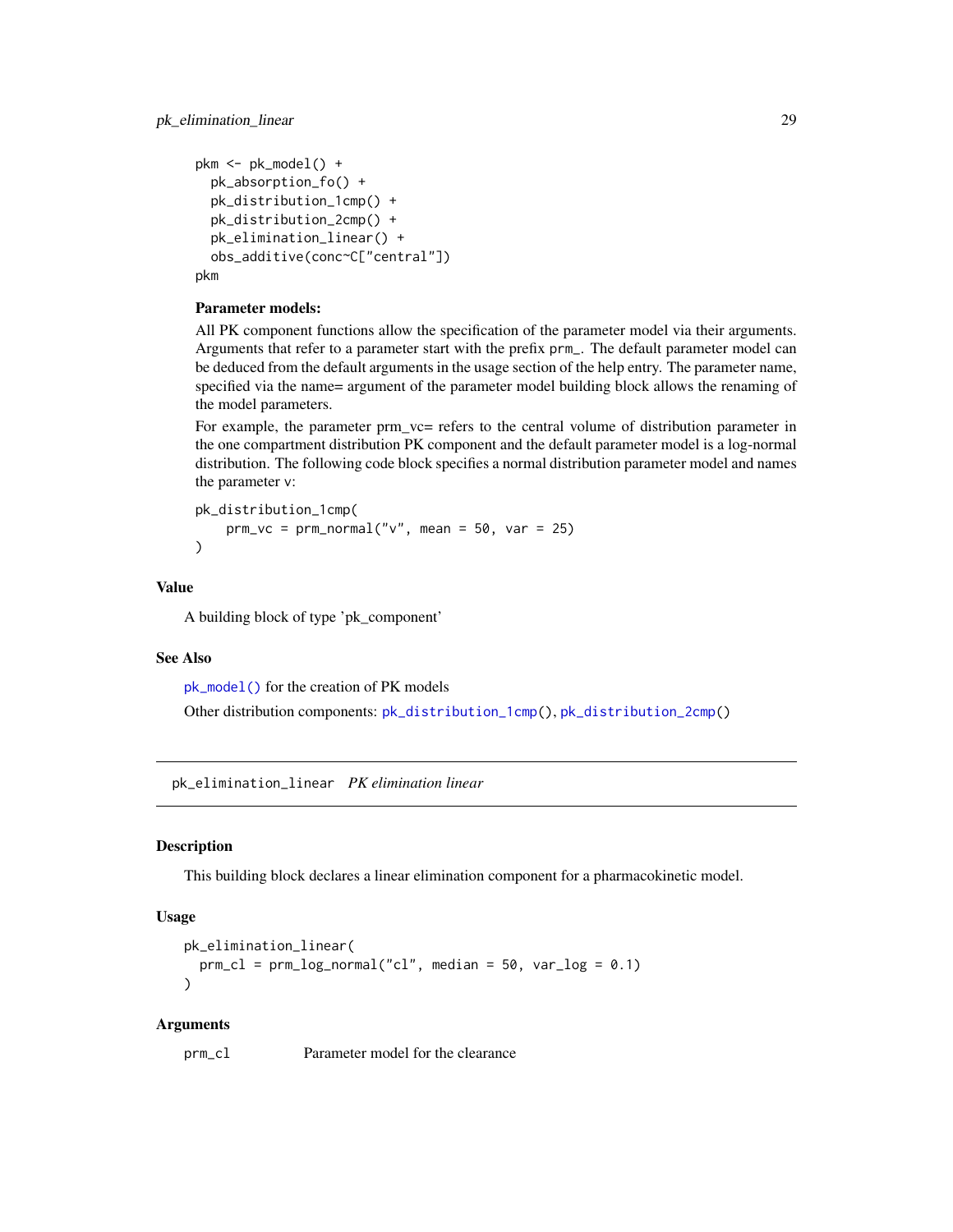# Details

# PK components:

PK components can be added to a [pk\\_model](#page-32-1) and exist in three different types: absorption, distribution, and elimination. The absorption component is optional, distribution and elimination are not and need to be added for the PK model to be valid.

A PK model can only have one component of each type and adding a component with an already existing type will replace the previous definition. For example, the distribution component will be a two compartment model in the following snippet:

```
pkm < -pk_model() +pk_absorption_fo() +
 pk_distribution_1cmp() +
 pk_distribution_2cmp() +
 pk_elimination_linear() +
 obs_additive(conc~C["central"])
pkm
```
#### Parameter models:

All PK component functions allow the specification of the parameter model via their arguments. Arguments that refer to a parameter start with the prefix prm\_. The default parameter model can be deduced from the default arguments in the usage section of the help entry. The parameter name, specified via the name= argument of the parameter model building block allows the renaming of the model parameters.

For example, the parameter prm\_vc= refers to the central volume of distribution parameter in the one compartment distribution PK component and the default parameter model is a log-normal distribution. The following code block specifies a normal distribution parameter model and names the parameter v:

```
pk_distribution_1cmp(
    prm_vc = prm_normal("v", mean = 50, var = 25)\lambda
```
#### Value

A building block of type 'pk\_component'

#### See Also

[pk\\_model\(\)](#page-32-1) for the creation of PK models

Other elimination components: [pk\\_elimination\\_linear\\_nl\(](#page-29-1)), [pk\\_elimination\\_nl\(](#page-31-1))

*PK elimination linear & nonlinear*

<span id="page-29-0"></span>

<span id="page-29-1"></span>pk\_elimination\_linear\_nl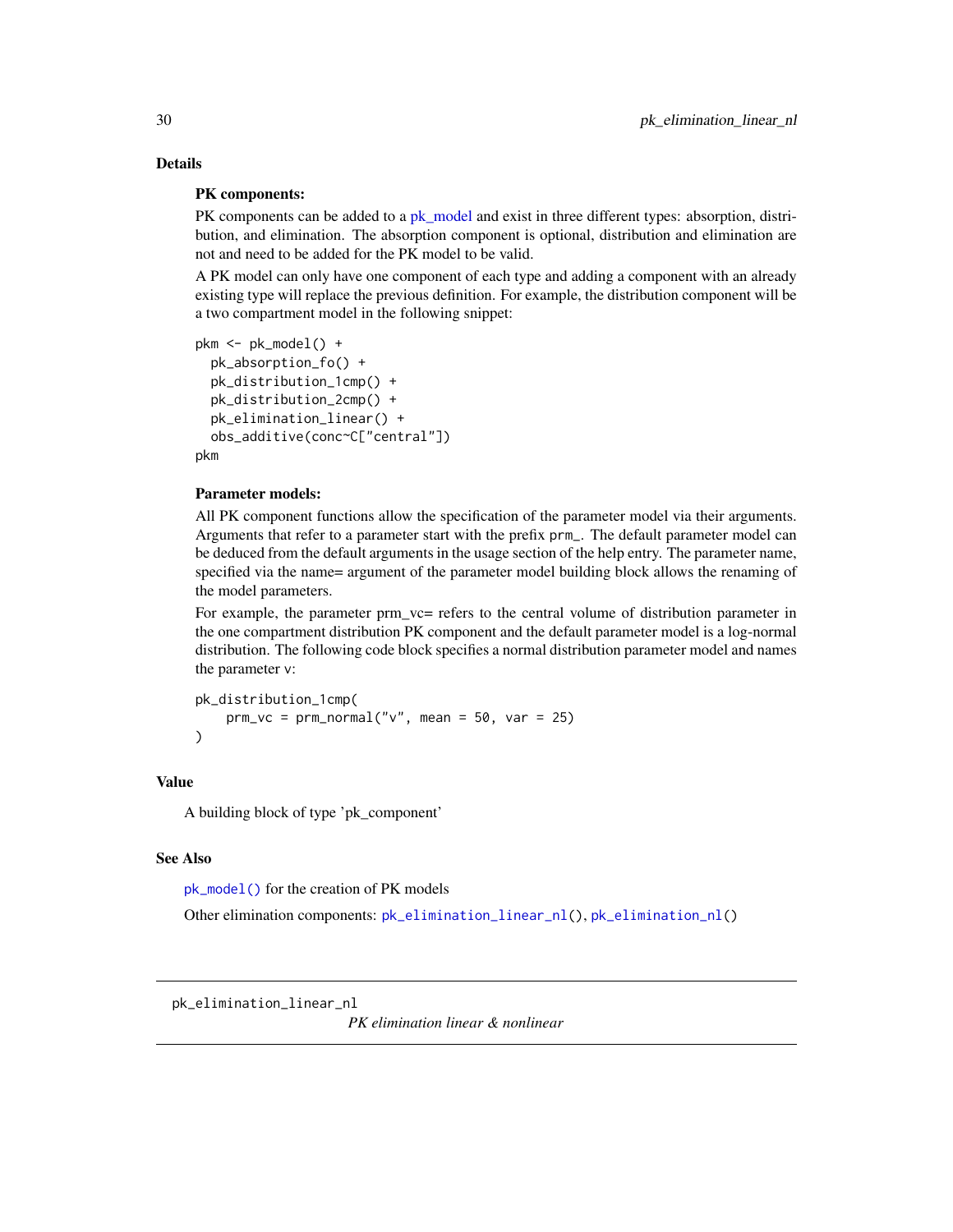#### Description

This building block declares a mixed linear and nonlinear elimination component for a pharmacokinetic model.

#### Usage

```
pk_elimination_linear_nl(
 prm_cllin = prm_log-normal("cllin", median = 50, var_log = 0.1),prm_clmm = prm_log-normal("clmm", median = 25, var_log = 0.1),prm_km = prm_log-normal("km", median = 0.5, var_log = 0.1),prm_vmax = NULL
)
```
#### Arguments

| prm_cllin | Parameter model for the linear clearance                |
|-----------|---------------------------------------------------------|
| prm_clmm  | Parameter model for the non-linear clearance            |
| prm_km    | Parameter model for KM (the half-maximal concentration) |
| prm_vmax  | Parameter model for Vmax (the maximal elimination rate) |

#### Details

#### PK components:

PK components can be added to a [pk\\_model](#page-32-1) and exist in three different types: absorption, distribution, and elimination. The absorption component is optional, distribution and elimination are not and need to be added for the PK model to be valid.

A PK model can only have one component of each type and adding a component with an already existing type will replace the previous definition. For example, the distribution component will be a two compartment model in the following snippet:

```
pkm <- pk_model() +
  pk_absorption_fo() +
  pk_distribution_1cmp() +
  pk_distribution_2cmp() +
  pk_elimination_linear() +
  obs_additive(conc~C["central"])
pkm
```
#### Parameter models:

All PK component functions allow the specification of the parameter model via their arguments. Arguments that refer to a parameter start with the prefix prm\_. The default parameter model can be deduced from the default arguments in the usage section of the help entry. The parameter name, specified via the name= argument of the parameter model building block allows the renaming of the model parameters.

For example, the parameter prm  $v =$  refers to the central volume of distribution parameter in the one compartment distribution PK component and the default parameter model is a log-normal distribution. The following code block specifies a normal distribution parameter model and names the parameter v: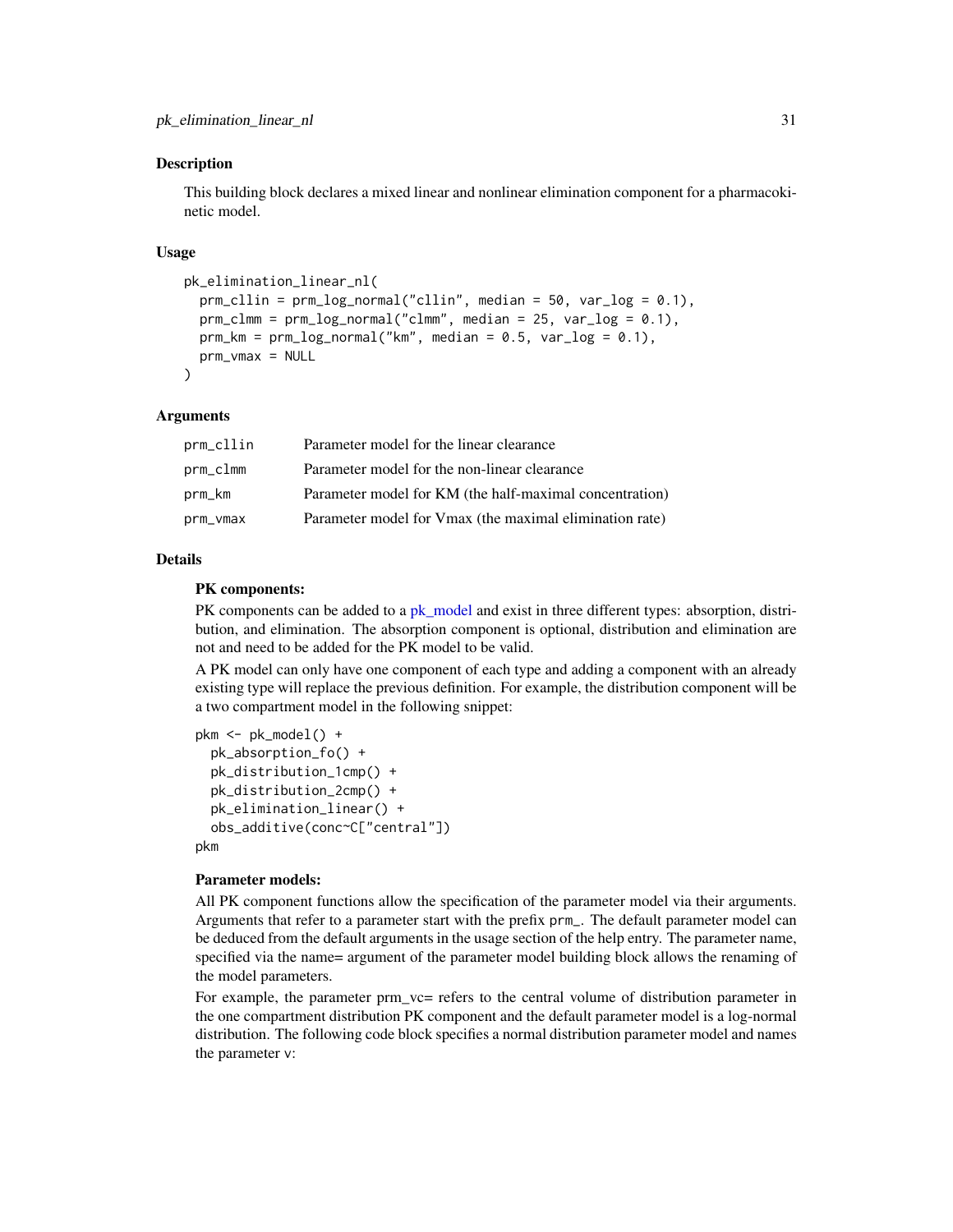```
pk_distribution_1cmp(
   prm_vc = prm_normal("v", mean = 50, var = 25))
```
# Value

A building block of type 'pk\_component'

# See Also

[pk\\_model\(\)](#page-32-1) for the creation of PK models

Other elimination components: [pk\\_elimination\\_linear\(](#page-28-1)), [pk\\_elimination\\_nl\(](#page-31-1))

<span id="page-31-1"></span>pk\_elimination\_nl *PK elimination nonlinear*

# Description

This building block declares a nonlinear elimination component for a pharmacokinetic model.

#### Usage

```
pk_elimination_nl(
  prm_clmm = prm_log-normal("clmm", median = 25, var_log = 0.1),prm_km = prm_log-normal("km", median = 0.5, var_log = 0.1),prm_vmax = NULL
\lambda
```
#### Arguments

| prm_clmm | Parameter model for the clearance                       |
|----------|---------------------------------------------------------|
| prm_km   | Parameter model for KM (the half-maximal concentration) |
| prm_vmax | Parameter model for Vmax (the maximal elimination rate) |

# Details

# PK components:

PK components can be added to a [pk\\_model](#page-32-1) and exist in three different types: absorption, distribution, and elimination. The absorption component is optional, distribution and elimination are not and need to be added for the PK model to be valid.

A PK model can only have one component of each type and adding a component with an already existing type will replace the previous definition. For example, the distribution component will be a two compartment model in the following snippet: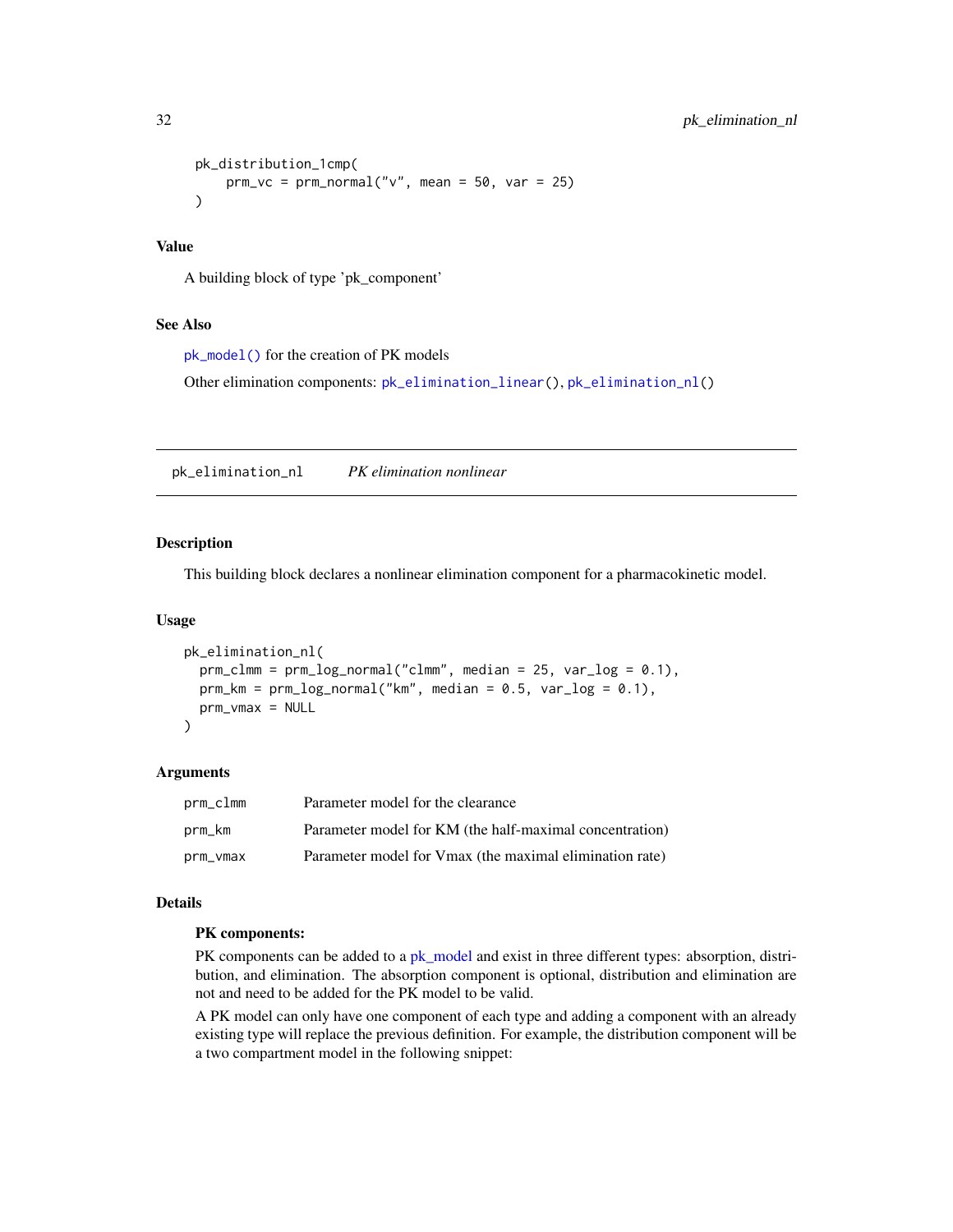#### <span id="page-32-0"></span>pk\_model 33

```
pkm <- pk_model() +
  pk_absorption_fo() +
  pk_distribution_1cmp() +
  pk_distribution_2cmp() +
  pk_elimination_linear() +
  obs_additive(conc~C["central"])
pkm
```
# Parameter models:

All PK component functions allow the specification of the parameter model via their arguments. Arguments that refer to a parameter start with the prefix prm\_. The default parameter model can be deduced from the default arguments in the usage section of the help entry. The parameter name, specified via the name= argument of the parameter model building block allows the renaming of the model parameters.

For example, the parameter prm  $vc=$  refers to the central volume of distribution parameter in the one compartment distribution PK component and the default parameter model is a log-normal distribution. The following code block specifies a normal distribution parameter model and names the parameter v:

```
pk_distribution_1cmp(
   prm_vc = prm_normal("v", mean = 50, var = 25))
```
# Value

A building block of type 'pk\_component'

#### See Also

[pk\\_model\(\)](#page-32-1) for the creation of PK models

Other elimination components: [pk\\_elimination\\_linear\\_nl\(](#page-29-1)), [pk\\_elimination\\_linear\(](#page-28-1))

<span id="page-32-1"></span>pk\_model *Create a PK model*

#### Description

This function creates the basis for a pharmacokinetic model.

#### Usage

pk\_model()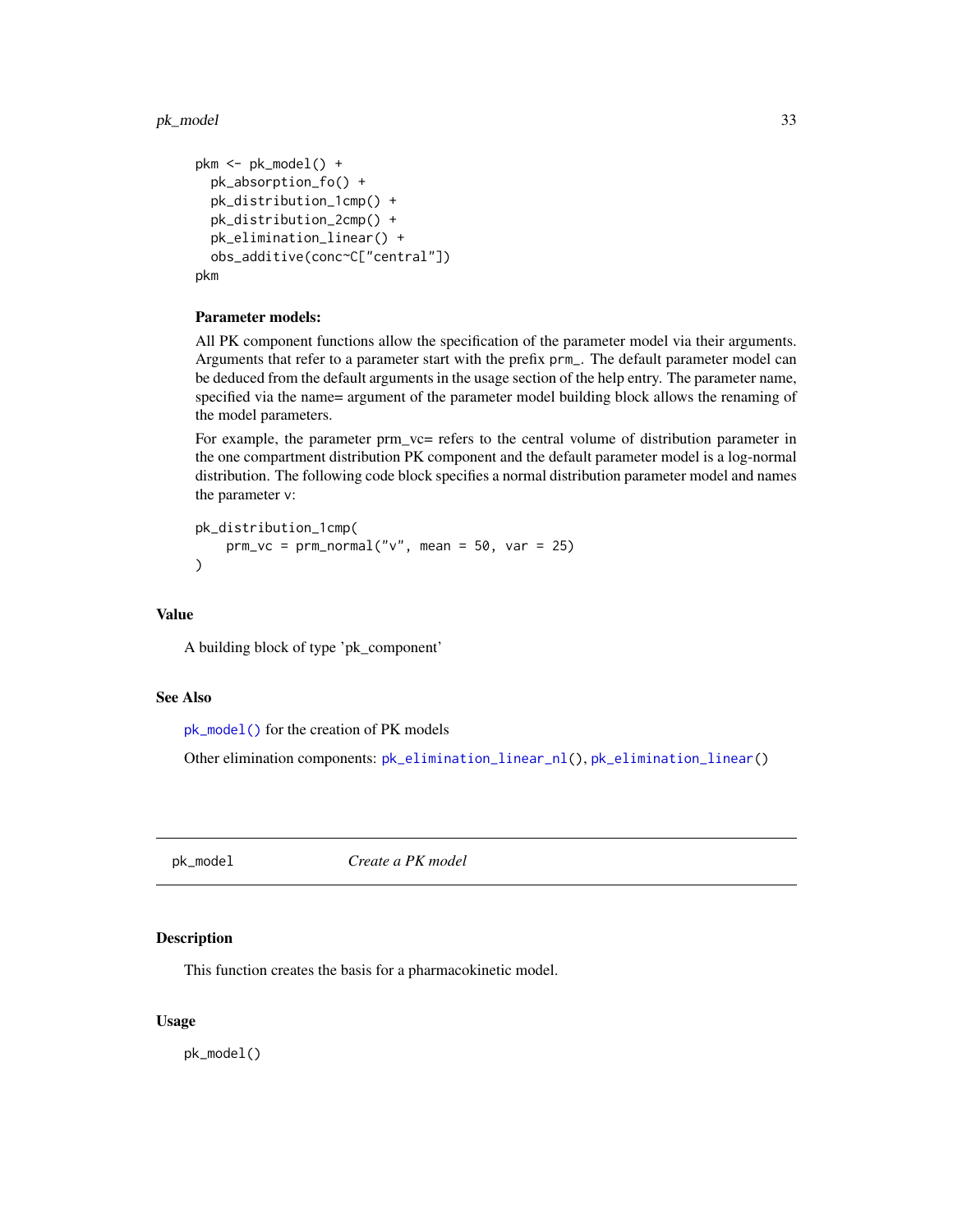# <span id="page-33-0"></span>Details

The function creates the foundation for a pharmacokinetic model to which different building blocks can be added. The following building blocks are relevant for this model type:

- Parameters: [prm\\_log\\_normal,](#page-35-1) [prm\\_logit\\_normal,](#page-33-1) [prm\\_no\\_var,](#page-38-1) [prm\\_normal](#page-36-1)
- Observations: [obs\\_additive,](#page-12-1) [obs\\_combined,](#page-13-1) [obs\\_proportional](#page-15-1)
- Algebraic relationships: [algebraic](#page-3-1)
- PK components: [pk\\_absorption\\_fo,](#page-16-1) [pk\\_absorption\\_fo\\_lag,](#page-17-1) [pk\\_absorption\\_fo\\_transit,](#page-19-1) [pk\\_absorption\\_fo\\_zo,](#page-20-1) [pk\\_absorption\\_zo,](#page-22-1) [pk\\_absorption\\_zo\\_lag,](#page-23-1) [pk\\_distribution\\_1cmp,](#page-24-1) [pk\\_distribution\\_2cmp,](#page-25-1) [pk\\_distribution\\_3cmp,](#page-27-1) [pk\\_elimination\\_linear,](#page-28-1) [pk\\_elimination\\_linear\\_nl,](#page-29-1) [pk\\_elimination\\_nl,](#page-31-1) [pk\\_model](#page-32-1)
- Input variables: [input\\_variable,](#page-9-1) [dataset](#page-9-2)

#### Value

A pk\_model

<span id="page-33-1"></span>prm\_logit\_normal *Parameter with logit-normal distribution*

#### **Description**

This building block declares a parameter model for a parameter that follows the normal distribution on the logit-scale.

#### Usage

```
prm_logit_normal(name, mean_logit = 0, var_logit = 1)
```
# Arguments

| name       | Parameter name              |
|------------|-----------------------------|
| mean_logit | Mean on the logit scale     |
| var_logit  | Variance on the logit scale |

#### Details

Parameter models specify type, name, and values for a parameter. The parameter model type is selected through the function name. The parameter name and values are provided as function arguments.

#### Parameter names:

Every parameter must have a valid name. A parameter name can contain letters, numbers as well as the underscore character. The name needs to start with a letter.

Adding a parameter with an already existing name will replace the definition of the parameter. For example, the parameter "base" will have a log-normal distribution in the following snippet: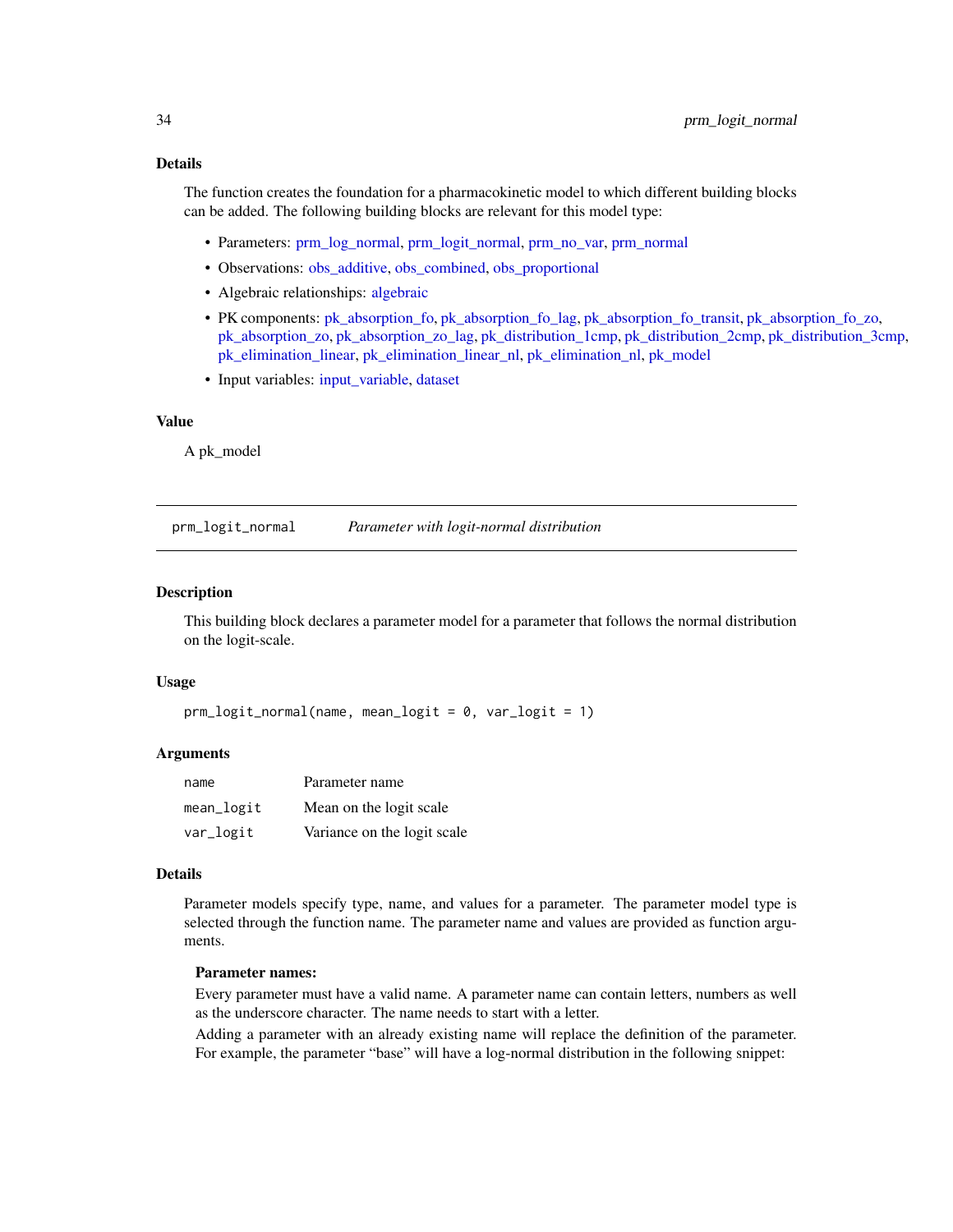<span id="page-34-0"></span> $m \leftarrow model() +$ prm\_normal("base") + prm\_log\_normal("base")

# Parameter values:

The parameter values that a parameter model expects vary by type. For example, prm\_normal() requires the mean and the variance, whereas for prm\_log\_normal() median and variance on the log scale need to be provided. The argument name should indicate what parameter value is expected.

# MU-referencing:

assemblerr can include mu-referencing statements for parameter distributions that support it. The functionality can be activated by setting the option prm.use\_mu\_referencing to TRUE as shown in the following snippet:

```
m \leftarrow model() +prm_normal("base") +
  prm_log_normal("slp") +
  obs_additive(response~base+slp*time)
render(
  model = m,
  options = assemblerr_options(prm.use_mu_referencing = TRUE)
\lambda
```
#### Value

A building block of type 'parameter'

#### See Also

Other parameter models: [prm\\_log\\_normal\(](#page-35-1)), [prm\\_no\\_var\(](#page-38-1)), [prm\\_normal\(](#page-36-1))

#### Examples

```
# EMAX dose-response model with emax (log-normal) and ed50 (no variability) parameters
m2 \le mode1() +input_variable("dose") +
 prm_log_normal("emax", 10, 0.3) +
 prm_no_var("ed50", 5) +
 obs_proportional(effect~emax*dose/(ed50+dose))
# a log-normal parameter that is directly observed
m \le m \mod 1 +
 prm_log_normal("wt") +
 obs_additive(~wt)
```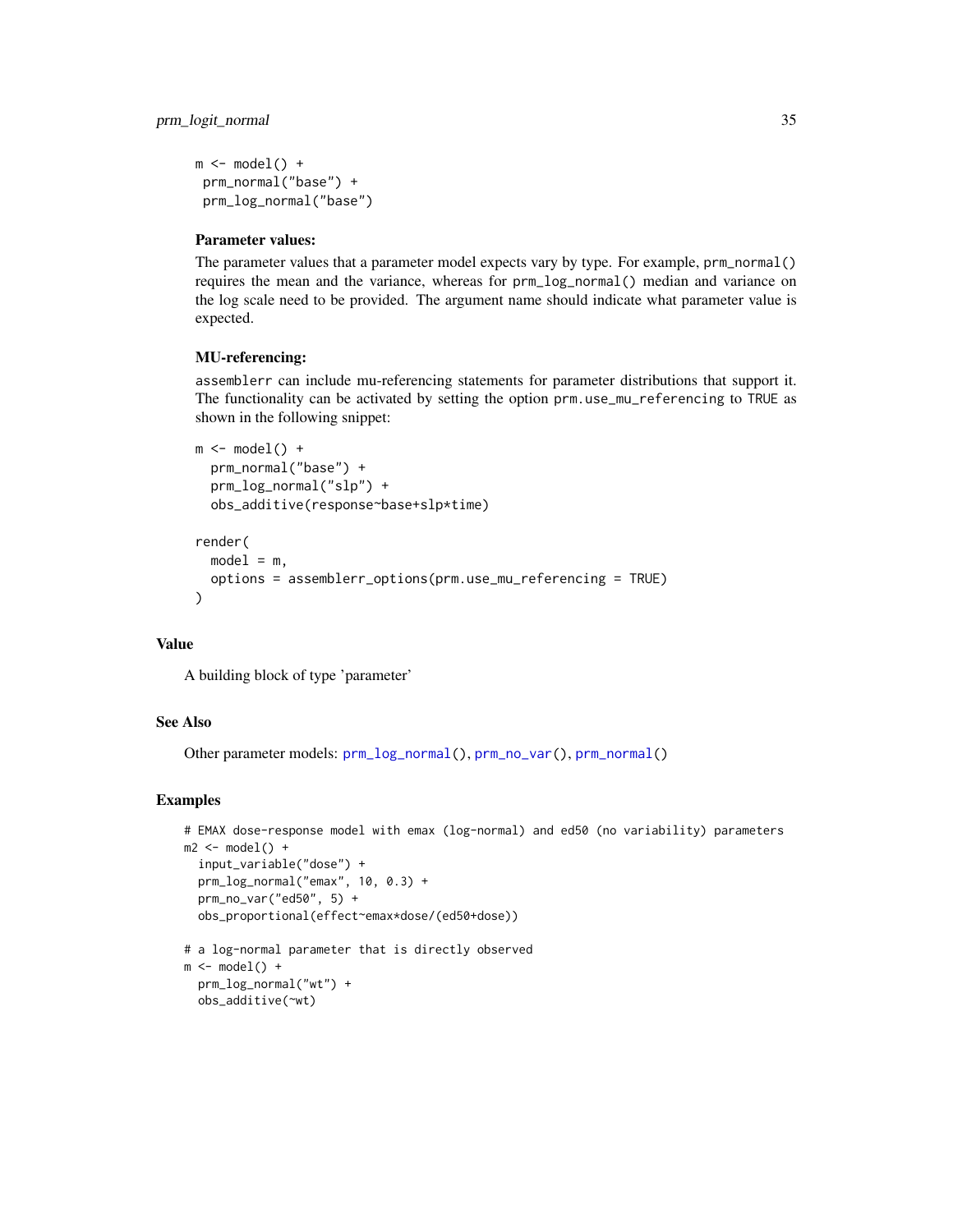<span id="page-35-1"></span><span id="page-35-0"></span>

#### Description

This building block declares a parameter model for a parameter that follows the normal distribution on the log scale.

# Usage

 $prm_log\_normal(name, median = 1, var_log = 0.1)$ 

# **Arguments**

| name    | Parameter name               |
|---------|------------------------------|
| median  | Median (on the normal scale) |
| $var_l$ | Variance on the log scale    |

#### Details

Parameter models specify type, name, and values for a parameter. The parameter model type is selected through the function name. The parameter name and values are provided as function arguments.

#### Parameter names:

Every parameter must have a valid name. A parameter name can contain letters, numbers as well as the underscore character. The name needs to start with a letter.

Adding a parameter with an already existing name will replace the definition of the parameter. For example, the parameter "base" will have a log-normal distribution in the following snippet:

 $m \leftarrow model() +$ prm\_normal("base") + prm\_log\_normal("base")

#### Parameter values:

The parameter values that a parameter model expects vary by type. For example, prm\_normal() requires the mean and the variance, whereas for prm\_log\_normal() median and variance on the log scale need to be provided. The argument name should indicate what parameter value is expected.

#### MU-referencing:

assemblerr can include mu-referencing statements for parameter distributions that support it. The functionality can be activated by setting the option prm.use\_mu\_referencing to TRUE as shown in the following snippet: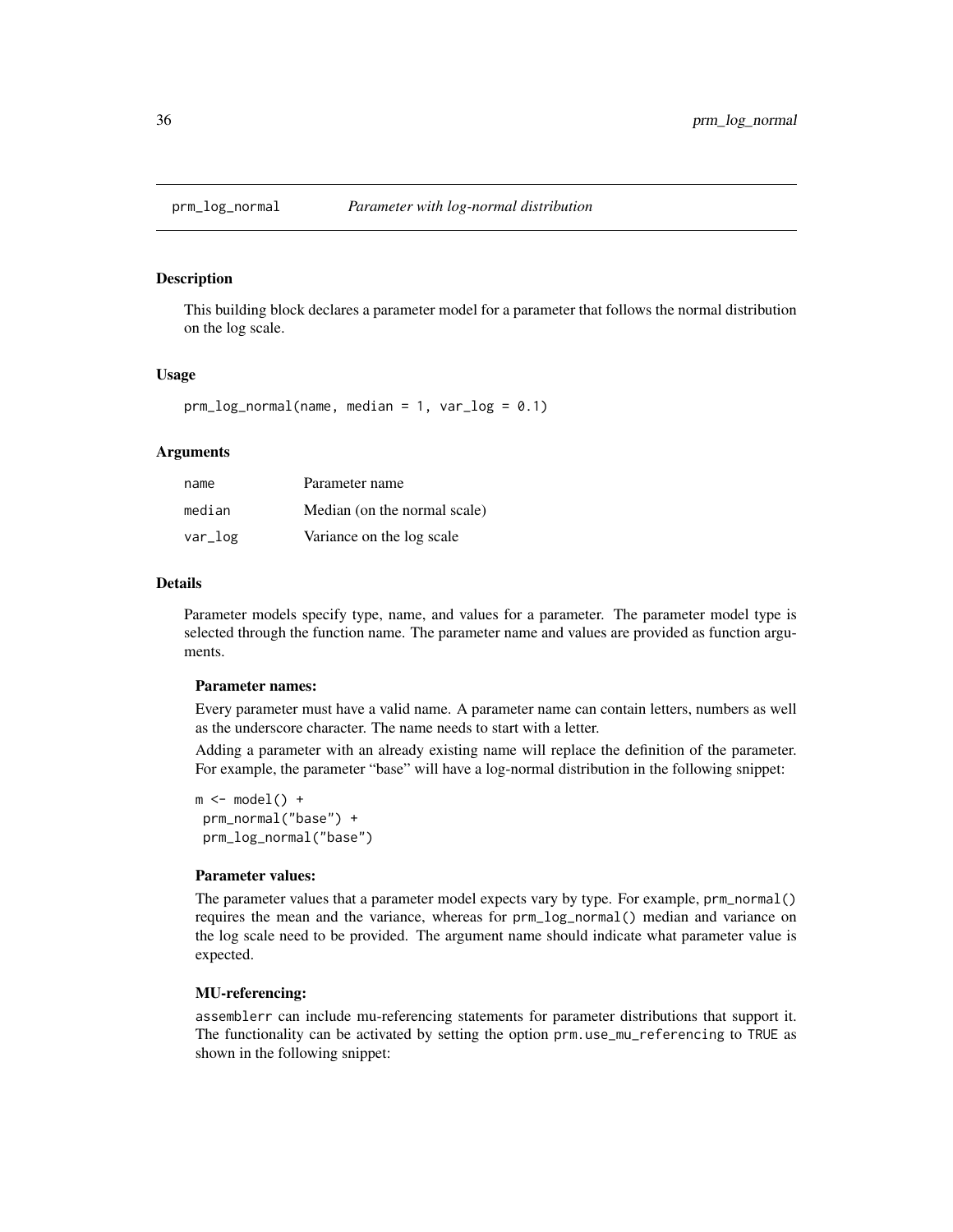# <span id="page-36-0"></span>prm\_normal 37

```
m \leftarrow model() +prm_normal("base") +
  prm_log_normal("slp") +
  obs_additive(response~base+slp*time)
render(
  model = m,
  options = assemblerr_options(prm.use_mu_referencing = TRUE)
)
```
# Value

A building block of type 'parameter'

#### See Also

Other parameter models: [prm\\_logit\\_normal\(](#page-33-1)), [prm\\_no\\_var\(](#page-38-1)), [prm\\_normal\(](#page-36-1))

# Examples

```
# EMAX dose-response model with emax (log-normal) and ed50 (no variability) parameters
m2 < - model() +
  input_variable("dose") +
  prm_log_normal("emax", 10, 0.3) +
  prm_no_var("ed50", 5) +
  obs_proportional(effect~emax*dose/(ed50+dose))
# a log-normal parameter that is directly observed
m \leftarrow model() +prm_log_normal("wt") +
  obs_additive(~wt)
```
<span id="page-36-1"></span>prm\_normal *Parameter with normal distribution*

#### Description

This building block declares a parameter model for a parameter that follows the normal distribution.

# Usage

 $prm_normal(name, mean = 1, var = 0.1)$ 

#### **Arguments**

| name | Parameter name |
|------|----------------|
| mean | Mean           |
| var  | Variance       |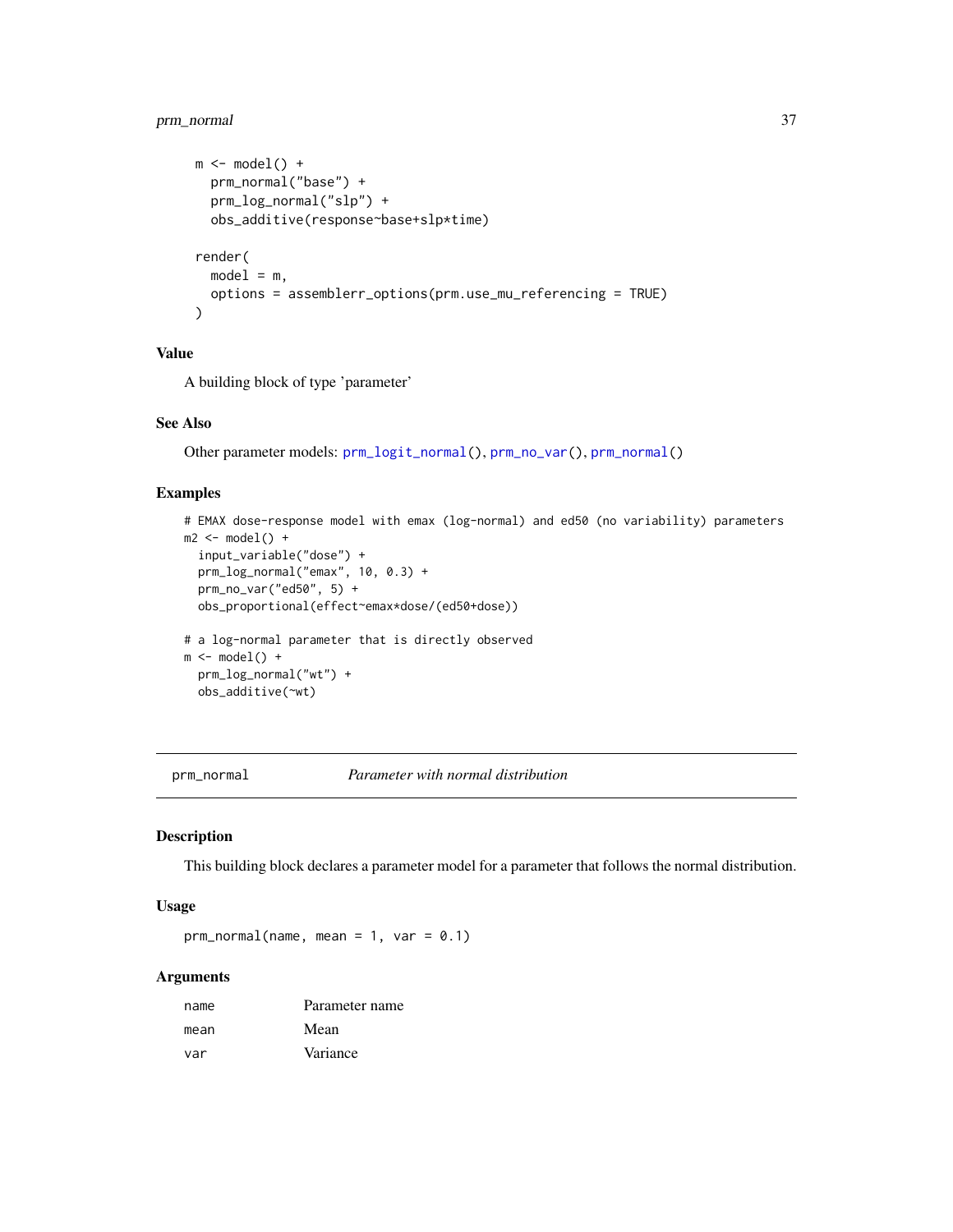# Details

Parameter models specify type, name, and values for a parameter. The parameter model type is selected through the function name. The parameter name and values are provided as function arguments.

#### Parameter names:

Every parameter must have a valid name. A parameter name can contain letters, numbers as well as the underscore character. The name needs to start with a letter.

Adding a parameter with an already existing name will replace the definition of the parameter. For example, the parameter "base" will have a log-normal distribution in the following snippet:

 $m \leftarrow model() +$ prm\_normal("base") + prm\_log\_normal("base")

# Parameter values:

The parameter values that a parameter model expects vary by type. For example, prm\_normal() requires the mean and the variance, whereas for prm\_log\_normal() median and variance on the log scale need to be provided. The argument name should indicate what parameter value is expected.

#### MU-referencing:

assemblerr can include mu-referencing statements for parameter distributions that support it. The functionality can be activated by setting the option prm.use\_mu\_referencing to TRUE as shown in the following snippet:

```
m \leftarrow model() +prm_normal("base") +
  prm_log_normal("slp") +
  obs_additive(response~base+slp*time)
render(
  model = m,
  options = assemblerr_options(prm.use_mu_referencing = TRUE)
)
```
#### Value

A building block of type 'parameter'

#### See Also

Other parameter models: [prm\\_log\\_normal\(](#page-35-1)), [prm\\_logit\\_normal\(](#page-33-1)), [prm\\_no\\_var\(](#page-38-1))

#### Examples

```
# EMAX dose-response model with emax (log-normal) and ed50 (no variability) parameters
m2 \le mode1() +input_variable("dose") +
  prm_log_normal("emax", 10, 0.3) +
```
<span id="page-37-0"></span>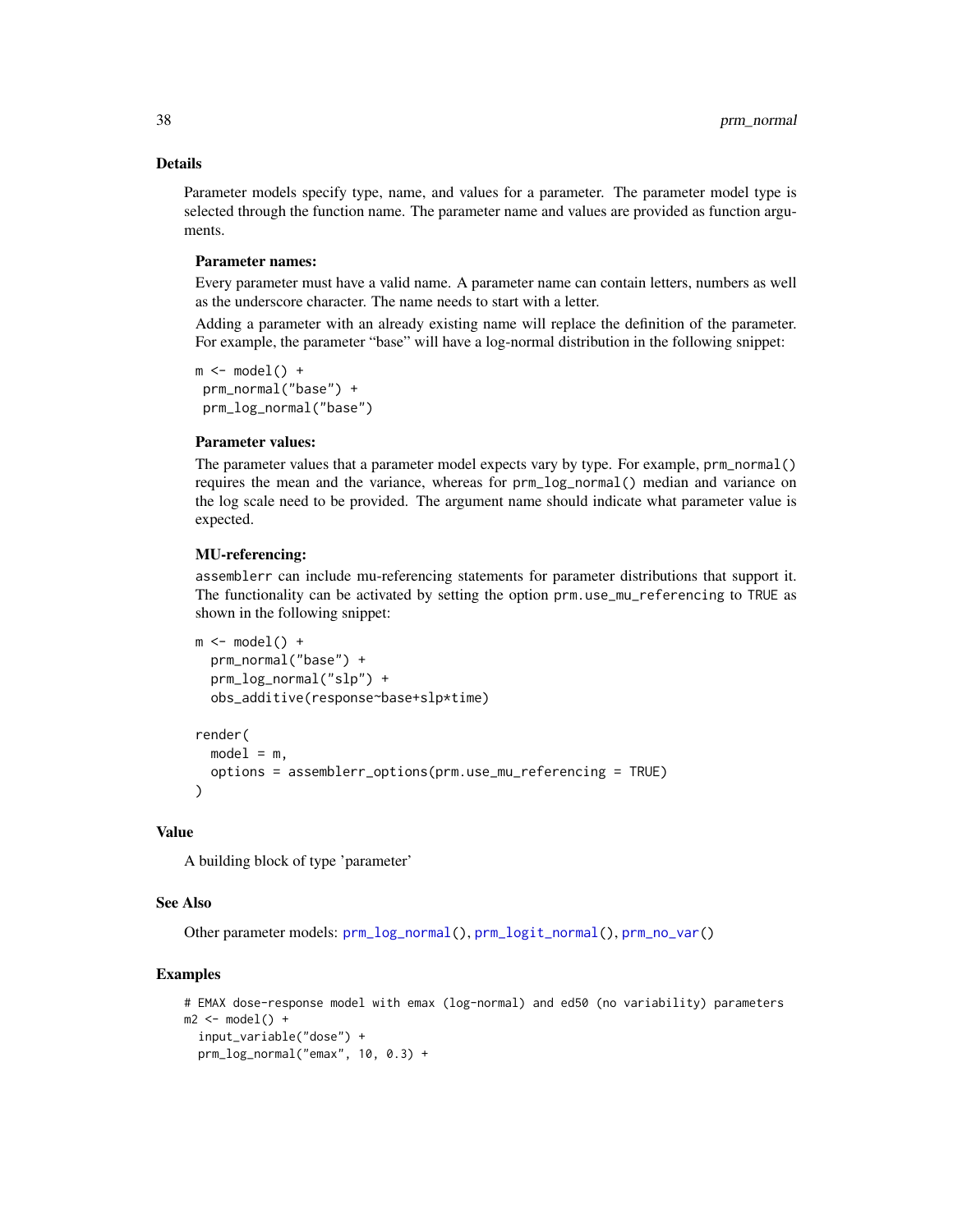# <span id="page-38-0"></span>prm\_no\_var 39

```
prm_no_var("ed50", 5) +
 obs_proportional(effect~emax*dose/(ed50+dose))
# a log-normal parameter that is directly observed
m \leftarrow model() +prm_log_normal("wt") +
 obs_additive(~wt)
```
<span id="page-38-1"></span>

prm\_no\_var *Parameter without variability*

# Description

This building block declares a parameter model for a parameter that does not vary between subjects.

#### Usage

prm\_no\_var(name, value = 1)

#### Arguments

| name  | Parameter name  |
|-------|-----------------|
| value | Parameter value |

# Details

Parameter models specify type, name, and values for a parameter. The parameter model type is selected through the function name. The parameter name and values are provided as function arguments.

#### Parameter names:

Every parameter must have a valid name. A parameter name can contain letters, numbers as well as the underscore character. The name needs to start with a letter.

Adding a parameter with an already existing name will replace the definition of the parameter. For example, the parameter "base" will have a log-normal distribution in the following snippet:

 $m \leftarrow model() +$ prm\_normal("base") + prm\_log\_normal("base")

# Parameter values:

The parameter values that a parameter model expects vary by type. For example, prm\_normal() requires the mean and the variance, whereas for prm\_log\_normal() median and variance on the log scale need to be provided. The argument name should indicate what parameter value is expected.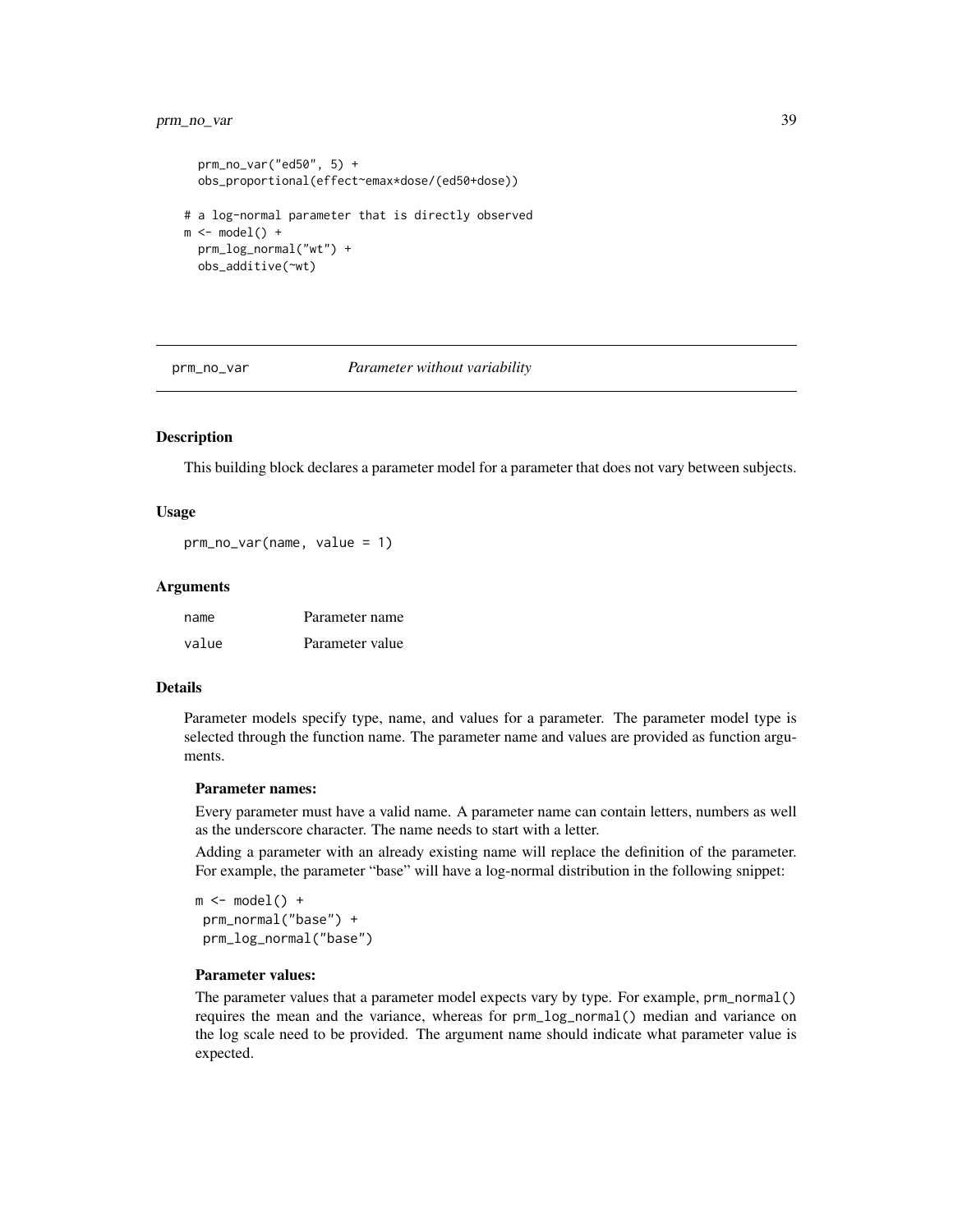#### <span id="page-39-0"></span>MU-referencing:

assemblerr can include mu-referencing statements for parameter distributions that support it. The functionality can be activated by setting the option prm.use\_mu\_referencing to TRUE as shown in the following snippet:

```
m \leftarrow model() +prm_normal("base") +
  prm_log_normal("slp") +
  obs_additive(response~base+slp*time)
render(
  model = m,
  options = assemblerr_options(prm.use_mu_referencing = TRUE)
)
```
# Value

A building block of type 'parameter'

# See Also

Other parameter models: [prm\\_log\\_normal\(](#page-35-1)), [prm\\_logit\\_normal\(](#page-33-1)), [prm\\_normal\(](#page-36-1))

#### Examples

```
# EMAX dose-response model with emax (log-normal) and ed50 (no variability) parameters
m2 \le - model() +
  input_variable("dose") +
  prm_log_normal("emax", 10, 0.3) +
  prm_no_var("ed50", 5) +
  obs_proportional(effect~emax*dose/(ed50+dose))
# a log-normal parameter that is directly observed
m \leftarrow model() +prm_log_normal("wt") +
```
obs\_additive(~wt)

render *Generate model code*

# Description

This function generates the code for a model object, prints it to the console or writes it to a file.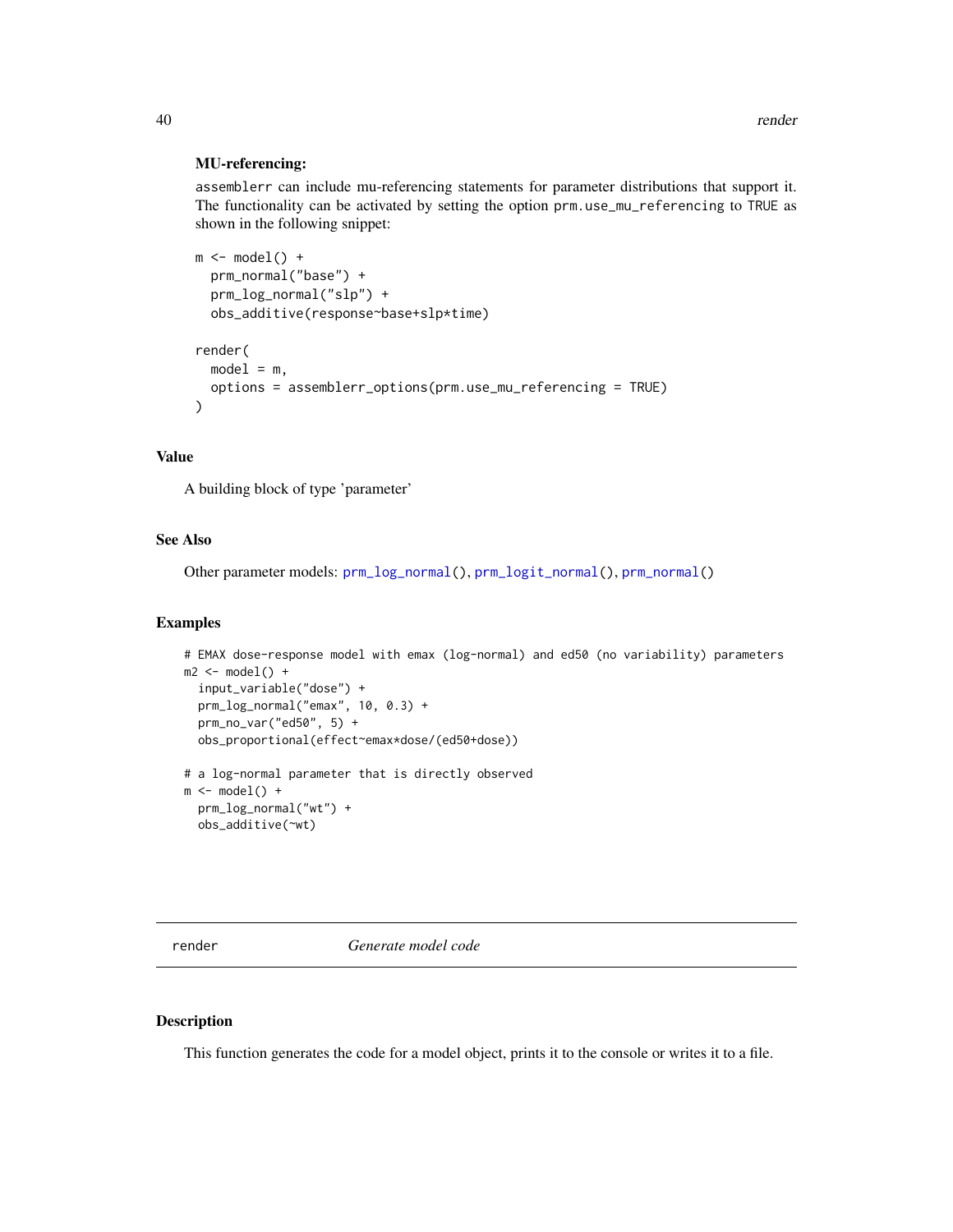render that the contract of the contract of the contract of the contract of the contract of the contract of the contract of the contract of the contract of the contract of the contract of the contract of the contract of th

# Usage

```
render(
  model,
  filename = NULL,
  target_tool = "nonmem",
  tasks = tsk_estimation(),
  options = assemblerr_options()
)
```
# Arguments

| model       | A model object                                    |
|-------------|---------------------------------------------------|
| filename    | Name of the model file to create or NULL          |
| target_tool | Name of the target tool (currently only 'nonmem') |
| tasks       | A task specification                              |
| options     | List of options for model generation              |

# Details

The generated code will be written to the file specified by filename= or printed to the console if the filename is set to NULL. Only 'nonmem' is currently supported as a target\_tool= option. The tasks= argument allows the specification of model tasks and the options= argument customizes the generated code.

#### Task specification:

Tasks are building blocks that allow to specify what a model should "do". Like other model building blocks, they can be combined using the + operator. For example, the following adds an estimation task and an xpose4 output task to the generated code:

```
render(m, tasks = tsk_estimation() +
    tsk_output_xpose4())
```
The default argument (tasks=tsk\_estimation()) adds an FOCE estimation task to the code.

#### Rendering options:

The options= argument allows to modify the rendering process and, hence, the generated code. Options are provided as a list and the assemblerr\_options() function helps to generate list with the proper formatting.

The following code block renders the model m with automatic mu-referencing for the model parameters

```
render(m, options = assemblerr_options(prm.use_mu_referencing = TRUE))
```
#### Value

The model code as a character vector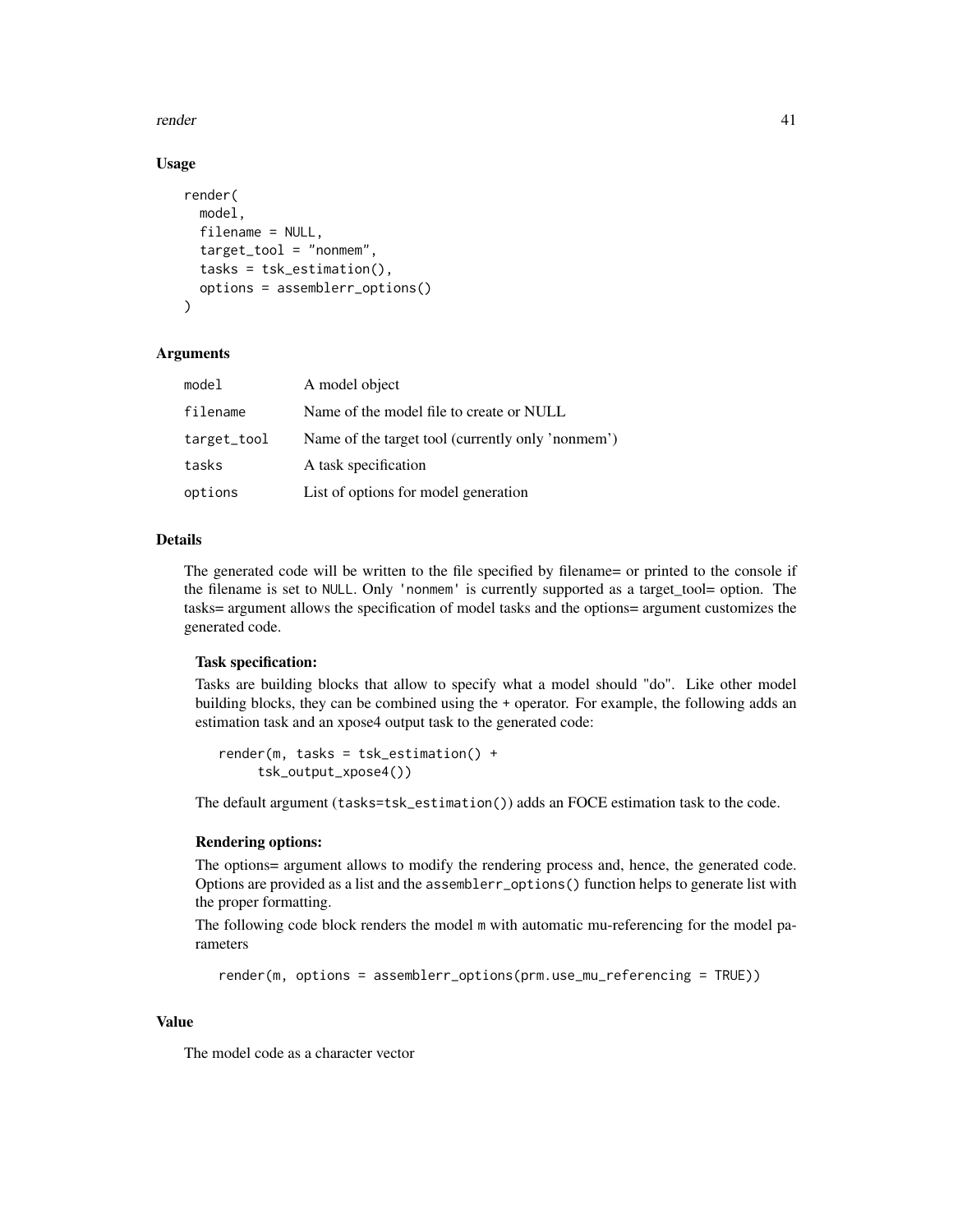### Examples

```
m \leftarrow model() +input_variable("dose") +
   prm_log_normal("emax") +
   prm_log_normal("ed50") +
   obs_additive(eff~emax*dose/(ed50+dose))
# render to console
render(m)
# render to file
## Not run:
setwd(tempdir())
render(m, "run1.mod")
## End(Not run)
# render to console with estimation & output task
render(m, tasks = tsk_estimation() + tsk_output_xpose4())
```
<span id="page-41-1"></span>tsk\_estimation *Task estimation*

#### Description

This function defines an estimation task allowing to specify the estimation algorithm, estimation options, and whether standard errors should be obtained.

#### Usage

```
tsk_estimation(algorithm = "foce", se = FALSE, target_options = list())
```
#### Arguments

| algorithm | The estimation algorithm to use for the task ("foce", "foce-inter", "foce-no-<br>inter", "fo", "imp", "saem") |
|-----------|---------------------------------------------------------------------------------------------------------------|
| se        | Whether to calculate parameter uncertainties                                                                  |
|           | target_options List of additional options that should be passed to NONMEM                                     |

# Details

# Tasks:

Tasks are building blocks that allow to specify what a model should "do". Like other model building blocks, they can be combined using the + operator. However, they should not be added to a model but rather provided via the tasks= argument to the render function, e.g.,

```
render(m, tasks = tsk_estimation() +
   tsk_output_xpose4())
```
<span id="page-41-0"></span>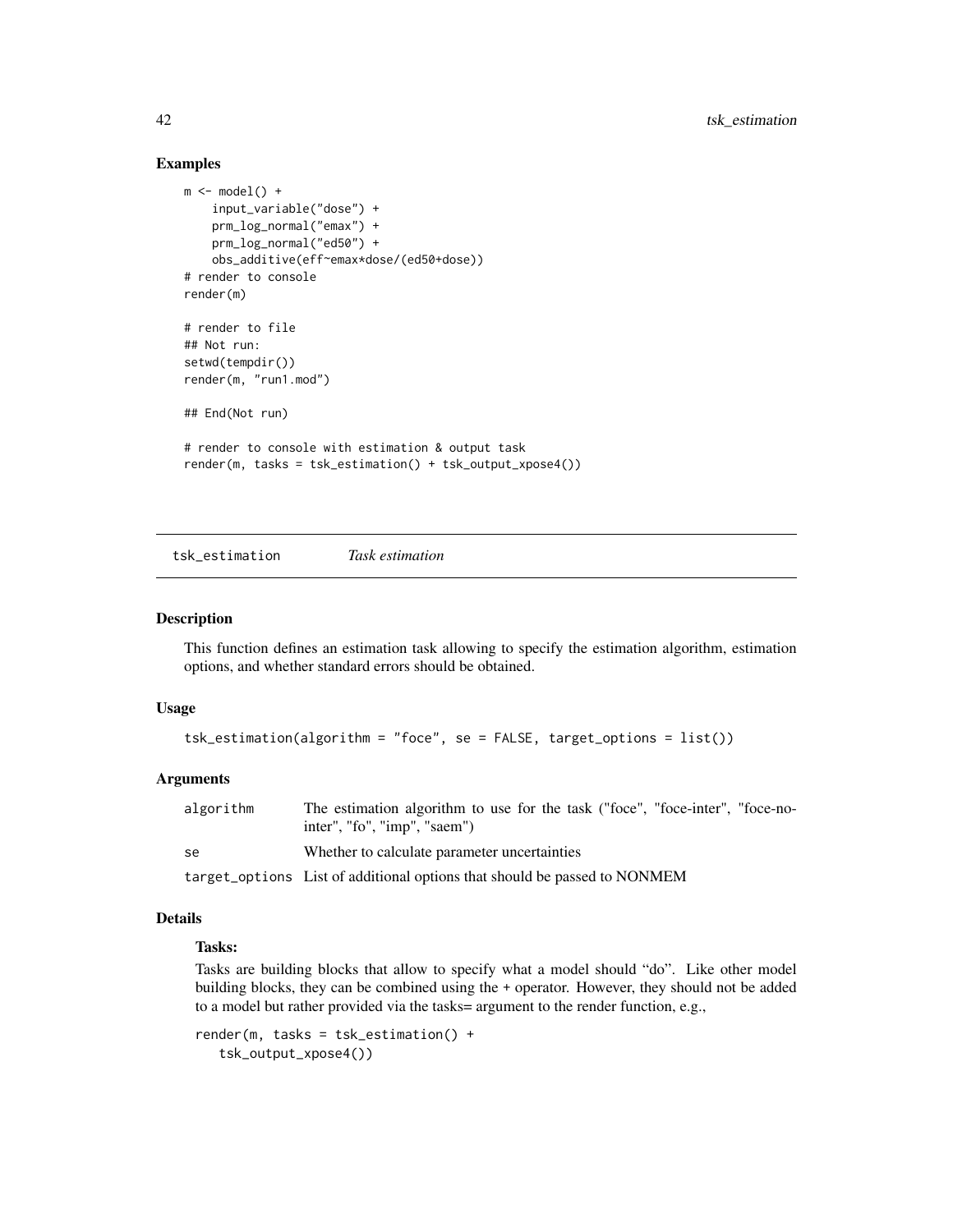### <span id="page-42-0"></span>tsk\_estimation 43

#### Estimation tasks:

Estimation tasks provide details on the parameter estimation process, in terms of estimation algorithm, estimation options and whether standard errors should be obtained.

*Algorithm:*

The algorithm argument allows to select the estimation algorithm among the following options:

| foce          | First-order conditional estimation with interaction detection |
|---------------|---------------------------------------------------------------|
| foce-inter    | First-order conditional estimation with interaction           |
| foce-no-inter | First-order conditional estimation without interaction        |
| fo            | First-order estimation                                        |
| imp           | Importance sampling                                           |
| saem          | Stochastic approximation expectation maximization             |

The default algorithm "foce" detects whether the observation model includes an epsilon-eta interaction and includes the INTERACTION option accordingly. The foce-inter option forces the use of the INTERACTION argument independent of the residual error model, foce-no-inter enforces no interaction.

Each algorithm includes a set of default options that the package authors consider sensible defaults (for example MAXEVAL=999999 for FOCE). These defaults can be overwritten using the target\_options= argument which is described below.

#### *Standard errors:*

The se= argument allows to request the calculation of parameter standard errors. When standard errors are requested (se=TRUE) it will results in the inclusion of the \$COVARIANCE record in the generated control stream.

#### *Target options:*

The target\_options= argument provides a mechanism to specify additional estimation options for the selected algorithm. The options should be provided as a list, e.g.,

tsk\_estimation(algorithm = "foce", target\_options = list(mceta=100))

The provided options are passed verbatim to the target tool and not checked by assemblerr for correctness.

The target\_options= argument

#### Multiple estimation tasks:

A sequence of estimation tasks can be specified in assemblerr by combining multiple estimations, for example

render(m, tasks = tsk\_estimation("foce") + tsk\_estimation("imp"))

will create model code that contains an FOCE as well as an importance sampling estimation step.

# Value

A building block of type 'estimation\_task'

#### See Also

Other tasks: [tsk\\_output\(](#page-43-1))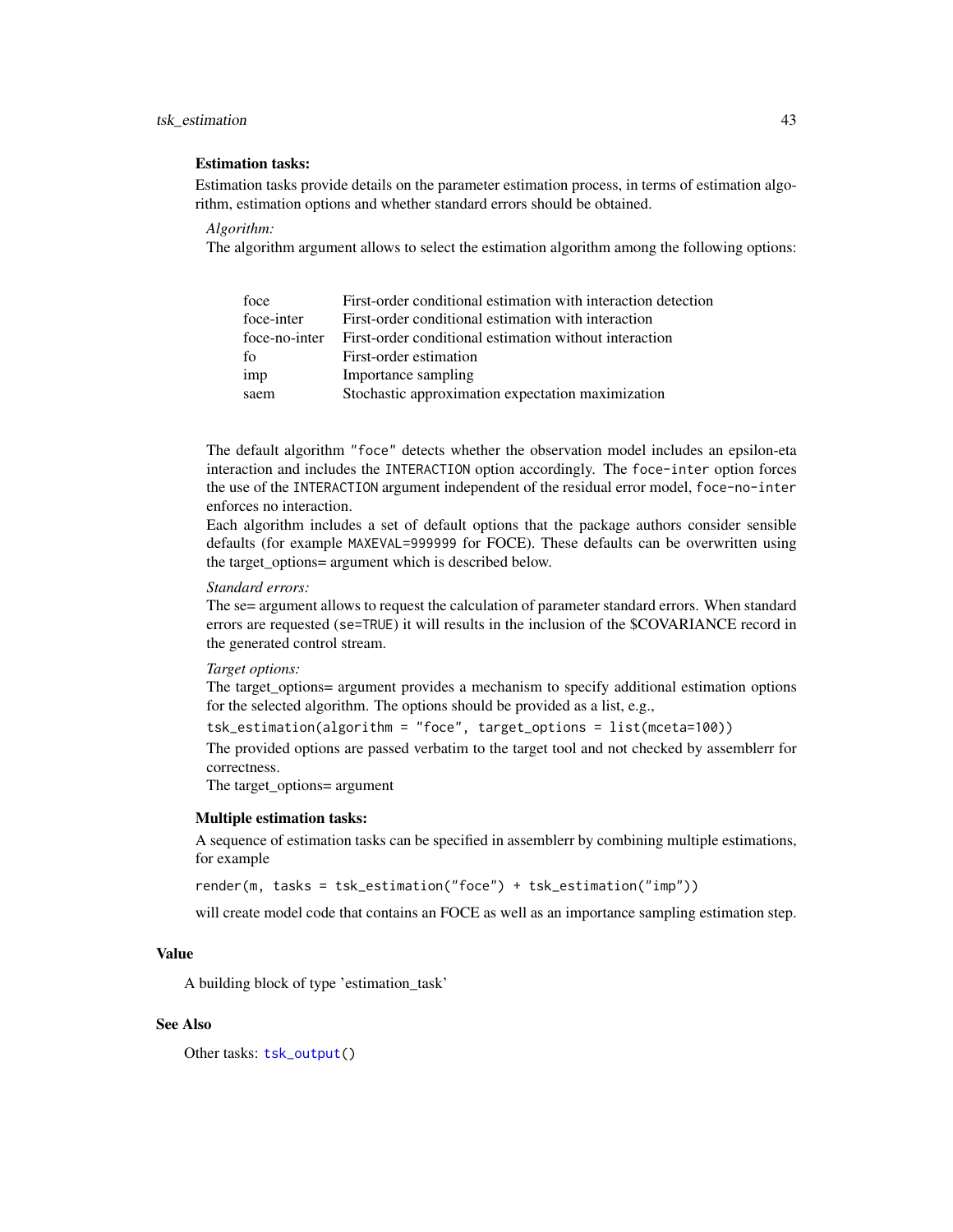# Examples

```
m \leftarrow model() +input_variable("dose") +
  prm_log\_normal("emax", median = 10, var_log = 0.09) +prm_log\_normal("ed50", median = 50, var_log = 0.09) +algebraic(effect~emax*dose/(ed50 + dose)) +
  obs_proportional(~effect, var_prop = 1)
# add estimation task using importance sampling, covariance step
# and user-defined ISAMPLE option
render(
  model = m,tasks = tsk_estimation(
    algorithm = "imp",
    se = TRUE,target_options = list(isample=1000)
  )
\lambda
```
<span id="page-43-1"></span>tsk\_output *Task output*

#### Description

These functions define output tasks that include the selected variables in the output of the generated model.

# Usage

tsk\_output(filename = "sdtab", variables)

tsk\_output\_xpose4()

#### Arguments

filename The filename for the output file variables The model variables that be included in the output

## Details

# Tasks:

Tasks are building blocks that allow to specify what a model should "do". Like other model building blocks, they can be combined using the + operator. However, they should not be added to a model but rather provided via the tasks= argument to the render function, e.g.,

```
render(m, tasks = tsk_estimation() +
   tsk_output_xpose4())
```
<span id="page-43-0"></span>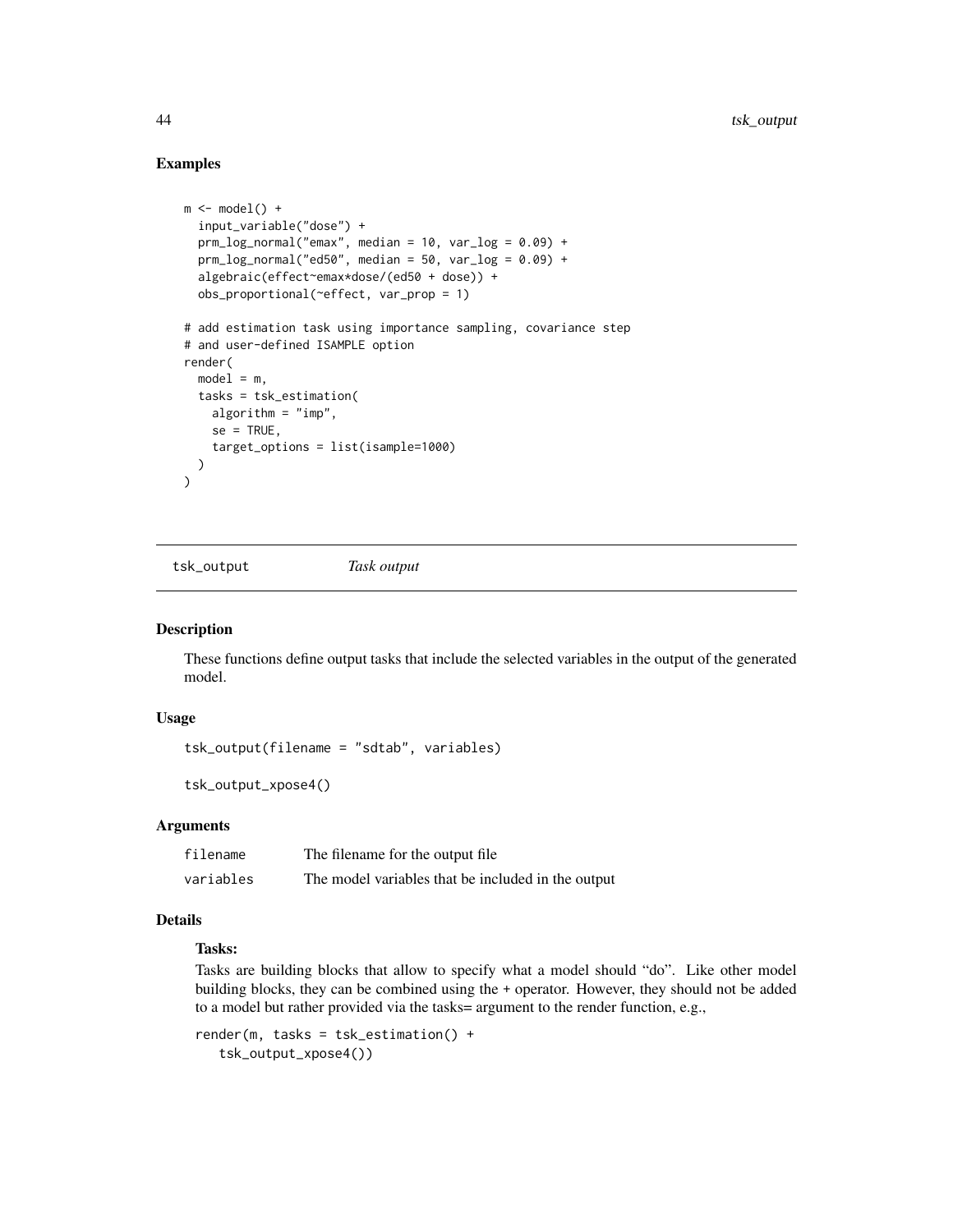<span id="page-44-0"></span>tsk\_output 45

# Output tasks:

For NONMEM, an output task defines the \$TABLE records by specifying the filename= as well as the variables= to include.

The variables can be specified by providing a character vector of variable names (e.g., variables  $= c('c1', 'v'))$  or by using a set of variable selection helpers (e.g., variables = vars\_prms()). The latter is shorter if many variables are to be selected and allows the specification of tasks independent from the model. The details of the variable selection language can be found on the help pages for [model-variable-selection.](#page-11-1)

# xpose4 output task:

The tsk\_output\_xpose4() function includes \$TABLE records that follow the output conventions of the model diagnostic package xpose4. It is a shortcut for the following two output tasks:

```
xpose4_output <- tsk_output("sdtab", variables = any_of(c("id","time")) | vars_nm_std()) +
 tsk_output("patab", variables = vars_prms() | vars_eta())
```
# Value

A building block of type 'output\_task'

# See Also

Other tasks: [tsk\\_estimation\(](#page-41-1))

#### Examples

```
m \leftarrow model() +input_variable("dose") +
  prm_log_normal("emax", median = 10, var_log = 0.09) +
  prm_log\_normal("ed50", median = 50, var_log = 0.09) +algebraic(effect~emax*dose/(ed50 + dose)) +
  obs_proportional(~effect, var_prop = 1)
# output model parameters to file 'prms'
render(m, tasks = tsk_output("prms", variables = vars_prms()))
# output variables required by xpose4
render(m, tasks = tsk_output_xpose4())
```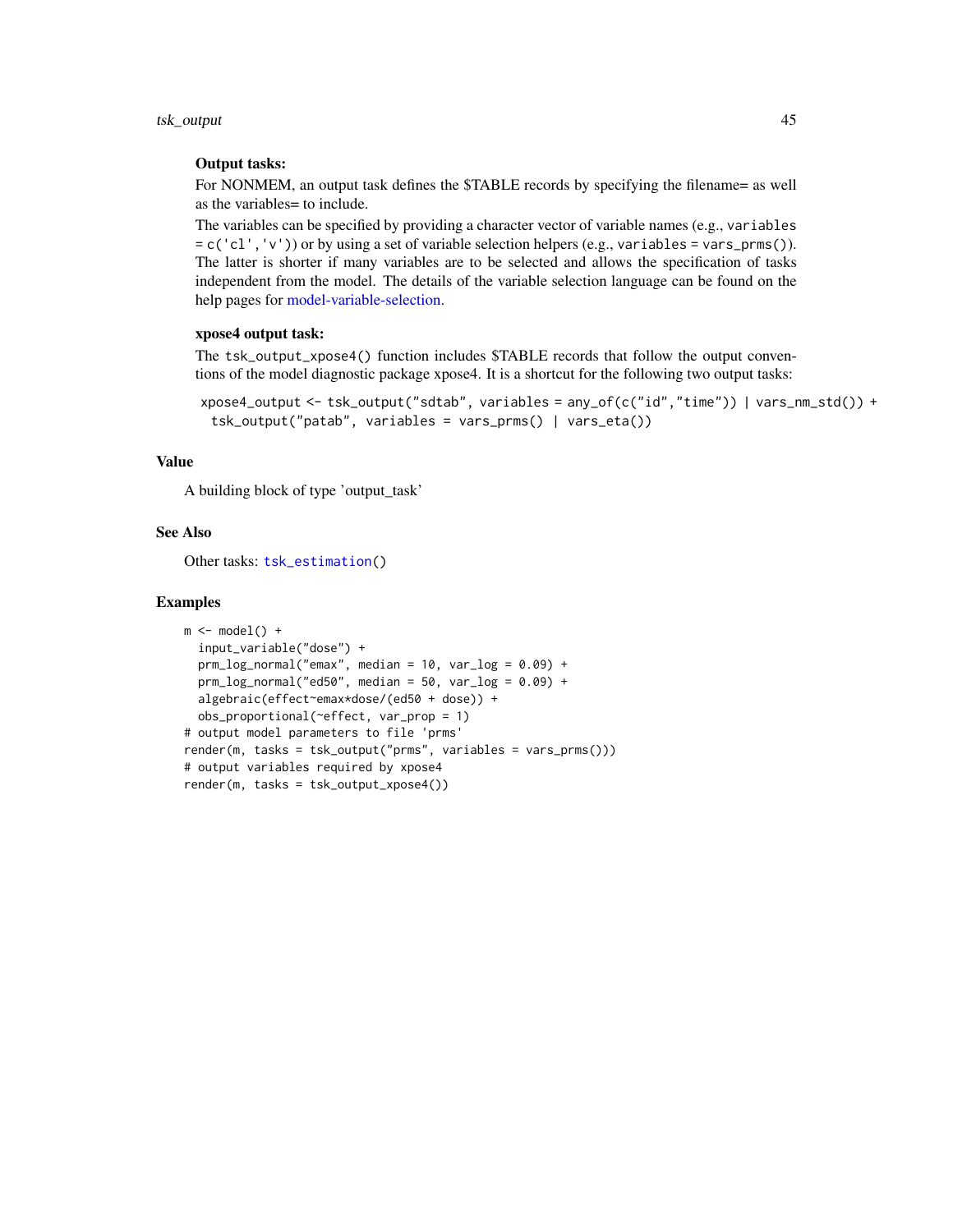# <span id="page-45-0"></span>**Index**

```
∗ absorption components
    pk_absorption_fo, 17
    pk_absorption_fo_lag, 18
    pk_absorption_fo_transit, 20
    pk_absorption_fo_zo, 21
    pk_absorption_zo, 23
    pk_absorption_zo_lag, 24
∗ distribution components
    pk_distribution_1cmp, 25
    pk_distribution_2cmp, 26
    pk_distribution_3cmp, 28
∗ elimination components
    pk_elimination_linear, 29
    pk_elimination_linear_nl, 30
    pk_elimination_nl, 32
∗ observation models
    obs_additive, 13
    obs_combined, 14
    obs_proportional, 16
∗ parameter models
    prm_log_normal, 36
    prm_logit_normal, 34
    prm_no_var, 39
    prm_normal, 37
∗ tasks
    tsk_estimation, 42
    tsk_output, 44
algebraic, 4, 11, 34
assemblerr (assemblerr-package), 3
assemblerr-package, 3
assemblerr_options, 5
check, 6
cmp (compartment), 7
compartment, 7, 11
dataset, 11, 34
dataset (input_variable), 10
```

```
flow, 7, 8, 11
```
input\_variable, [10,](#page-9-0) *[11](#page-10-0)*, *[34](#page-33-0)* model, [11](#page-10-0) model-variable-selection, [12,](#page-11-0) *[45](#page-44-0)* obs\_additive, *[11](#page-10-0)*, [13,](#page-12-0) *[15](#page-14-0)*, *[17](#page-16-0)*, *[34](#page-33-0)* obs\_combined, *[11](#page-10-0)*, *[14](#page-13-0)*, [14,](#page-13-0) *[17](#page-16-0)*, *[34](#page-33-0)* obs\_proportional, *[11](#page-10-0)*, *[14,](#page-13-0) [15](#page-14-0)*, [16,](#page-15-0) *[34](#page-33-0)* pk\_absorption\_fo, [17,](#page-16-0) *[19](#page-18-0)*, *[21,](#page-20-0) [22](#page-21-0)*, *[24,](#page-23-0) [25](#page-24-0)*, *[34](#page-33-0)* pk\_absorption\_fo\_lag, *[18](#page-17-0)*, [18,](#page-17-0) *[21,](#page-20-0) [22](#page-21-0)*, *[24,](#page-23-0) [25](#page-24-0)*, *[34](#page-33-0)* pk\_absorption\_fo\_transit, *[18,](#page-17-0) [19](#page-18-0)*, [20,](#page-19-0) *[22](#page-21-0)*, *[24,](#page-23-0) [25](#page-24-0)*, *[34](#page-33-0)* pk\_absorption\_fo\_zo, *[18,](#page-17-0) [19](#page-18-0)*, *[21](#page-20-0)*, [21,](#page-20-0) *[24,](#page-23-0) [25](#page-24-0)*, *[34](#page-33-0)* pk\_absorption\_zo, *[18,](#page-17-0) [19](#page-18-0)*, *[21,](#page-20-0) [22](#page-21-0)*, [23,](#page-22-0) *[25](#page-24-0)*, *[34](#page-33-0)* pk\_absorption\_zo\_lag, *[18,](#page-17-0) [19](#page-18-0)*, *[21,](#page-20-0) [22](#page-21-0)*, *[24](#page-23-0)*, [24,](#page-23-0) *[34](#page-33-0)* pk\_distribution\_1cmp, [25,](#page-24-0) *[28,](#page-27-0) [29](#page-28-0)*, *[34](#page-33-0)* pk\_distribution\_2cmp, *[26](#page-25-0)*, [26,](#page-25-0) *[29](#page-28-0)*, *[34](#page-33-0)* pk\_distribution\_3cmp, *[26](#page-25-0)*, *[28](#page-27-0)*, [28,](#page-27-0) *[34](#page-33-0)* pk\_elimination\_linear, [29,](#page-28-0) *[32](#page-31-0)[–34](#page-33-0)* pk\_elimination\_linear\_nl, *[30](#page-29-0)*, [30,](#page-29-0) *[33,](#page-32-0) [34](#page-33-0)* pk\_elimination\_nl, *[30](#page-29-0)*, *[32](#page-31-0)*, [32,](#page-31-0) *[34](#page-33-0)* pk\_model, *[17](#page-16-0)*, *[19,](#page-18-0) [20](#page-19-0)*, *[22](#page-21-0)[–24](#page-23-0)*, *[26](#page-25-0)[–28](#page-27-0)*, *[30](#page-29-0)[–32](#page-31-0)*, [33,](#page-32-0) *[34](#page-33-0)* pk\_model(), *[11](#page-10-0)*, *[18,](#page-17-0) [19](#page-18-0)*, *[21,](#page-20-0) [22](#page-21-0)*, *[24](#page-23-0)[–26](#page-25-0)*, *[28](#page-27-0)[–30](#page-29-0)*, *[32,](#page-31-0) [33](#page-32-0)* prm\_log\_normal, *[11](#page-10-0)*, *[34,](#page-33-0) [35](#page-34-0)*, [36,](#page-35-0) *[38](#page-37-0)*, *[40](#page-39-0)* prm\_logit\_normal, *[11](#page-10-0)*, *[34](#page-33-0)*, [34,](#page-33-0) *[37,](#page-36-0) [38](#page-37-0)*, *[40](#page-39-0)* prm\_no\_var, *[11](#page-10-0)*, *[34,](#page-33-0) [35](#page-34-0)*, *[37,](#page-36-0) [38](#page-37-0)*, [39](#page-38-0) prm\_normal, *[11](#page-10-0)*, *[34,](#page-33-0) [35](#page-34-0)*, *[37](#page-36-0)*, [37,](#page-36-0) *[40](#page-39-0)*

# render, [40](#page-39-0)

```
tidyselect::language, 12
tsk_estimation, 42, 45
tsk_output, 43, 44
tsk_output_xpose4 (tsk_output), 44
```